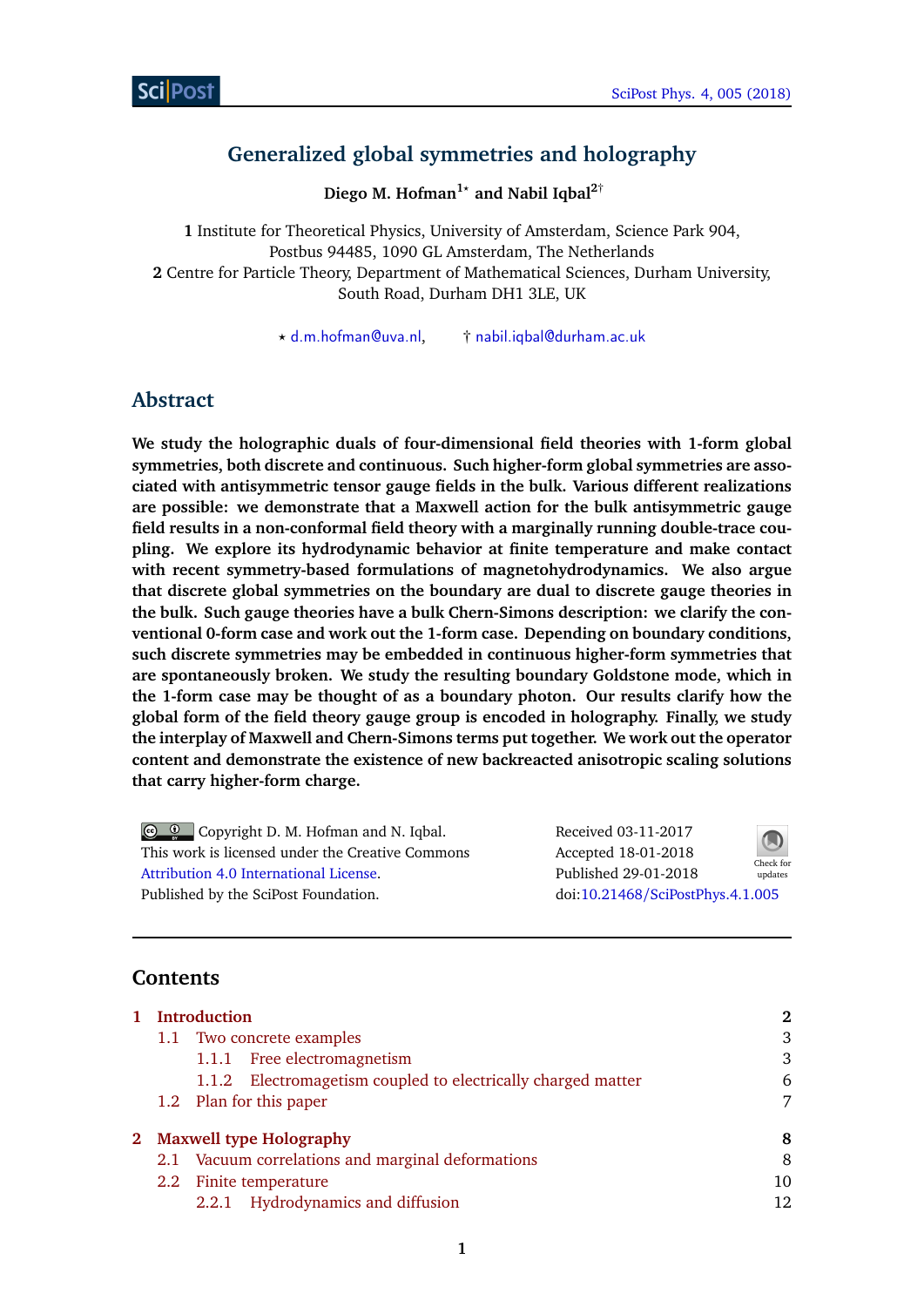

|    | 2.2.2 Numerics and an emergent photon                                | 14 |
|----|----------------------------------------------------------------------|----|
|    | 3 Chern-Simons type Holography                                       | 15 |
|    | Discrete 0-form global symmetries and holography<br>3.1              | 16 |
|    | Discrete 1-form global symmetries and holography<br>3.2 <sub>2</sub> | 22 |
|    | 4 Maxwell-Chern-Simons type Holography                               | 26 |
|    | 4.1 Operator content                                                 | 26 |
|    | 4.2 Backreacted scaling solutions                                    | 28 |
|    |                                                                      |    |
| 5. | Conclusion                                                           | 29 |
|    | A Conventions and differential form identities                       | 31 |
|    | B MHD diffusion mode at zero magnetic field                          | 31 |
|    | C Wilson and 't Hooft lines in $U(N)$ gauge theory                   | 32 |

## <span id="page-1-0"></span>**1 Introduction**

In this paper, we will discuss the manifestation of *generalized global symmetries* in *d*-dimensional quantum field theories with holographic duals. In the language of  $[1]$  $[1]$  $[1]$ , a continuous generalized global *p*-form symmetry is associated with the conservation of an antisymmetric tensor current of rank  $p + 1$ . In form language, this conservation law can be written with the help of the Hodge  $\star$  operator as the existence a co-closed  $p + 1$  form *J* 

$$
d \star J = 0. \tag{1}
$$

The existence of such  $p + 1$ -forms guarantees the existence of conserved quantities integrated over  $d - p - 1$  surfaces as

$$
Q = \int_{\mathcal{M}_{d-p-1}} \star J \,. \tag{2}
$$

In this language, 0-form symmetries give rise to standard conserved currents yielding charges as we integrate them over all of space at fixed time.

We can think about these charges is the following way: they count the number of charged objects piercing the surface M*d*−*p*−<sup>1</sup> . These objects are always *p* + 1 dimensional. This is consistent with the fact that, provided a background  $p + 1$ -gauge field *A* for the current *J*, charged objects couple to it by introducing a term in the action of the form:

$$
\delta S = iq \int_{\mathcal{C}_{p+1}} A,\tag{3}
$$

where  $\mathcal{C}_{p+1}$  is the world-volume of the charged objects. For familiar 0-form symmetries these objects have a 1-dimensional world-volume and we conclude that particles are the natural charged objects of 0-form symmetries. This fact allows for the large number of constructions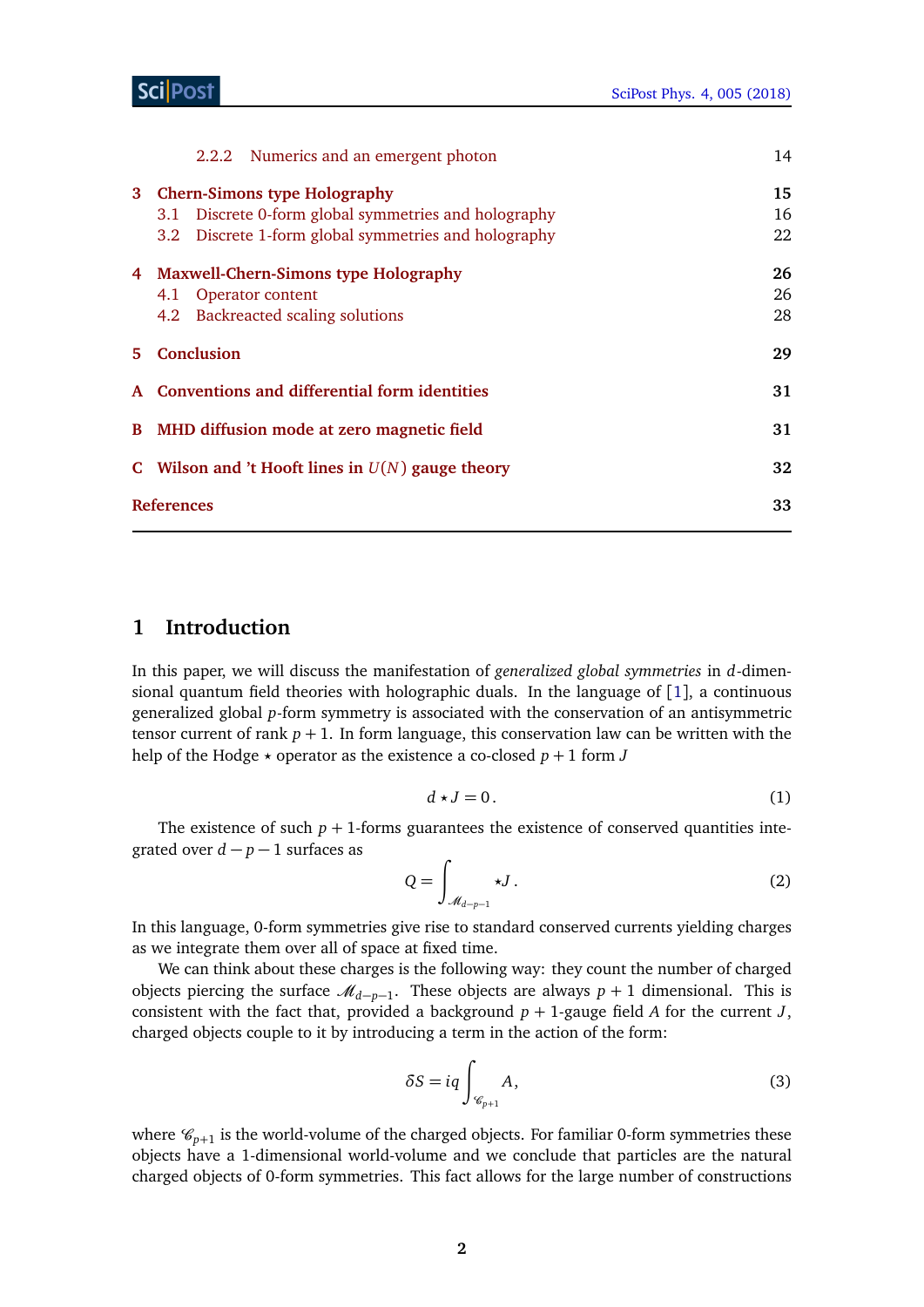of local theories enjoying 0-form symmetries: because particles are the quanta of local fields, there is always a quantum field theory description available for these systems.

The situation is manifestly different for higher form symmetries. Consider a 1-form symmetry. The natural objects charged under the symmetry are strings. An analog description in this case to the quantum field theory would be constituted by a theory where the fundamental operators live in loop space  $[2]$  $[2]$  $[2]$ . A more concrete way of saying this is that operators that create strings on 1 dimensional contour *d*C are non-local operators *Φ*[*d*C ], where *dC* is the boundary of the 2 dimensional string world-volume  $\mathscr C$ . Unfortunately these objects are notoriously hard to work with and a systematic construction of these theories is not known.<sup>[1](#page-2-2)</sup>

There exist an alternative description, however, of theories with 1-form symmetries. The main idea is to consider local quantum field theories where the extended objects are composite non local operators and not the fundamental degrees of freedom. Because we were hoping to construct a theory of extended objects, somehow the local degrees of freedom described by local operators in the quantum field theory should not be entirely physical: instead only their assembly in terms of the physical non-local objects should be. This is nothing but the standard construction of gauge theories. In this setup 't Hooft lines and Wilson lines are the physical gauge invariant operators constructed from the gauge fields. We review this gauge theory construction in terms of their physical 1-form symmetries in the next section.

The advantage of recasting the theory of extended objects in quantum field theory language comes, however, at a price: the introduction of unphysical symmetries in the form of a gauge group and gauge constraints in the Hilbert space of states. This fact obscures substantially the role of the physical symmetries that we were interested in in the first place. This is particularly cumbersome when the physical continuous symmetries are broken (spontaneously or explicitly) down to finite subgroups. An example of this difficulty concerns the discrete symmetries of  $\mathcal{N} = 4$  Super Yang Mills (SYM), which we discuss in section [3.](#page-14-0)

Luckily, we know of yet another description of gauge theories: the one given by the holographic principle [[4](#page-32-3)] in terms of a dual gravitational *AdS* bulk. This description is manifestly gauge invariant and it allows for a more clear interpretation of physical symmetries. Surprisingly, to our knowledge, the problem of understanding the precise holographic description of continuous higher form symmetries and their discrete subgroups has not been attacked systematically. It is the main purpose of this paper to fill this gap in the literature.

The recent paper [[5](#page-32-4)] also studies generalized symmetry in holography from the point of view of magnetohydrodynamic applications.

### <span id="page-2-0"></span>**1.1 Two concrete examples**

In this work, we will mostly consider various realizations of 2-form currents *J*. While we will focus mostly on holographic aspects of these theories, it is first useful to discuss some standard  $QFT$  constructions. A thorough discussion can be found in [[1](#page-32-1)]. Formal aspects related to the phase structure and symmetry algebra of the continuous abelian case will be discussed in a forthcoming publication [[6](#page-32-5)].

In this short section we consider two examples.

#### <span id="page-2-1"></span>**1.1.1 Free electromagnetism**

Consider first free electromagnetism in four-dimensions, with no matter and a (precisely marginal) gauge coupling *g*. This is conventionally written in terms of a 1-form gauge field *A<sup>e</sup>* with associated field strength  $F = dA_e$ . This theory possesses two different 2-form currents:

$$
J_e \equiv \frac{1}{g^2} F, \qquad J_m \equiv g^2 G,
$$
\n(4)

<span id="page-2-2"></span><sup>&</sup>lt;sup>1</sup>See, however, [[3](#page-32-6)] for a recent discussion.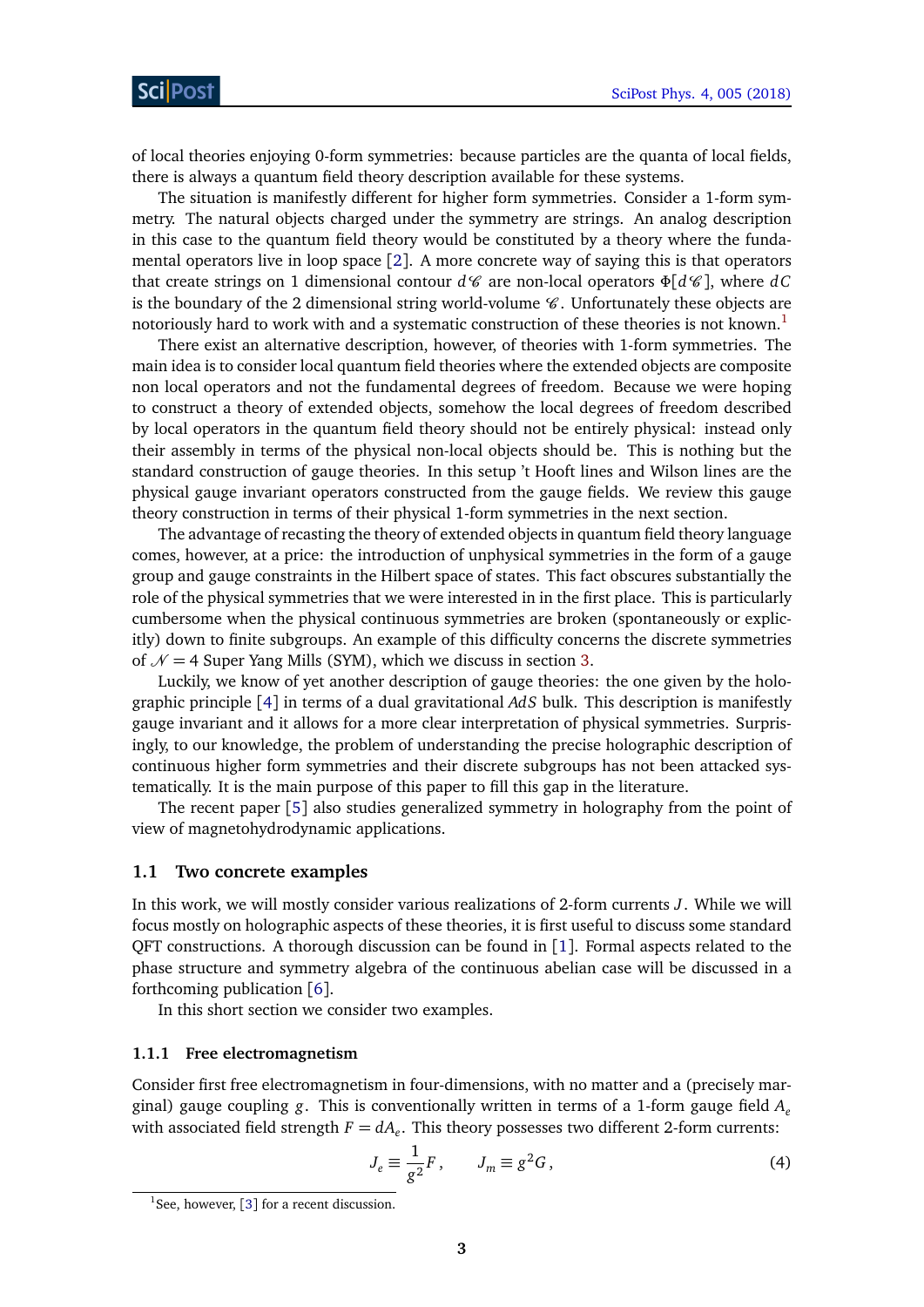<span id="page-3-4"></span>with

$$
G = \frac{1}{g^2} \star_4 F. \tag{5}
$$

*J<sup>m</sup>* counts magnetic flux lines; its conservation is equivalent to the Bianchi identity associated with the existence of the potential $A_e$ , i.e. the non-existence of dynamical magnetic monopoles.  $J_e$  counts electric flux lines; its conservation is equivalent to the source-free Maxwell equation, i.e. the non-existence of dynamical electric charges. Therefore this theory has not one but two independent 2-form currents associated to 1-form symmetries. The objects that are charged under these symmetries are Wilson lines (electric) and 't Hooft lines (magnetic).

An interesting feature of this theory is now manifest. Note that  $J_e \sim dA_e$  as a consequence of the Bianchi identity: the nonlinear realization of the 1-form symmetry associated to the 2 form current *J<sup>e</sup>* means that it is spontaneously broken, and we may think of the electric photon *A<sup>e</sup>* as being its gapless Goldstone mode [[1](#page-32-1)]. We could equivalently have formulated the theory in terms of a magnetic photon  $A_m$ , in which case we would have concluded that  $J_m \sim dA_m$  as a consequence of the absence of electric charges; thus in the free photon phase of Maxwell electrodynamics both generalized global symmetries are spontaneously broken.

The presence of a second current and spontaneous symmetry breaking end up being intimately related. Interestingly a variant of this phenomenon is quite general and it occurs in all dimensions for all generalized global symmetries. Whenever a symmetry is spontaneously broken it can be nonlinearly realized as *J* ∼ *dθ* for some goldstone *θ*. But this immediately implies that the current  $\star_d J$  is also conserved in this phase. This is just a trivial consequence of the fact that "monopole" configurations become gapped in the symmetry broken phase and at low energies they can't break the emergent conservation of  $\star_d J$ . The holographic manifestation of this point will appear in this paper, and a more complete discussion and the relation to critical points will be presented in [[6](#page-32-5)].

One may now want to introduce sources for the symmetry currents, i.e. to gauge the 1- form global symmetry above with a background [2](#page-3-0)-form source. As both currents are related<sup>2</sup> by  $\star_4$ , a single background 2-form gauge field  $b_e$  for the electric current is sufficient, and the source for the magnetic current is effectively constructed as:

<span id="page-3-5"></span><span id="page-3-3"></span><span id="page-3-2"></span>
$$
b_m = \frac{1}{g^2} \star b_e. \tag{6}
$$

Now, in a symmetry broken phase the covariant derivative is not linear on the Goldstone fields  $A_{e,m}$ . Because of this, the currents must be improved<sup>[3](#page-3-1)</sup> to preserve gauge invariance as:

$$
J_e \to \frac{1}{g^2} (F - b_e) , \qquad J_m \to g^2 (G - b_m) . \tag{7}
$$

The gauge transformations are given for the electric and magnetic symmetries as:

 $e: A_e \to A_e + \varphi_e, b_e \to b_e + d\varphi_e, m: A_m \to A_m + \varphi_m, b_m \to b_m + d\varphi_m.$  (8)

It is immediate from the above expressions that electric gauge transformations introduce physical changes of the magnetic gauge potential and vice-versa. This will make the conservation equations anomalous as we observe below.

<span id="page-3-0"></span><sup>&</sup>lt;sup>2</sup>A way of making this more manifest corresponds to writing the two currents as self-dual and anti-self-dual components. In this case the currents are independent but shortened by the self-duality constrains. In Lorentzian signature this requires complexifying the gauge field.

<span id="page-3-1"></span><sup>&</sup>lt;sup>3</sup>Note this is simply the higher form generalization of the usual form of the superfluid current  $j = v^2(d\theta - a)$ for a spontaneously broken 0-form symmetry, where *θ* is the Goldstone and *a* the external source.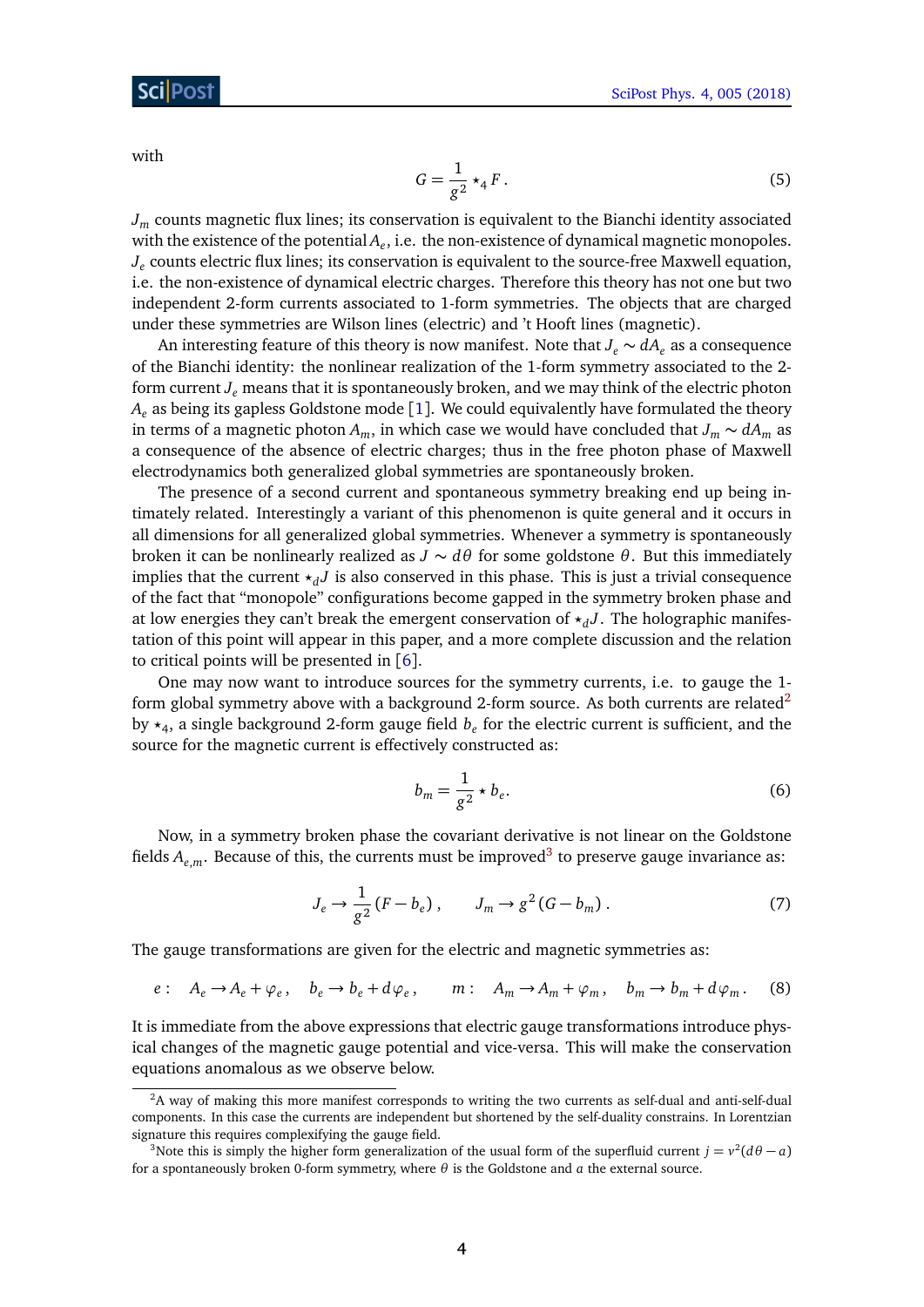We may now write an action for our theory in the presence of background fields in the electric formulation as

<span id="page-4-2"></span>
$$
S = -\frac{1}{2g^2} \int (F - b_e) \wedge \star_4 (F - b_e), \tag{9}
$$

or equivalently<sup>[4](#page-4-0)</sup> in the magnetic formulation as

<span id="page-4-3"></span>
$$
S = -\frac{g^2}{2} \int (G - b_m) \wedge \star_4 (G - b_m).
$$
 (10)

The action above is universal from the low energy point of view: it is the effective action for the Goldstones given the symmetries are spontaneously broken. Therefore, regardless of the UV completion of the theory the Maxwell action is the universal description in the symmetry broken phase.

From this is obvious that the currents [\(7\)](#page-3-2) may be obtained by taking functional derivatives with respect to  $b_e$  and  $b_m$  appropriately. Notice that independent of the choice of fundamental fields ( $A_e$  or  $A_m$ ) the action can be made to depend on either  $b_e$  or  $b_m$ , but one cannot write an action that depends on both sources in a way that both symmetries in [\(8\)](#page-3-3) are locally realized on the fundamental fields.

However, the equations of motion are different depending on the choice of fundamental fields. This is the origin of an anomaly that breaks one of the conservation laws in the presence of background fields. In particular, taking  $A_e$  to be the fundamental field we obtain:

$$
d \star_4 \frac{1}{g^2} (F - b_e) = 0, \qquad d \star_4 g^2 (G - b_m) = H_e, \tag{11}
$$

with

<span id="page-4-1"></span>
$$
H_e = db_e. \t\t(12)
$$

In [\(11\)](#page-4-1), the first equation is the equation of motion, while the second equation is just the Bianchi identity written in a useful way. One can see immediately that the electric 2-current remains conserved in this case while the magnetic 2-current conservation is broken by the curvature of the background gauge field *b<sup>e</sup>* . Note also that from the first equation one can interpret  $\frac{1}{g^2}d \star_4 b_e$  as (the Hodge dual of) a fixed external electric charge current that acts as a source for the gauge field.

Conversely, if one takes the magnetic degrees of freedom to be fundamental, it is the electric 2-current conservation that is broken:

$$
d \star_4 g^2 (G - b_m) = 0, \qquad d \star_4 \frac{1}{g^2} (F - b_e) = -H_m, \tag{13}
$$

with

<span id="page-4-4"></span>
$$
H_m = d b_m. \tag{14}
$$

In conclusion, in the presence of a source for the magnetic 2-current  $J_m$ , the electric 2-current  $J_e$  is no longer quite conserved. As its non-conservation is given by a fixed external source (and not by a dynamical operator), this is an *anomaly*. More precisely, it is a mixed anomaly preventing the simultaneous gauging of the electric and magnetic 2-currents. Note that this entire structure has an analogue in a massless scalar in two dimensions, which has conventional momentum and winding 1-currents that have a similar mixed anomaly.

<span id="page-4-0"></span> $4$ These two actions are equal using [\(5\)](#page-3-4) and [\(6\)](#page-3-5). However if we perform electric-magnetic duality [\(9\)](#page-4-2) in the usual manner, we obtain [\(10\)](#page-4-3) up to a contact term  $b_m^2$ : this is another way to understand the difference in anomaly structure described below.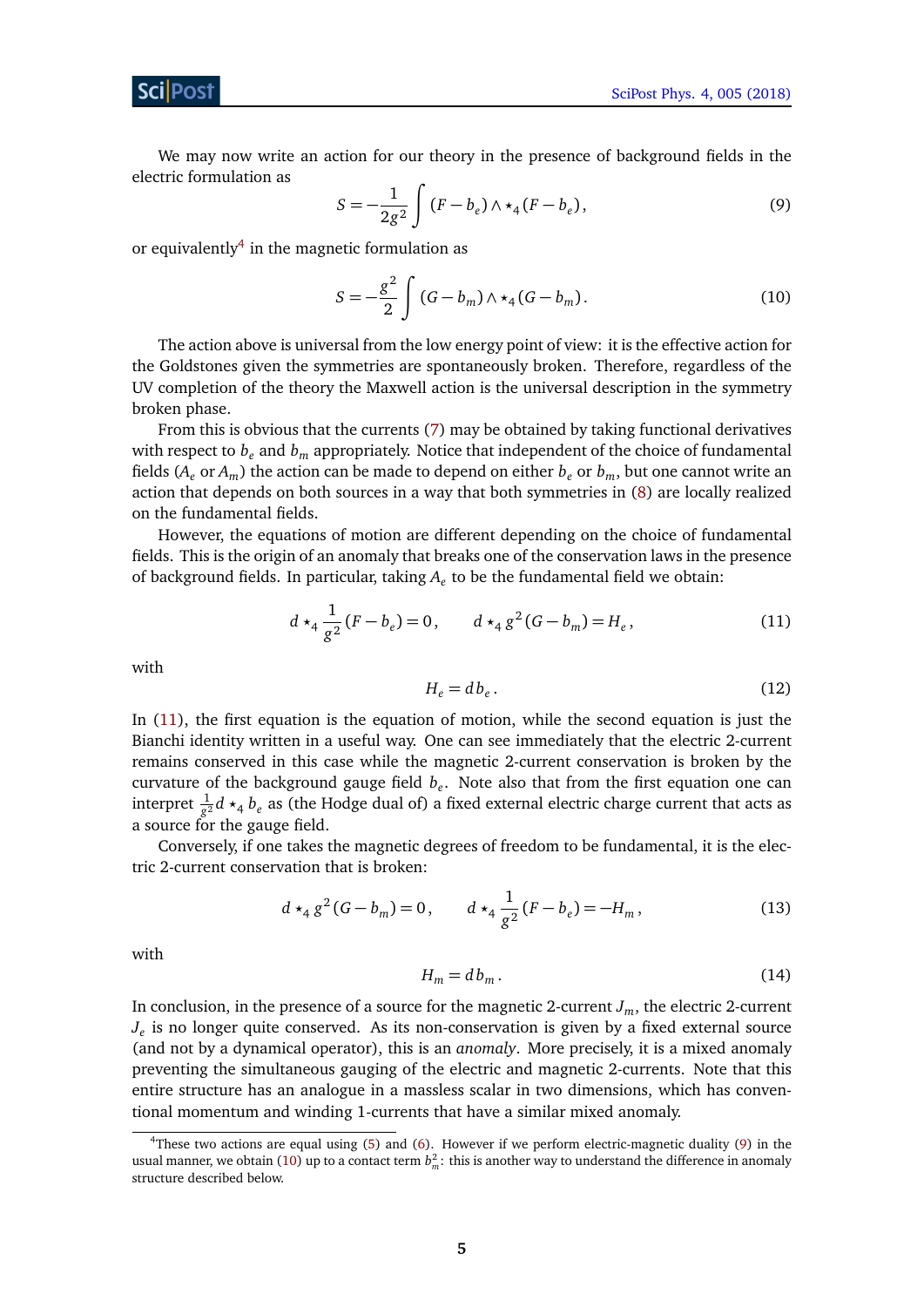### <span id="page-5-0"></span>**1.1.2 Electromagetism coupled to electrically charged matter**

We now turn to a different theory: consider usual Maxwell electrodynamics written in terms of an electric gauge potential *A*, coupled to light electrically charged matter that we schematically represent by *φ*

$$
S = -\frac{1}{2g^2} \int dA \wedge \star_4 dA + S[\phi, A] \,. \tag{15}
$$

The action *S*[ $\phi$ ,*A*] represents the matter action minimally coupled to *A* in the usual (0-form) gauge invariant manner.

In this case the *A* equations of motion are:

$$
\frac{1}{g^2}d \star_4 F = \star_4 j[\phi, A], \qquad dF = 0,
$$
\n(16)

with

$$
F = dA, \qquad j[\phi, A] \equiv \frac{\delta S[A, \phi]}{\delta A}.
$$
 (17)

The operator *j*[ $\phi$ ,*A*] denotes the usual electrical 1-current that we gauge in the  $\phi$  theory to couple it to *A*.

While  $J_m \sim \star_4 dA$  is still conserved (as there are still no magnetic monopoles),  $J_e$  is not, as electric field lines can now end on electric charges. We saw above that spontaneous breaking of the magnetic current implied conservation of the electric current. Thus we can conclude that the magnetic symmetry is no longer spontaneously broken. Note also that the coupling to electrically charged matter means that the magnetic presentation of the action [\(10\)](#page-4-3) and realization of the magnetic symmetry [\(8\)](#page-3-3) is no longer simple.

Thus to access  $J_m = \star_4 F$  we now couple a source minimally in a different way as:

$$
S = \int -\left(\frac{1}{2g^2}dA \wedge \star_4 dA + b_m \wedge F\right) + S[\phi, A] \,. \tag{18}
$$

As required we recover  $J_m$  by varying with respect to the source  $b_m$ . Notice we can integrate by parts the source term to rewrite

$$
S = \int -\left(\frac{1}{2g^2}dA \wedge \star_4 dA + A \wedge H_m\right) + S[\phi, A] \,. \tag{19}
$$

We see clearly that the field strength for *b<sup>m</sup>* is electrically charged under the gauged 0-form symmetry and introduces a background, modifying the electric current as

$$
j[\phi,A] \to j[\phi,A] = \frac{\delta S[A,\phi]}{\delta A} + \star_4 H_m.
$$
 (20)

Note that we no longer refer to this as an anomaly as the 1-form electric symmetry was already broken explicitly by the  $\phi$  sector of the theory.

Thus, this theory now contains only a *single* 2-form conserved current independent of anomalies and it is so in a different class than the first example. We note also that within a perturbative treatment such theories are not conformal, as *g* runs logarithmically. If the IR is weakly coupled and we can ignore electric charges, we will obtain an enhancement of symmetry to the electric sector in the infrared, reproducing the above discussion. If the theory becomes strongly coupled it could develop a gap (e.g. by developing a superconducting condensate) in which case the magnetic symmetry is preserved, with all charged excitations above the gap. If the theory remains gapless but strongly coupled, we will argue in [[6](#page-32-5)] that the electric symmetry is once again emergent at the fixed point. This connection between the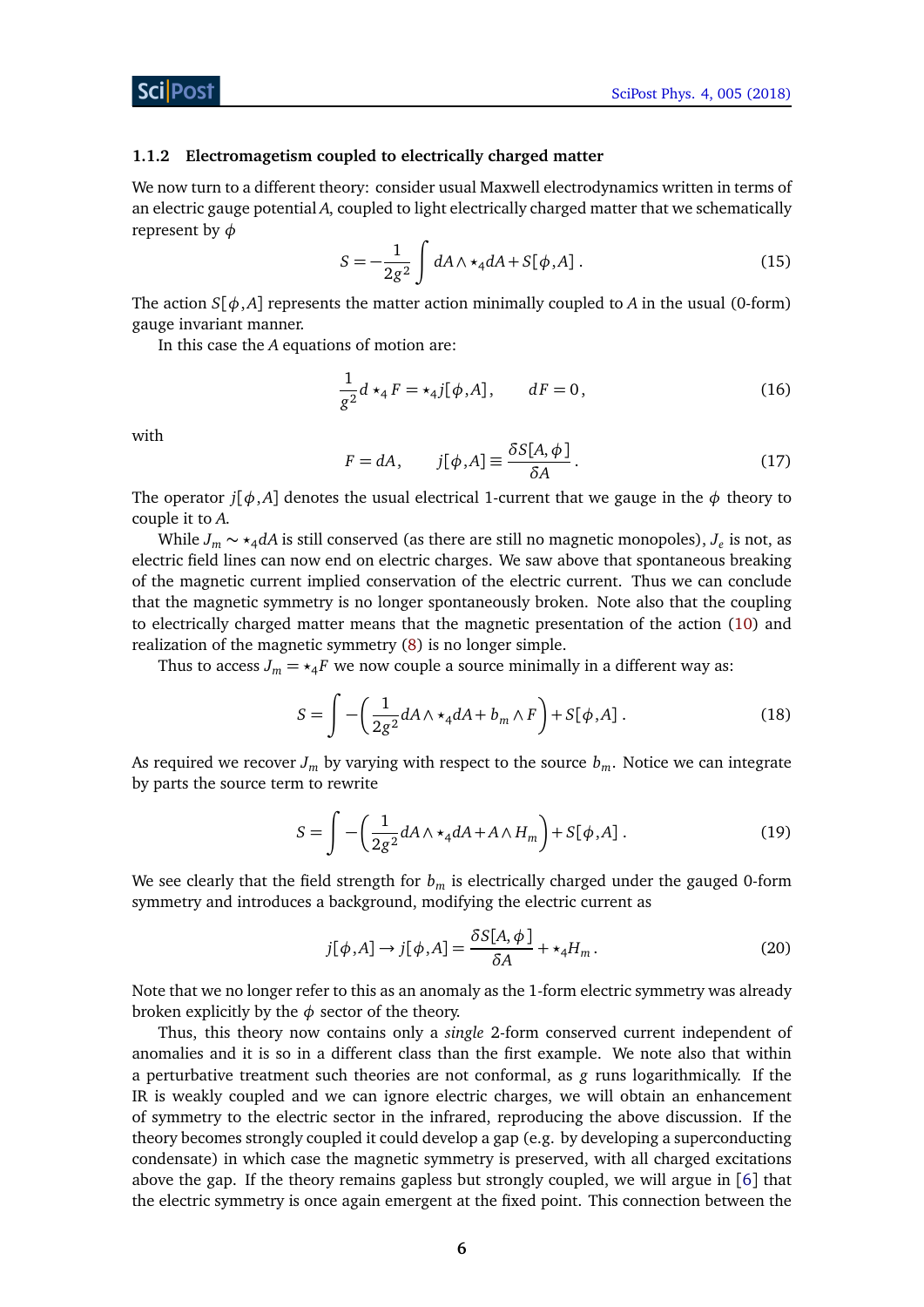structure of conserved currents and (non)-conformality is borne out in the holographic model and it is one of the main points discussed in this work.

We thus note that the single characteristic that allows one to identify the set of theories that one might call "U(1) gauge theories coupled to matter in four dimensions" is actually the existence of a single conserved 2-current representing conserved magnetic flux. No mention of gauge symmetry is needed in this description. In [[7](#page-32-7)] (see also earlier work in [[8,](#page-32-8)[9](#page-33-0)]) the hydrodynamic theory of such a system at finite temperature was developed and shown to be equivalent to a generalized form of relativistic magnetohydrodynamics. See also [[10](#page-33-1)] for a recent discussion of magnetohydrodynamics in the conventional formulation.

### <span id="page-6-0"></span>**1.2 Plan for this paper**

Here we outline the contents of the following sections in this paper.

In section [2](#page-7-0) we consider a 5 dimensional AdS bulk theory of Maxwell type for a 2-form gauge potential *B*. We show this theory possesses a single 2-form current dual to *B*. Furthermore we discuss the identification of sources and responses in this theory. It turns out that that the source presents a logarithmic ambiguity dual to the renormalization group running of a marginal operator in the dual theory. We also show that physical quantities in this theory can be defined in terms of a renormalization group invariant scale associated to a Landau pole. This agrees with the comments above: a theory with a single 2-form current presents a logarithmic running.

Then we consider this theory at finite temperature. We calculate the charge susceptibility as well as the diffusion constant from quasinormal modes. They are both seen to depend on the Landau pole scale. The resistivity associated to the transport of electric charges is also computed and found to satisfy an Einstein relation with the above quantities. We last consider numerically the emergence of the boundary photon degree of freedom at energies much higher than the temperature.

In section [3](#page-14-0) the origin of Chern-Simons theories in the bulk of *AdS* as a consequence of symmetry breaking of continuous symmetries down to discrete subgroups is discussed. We first review the situation for usual 0-form symmetries. We make a detailed distinction between spontaneous symmetry breaking and explicit symmetry breaking and explain that from the point of view of the bulk this phenomenon depends only on boundary conditions and not on the bulk action. We recover the statements made in the previous section: conformal fixed points present in the IR either two spontaneously broken symmetries or their disappearance from low energy physics.

This discussion is extended to the case of 1-form symmetries and connections with the holographic description of  $\mathcal{N} = 4$  Super Yang Mills with U(N) or SU(N) gauge groups are outlined. The role of discrete symmetries in this case is highlighted.

Lastly, in section [4,](#page-25-0) we combine the elements of previous sections. We discuss the operator content of the theory. In the case where a relevant operator is present in the theory, in addition to the conserved currents, we obtain new infrared geometries corresponding to fixed points that break Lorentz invariance, enjoy anisotropic scaling and are a generalization of Lifshitz geometries with a new dynamical scaling exponent *ξ*. These solutions are of physical relevance for  $\mathcal{N} = 4$  Super Yang Mills and its  $\frac{1}{N}$  corrections.

We end with conclusions where our results our discussed and future directions are suggested. Finally we add three appendices with our conventions, a discussion of hydrodynamic results for diffusive modes using the technology from [[7](#page-32-7)] and a review of the spectrum of allowed line operators in *U*(*N*) gauge theory.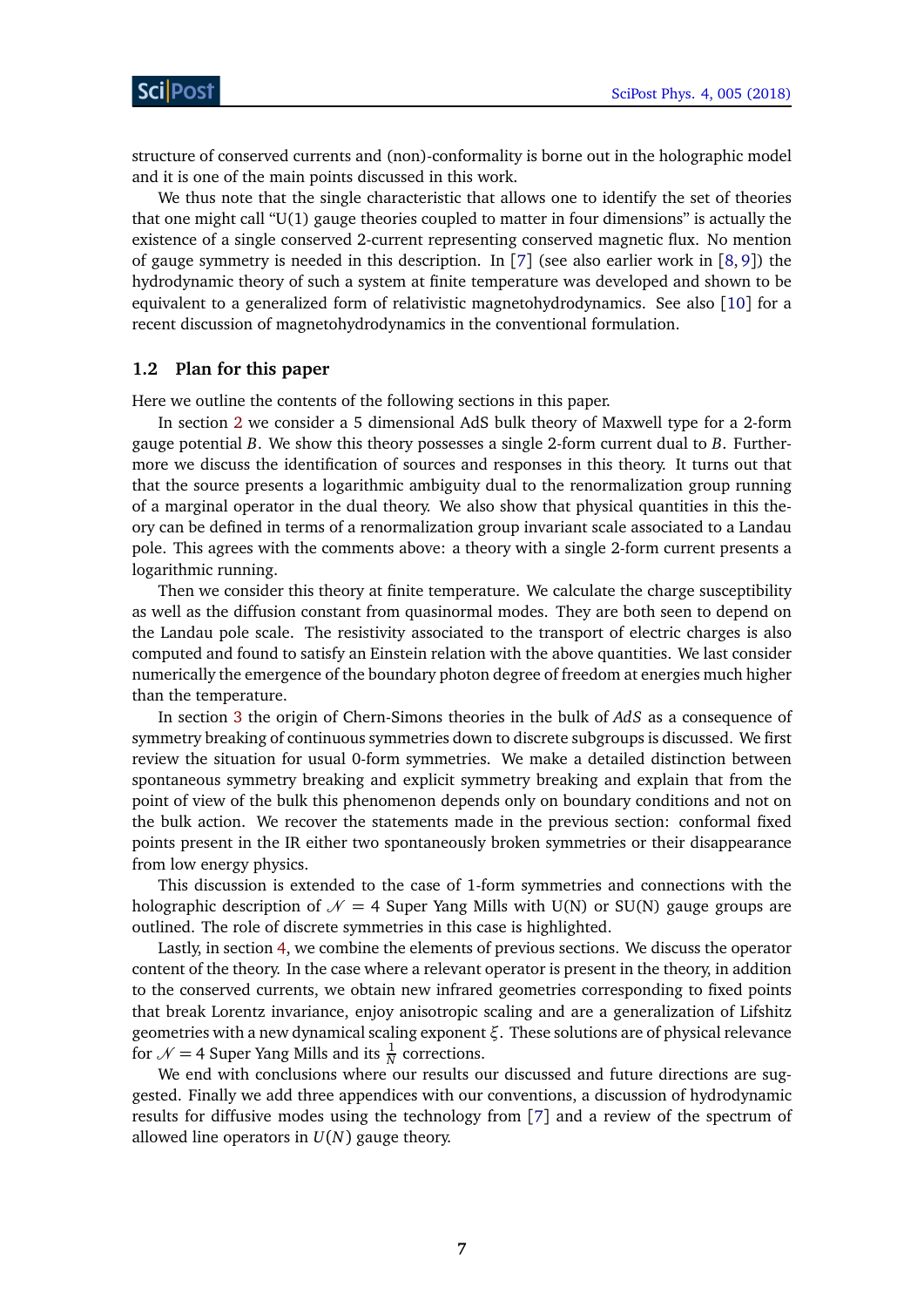## <span id="page-7-0"></span>**2 Maxwell type Holography**

We now turn to holography. Consider an antisymmetric 2-form field *B* propagating in a 5d bulk. We would like the bulk action to be invariant under a gauge redundancy parametrized by a 1-form *Λ*:

$$
B \to B + d\Lambda \tag{21}
$$

The simplest action one can write for this theory is the Maxwell-type action<sup>[5](#page-7-2)</sup>

$$
S[B] = \frac{1}{6\gamma^2} \int d^5 x_{\mathcal{M}} \sqrt{-g} H_{MNP} H^{MNP}
$$
 (22)

where  $H = dB$  is the field strength of the 2-form *B*. In this section we will study the physics of this system propagating on a fixed asymptotically  $AdS<sub>5</sub>$  background.

We note that in 5 bulk dimensions this action is the Poincare dual of a conventional 1-form gauge field *A*, related to B via  $dB \sim \star_5 dA$ . Of course the physics of a conventional Maxwell gauge field is very well-studied in AdS/CFT. It is well-understood that the gauge field is dual to a normal one-form current  $j^{\mu}$ . In the absence of bulk objects that are charged under *B* (or *A*) the calculational difference between these two systems results entirely from a difference in boundary conditions at infinity. We will see that this will result in a very different boundary interpretation.

<span id="page-7-5"></span>We choose coordinates so that  $r$  is the holographic direction and the AdS boundary is at *r* → ∞. One expects that the boundary value of the *B* field is related to the field-theory source as

<span id="page-7-4"></span>
$$
B_{\mu\nu}(r \to \infty) = b_{\mu\nu}.
$$
\n(23)

As we will see, this equation is actually ambiguous: logarithmic divergences as we approach the boundary will require us to interpret it carefully. Nevertheless, by taking functional derivatives of the on-shell action in the standard manner, we find that the field-theory current is related to the boundary value of the field-strength of *H*:

$$
\langle J^{\mu\nu}\rangle = -\frac{1}{\gamma^2} \lim_{r \to \infty} \sqrt{-g} H^{r\mu\nu}.
$$
 (24)

The bulk equation of motion for *B* is

<span id="page-7-6"></span><span id="page-7-3"></span>
$$
\partial_M\left(\sqrt{-g}H^{MNP}\right) = 0.\tag{25}
$$

### <span id="page-7-1"></span>**2.1 Vacuum correlations and marginal deformations**

Consider first a field theory that is Lorentz-invariant but not necessarily conformal, with a conserved antisymmetric current  $J^{\mu\nu}$ . We begin by studying the theory on flat 4d Euclidean space (*τ*, *x i* ). Recall that *J* is a dimension-2 operator. Conservation of the current and antisymmetry together imply that the vacuum momentum-space correlator must take the form

$$
\langle J^{\mu\nu}(k)J^{\rho\sigma}(-k)\rangle =
$$
\n
$$
\left(-\frac{1}{k^2}(k^{\mu}k^{\rho}g^{\nu\sigma} - k^{\nu}k^{\rho}g^{\mu\sigma} - k^{\mu}k^{\sigma}g^{\nu\rho} + k^{\nu}k^{\sigma}g^{\mu\rho}\right) + (g^{\mu\rho}g^{\nu\sigma} - g^{\mu\sigma}g^{\nu\rho})\right)f\left(\frac{|k|}{\Lambda}\right)
$$
\n(26)

where *f* is a dimensionless function and  $\Lambda$  is some scale. If we were studying a conformal field theory, then *f* would be a constant.

<span id="page-7-2"></span><sup>5</sup> In this section we use *M*,*N*, *P* indices for the bulk, *µ*,*ν*,*ρ* for the boundary and *i*, *j*, *k* for the spatial components of the boundary.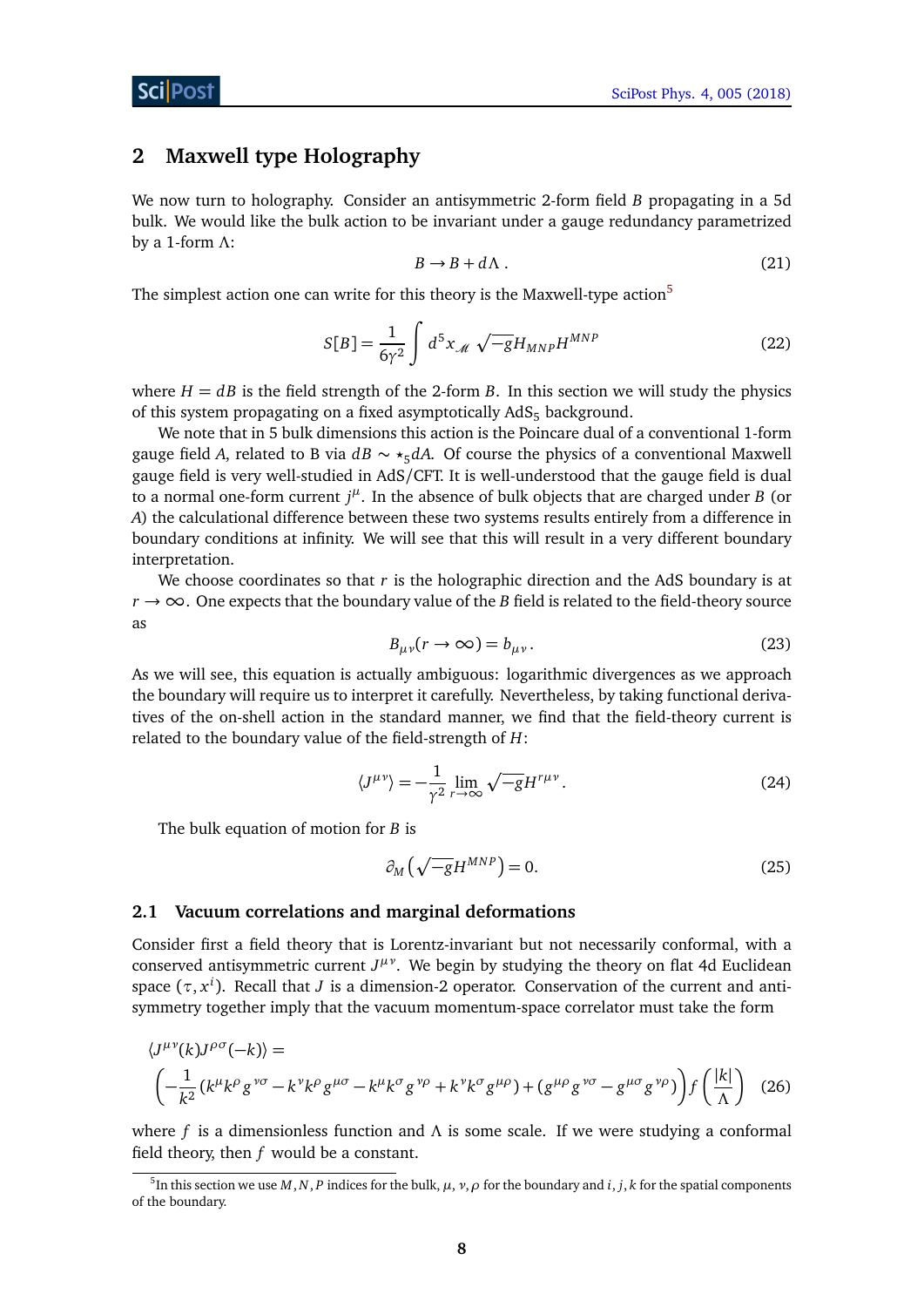With no loss of generality, we may rotate the momentum to point entirely in the *τ* direction and call it *Ω*. The only nonzero components of the correlator are now in the tensor channel, i.e. the full information is captured by

$$
\langle J^{ij}(\Omega)J^{ij}(-\Omega)\rangle = f\left(\frac{\Omega}{\Lambda}\right). \tag{27}
$$

The information of the correlator is captured by the scalar function of momentum *f* .

Let us now turn to holography. We work on pure Euclidean  $AdS<sub>5</sub>$  with unit radius:

$$
ds^{2} = \frac{dr^{2}}{r^{2}} + r^{2} \left( d\tau^{2} + dx^{i} dx^{i} \right). \tag{28}
$$

We parametrize the bulk field as

<span id="page-8-0"></span>
$$
B_{ij}(r,\tau) = \sigma_{ij}\beta(r)e^{i\Omega\tau}.
$$
\n(29)

with  $\sigma_{ij}$  a constant polarization tensor. [\(25\)](#page-7-3) then becomes simply:

$$
\partial_r (r \partial_r \beta(r)) - \frac{\Omega^2}{r^3} \beta(r) = 0. \tag{30}
$$

Let us first study the asymptotic behavior of this equation as  $r \rightarrow \infty$ . Expanding the solutions at infinity we find:

<span id="page-8-2"></span>
$$
\beta(r \to \infty) \sim \hat{b} - \gamma^2 J \log r \ . \tag{31}
$$

At the moment  $\hat{b}$  and  $J$  are just expansion coefficients, although  $J$  is so named because from [\(24\)](#page-7-4) we see that when multiplied by the polarization tensor it is equal to the current  $J\sigma_{ij} = J_{ij}$ . From [\(23\)](#page-7-5) it appears that  $\hat{b}$  should be interpreted as the source: however we see that actually its value is *ambiguous* and runs logarithmically as we take  $r \to \infty$ . Note that *J* is unambiguous.

The running of  $\hat{b}$  indicates that the physics depends on the value of  $r$  at which the boundary condition is applied. Thus the dual theory is not actually conformal. This arises because *J* is a dimension 2 operator, and the double-trace coupling *J* 2 in the boundary is *marginal* but not exactly so: depending on its sign the running is marginally relevant or irrelevant, and it is this logarithmic running that we are seeing here. Precisely the same phenomenon happens for pure Maxwell theory for a 1-form gauge field on AdS $_3$  (where it is double-trace of the normal one-form current *j<sup>µ</sup>* that is marginal) and was discussed in detail in [[11](#page-33-2)] (see also [[12,](#page-33-3)[13](#page-33-4)] for earlier study in the context of a scalar field).

We briefly summarize the discussion of [[11](#page-33-2)] here. Consider deforming the CFT by a doubletrace coupling  $\frac{1}{\kappa}J^2$ . Via the usual holographic dictionary [[12,](#page-33-3) [14](#page-33-5)], this modifies the relation between the asymptotic values of the bulk field and the source *b* to read:

<span id="page-8-1"></span>
$$
\beta(r_{\Lambda}) - \gamma^2 \frac{J}{\kappa} = b \tag{32}
$$

where the boundary condition is now applied at a particular scale *rΛ*, and where we have traded the (ambiguous) expansion coefficient  $\hat{b}$  for the (well-defined but radially varying) value of the bulk field  $\beta(r_A)$  itself. The boundary condition is thus labeled by two parameters *r*<sup>*Λ*</sup> and *κ*.

However, the boundary condition can equivalently be applied at a different scale  $r'_\Lambda \equiv \lambda r_\Lambda$ provided we also take the double trace-coupling to transform as

$$
\frac{1}{\kappa'} + \log \lambda = \frac{1}{\kappa}.
$$
 (33)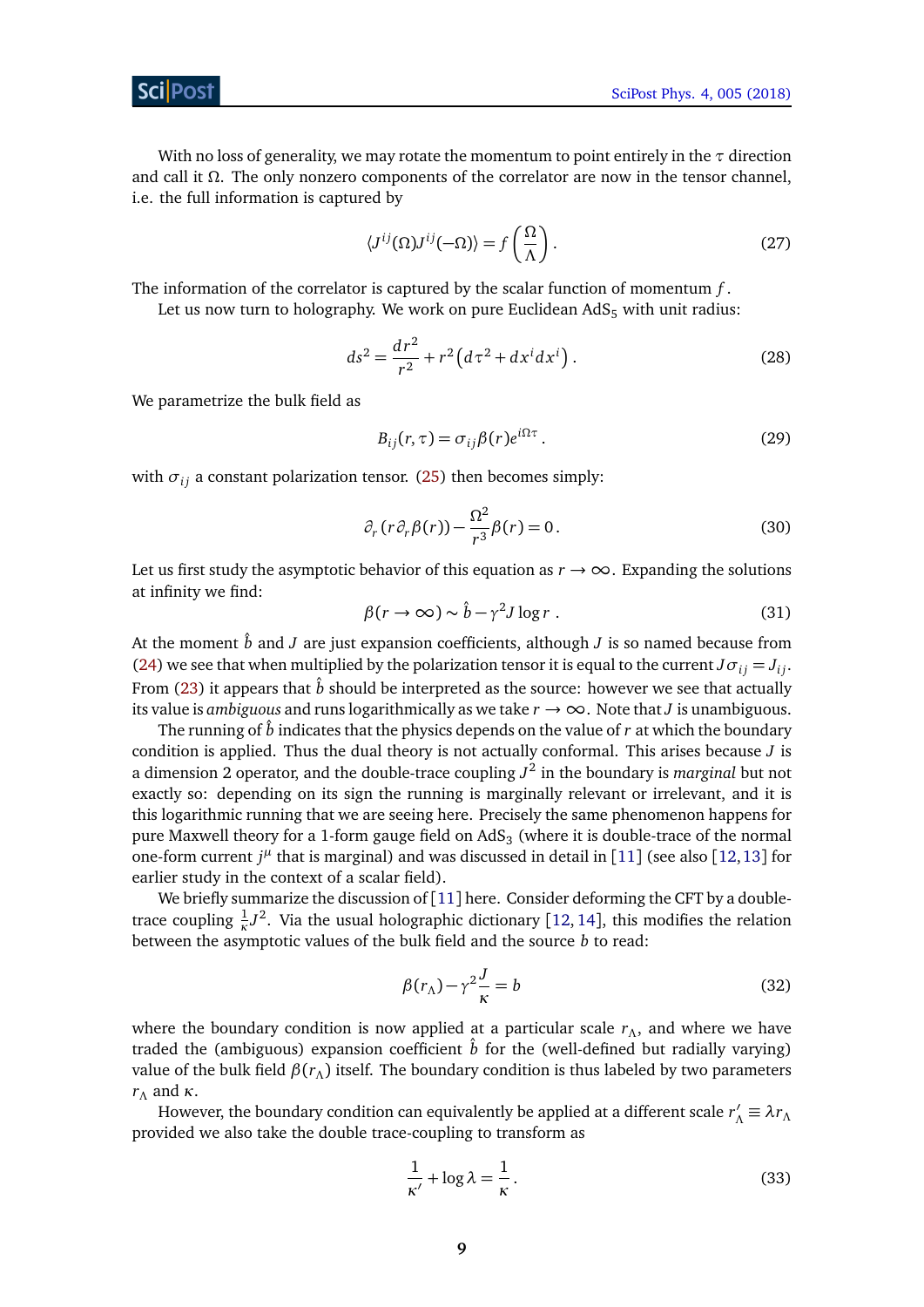This is precisely the logarithmic running of a marginal coupling. This means that dimensional transmutation should occur, and all observables should depend not on *κ* and *r<sup>Λ</sup>* separately, but rather only on the RG-invariant scale

$$
r_{\star} \equiv r_{\Lambda} e^{\frac{1}{\kappa}}. \tag{34}
$$

For  $\kappa > 0$ , this scale is in the UV. To understand this, it is helpful to consider ordinary QED coupled to dynamical matter, which is a theory with the same symmetries as the holographic theory we are studying here and where *κ* would be identified with *e* 2 , the electromagnetic coupling. *r?* is then the Landau pole at which the theory breaks down.

We now explicitly compute the correlator, which is defined to be the ratio of the source and response:

$$
f(\Omega) \equiv \frac{J}{b} = \frac{1}{\frac{\beta(r_{\Lambda})}{J} - \frac{\gamma^2}{\kappa}}.
$$
\n(35)

We now finally need the exact solution to the wave equation [\(30\)](#page-8-0). The solution that is regular as  $r \rightarrow 0$  is a particular Bessel function:

$$
\beta(r) = K_0 \left(\frac{\Omega}{r}\right). \tag{36}
$$

Expanding the Bessel function at infinity and performing a short computation we find

$$
f(\Omega) = \frac{1}{\gamma^2 \log\left(\frac{\Omega}{\bar{r}_\star}\right)}, \qquad \bar{r}_\star \equiv 2r_\star e^{-\Gamma_E}, \tag{37}
$$

where *Γ<sup>E</sup>* is the Euler-Mascheroni constant. As claimed, the *r<sup>Λ</sup>* and *κ* dependence has reassembled into a dependence only on the RG-invariant Landau pole scale  $\bar{r}_*$ . Through [\(26\)](#page-7-6) this determines the vacuum correlator; note that the presence of the Landau pole introduces logarithmic dependence on momenta and spoils conformal invariance, as anticipated.

#### <span id="page-9-0"></span>**2.2 Finite temperature**

We now consider this system at finite temperature. This is now in the universality class of the hydrodynamic theory studied in [[7](#page-32-7)], except that the background magnetic field is zero; we note that a holographic study of thermodynamics and Kubo formulas with a nonzero magnetic field was recently performed in [[5](#page-32-4)]. We will study the zero-field system at low frequencies and momenta and look for hydrodynamic modes.

We consider the system on a general black hole background of the form

$$
ds^{2} = g_{tt}(r)dt^{2} + g_{rr}(r)dr^{2} + g_{xx}(r)d\vec{x}^{2}.
$$
 (38)

We work in Lorentzian signature, so that  $g_{tt}(r) < 0$ . We assume that the metric has a finitetemperature horizon at  $r = r_h$ , so that  $g_{tt}(r) \sim (r - r_h)$  and  $g_{rr}(r) \sim (r - r_h)^{-1}$ : we also assume that the metric is asymptotically  $AdS_5$ . The detailed form of the metric will not be important for our analysis, though for completeness we will sometimes specialize to the  $AdS_5$ -Schwarzschild metric:

$$
ds^{2} = r^{2} \left( -f(r)dt^{2} + d\vec{x}^{2} \right) + \frac{dr^{2}}{r^{2}f}, \qquad f(r) = \left( 1 - \frac{r_{h}^{4}}{r^{4}} \right), \tag{39}
$$

where the temperature is related to the horizon radius  $r_h$  by

$$
T = \frac{r_h}{\pi} \,. \tag{40}
$$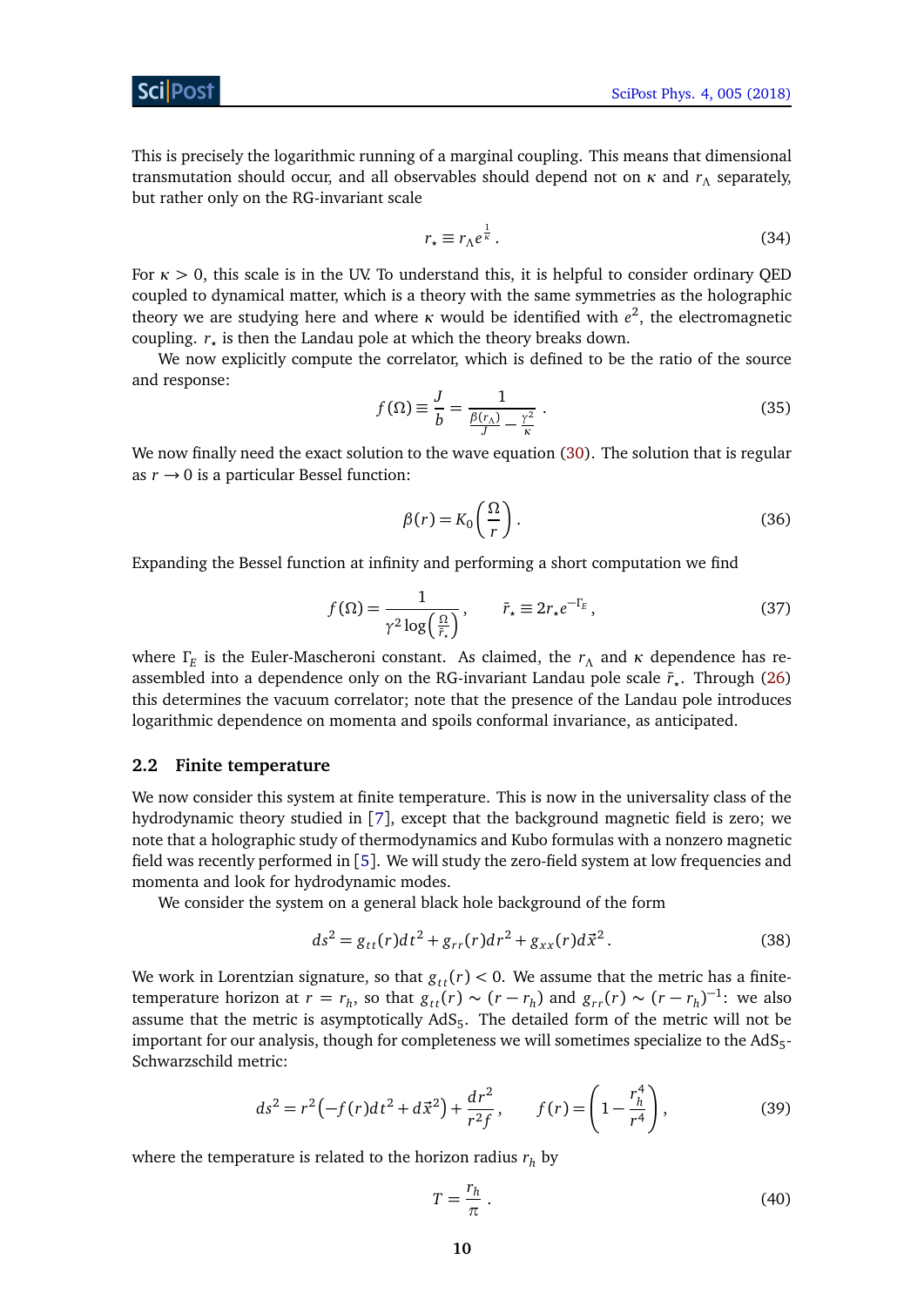We begin by computing the analog of the charge susceptibility, i.e. in other words, we turn on a small constant source  $b_{tx}$  and examine the response of  $J^{tx}$ , defining the susceptibility as the ratio of the response to the source. In the absence of any momentum, the equation of motion [\(25\)](#page-7-3) is simply

$$
\partial_r\left(\sqrt{-g}H^{rtx}\right) = 0, \qquad \sqrt{-g}H^{rtx} = -\gamma^2\langle J^{tx}\rangle,\tag{41}
$$

where the last equality follows from [\(24\)](#page-7-4). Working in a gauge  $B_{ru} = 0$  and imposing the usual horizon boundary condition  $B_{t\mu}(r_h)$   $=$  0, we easily find that

$$
B_{tx}(r) = -\gamma^2 \langle J^{tx} \rangle \int_{r_h}^r dr' \frac{g_{rr} g_{tt} g_{xx}}{\sqrt{-g}}.
$$
 (42)

The covariant form of the boundary condition [\(32\)](#page-8-1) is

<span id="page-10-1"></span>
$$
B_{\mu\nu}(r_{\Lambda}) - \gamma^2 \frac{J_{\mu\nu}}{\kappa} = b_{\mu\nu}.
$$
\n(43)

<span id="page-10-2"></span>Using this to relate the field theory source  $b_{tx}$  to the value of the bulk field  $B_{tx}(r_A)$  we find that

$$
\langle J^{tx} \rangle = \Xi b_{tx}, \qquad \Xi^{-1} = \gamma^2 \left( \frac{1}{\kappa} - \int_{r_h}^{r_h} dr' \frac{g_{rr} g_{tt} g_{xx}}{\sqrt{-g}} \right), \tag{44}
$$

where *Ξ* is the susceptibility, for which we have now derived an explicit expression in terms of integrals over bulk metric coefficients.

Evaluating this on  $AdS_5$  Schwarzschild we find

<span id="page-10-0"></span>
$$
\Xi = \frac{1}{\gamma^2 \log\left(\frac{r_\star}{\pi T}\right)}\,. \tag{45}
$$

As claimed, we see that  $r_\Lambda$  and  $\kappa$  have reassembled into the RG-invariant scale  $r_\star$ .

It is instructive to compare this result to the situation in free Maxwell gauge theory with gauge coupling *g*, in which case we find

$$
\Xi_{\text{free}} = g^2 \,. \tag{46}
$$

This matches nicely with the holographic result: we do not have a precisely marginal parameter *g* in our computation, but we should instead interpret the logarithm appearing in [\(45\)](#page-10-0) as measuring the running electromagnetic coupling at the scale of interest. Notice that in the regime of validity of the holographic regime  $\gamma \ll 1$  implying we are exploring the strong coupling region in terms of the gauge coupling, as expected. On the other hand, the logarithmic running tames somewhat this growth in the IR.

We now compute the retarded finite-temperature correlators of the current *J<sup>µγ</sup>*. We study the correlators at finite frequency  $\omega$  and spatial momentum  $k$ , orienting the spatial momentum in the *z* direction. The correlation function can be decomposed into three channels by their transformation properties under the little group *SO*(2) of rotations in the *x y* plane:

- 1. Scalar:  $\langle J^{tz}J^{tz}\rangle$ . The conservation equation  $\partial_\mu J^{\mu\nu} = 0$  sets this mode to zero, and we do not study it any further.
- 2. Vector:  $\langle J^{ai}J^{bj}\rangle$  where  $(a, b)$  run over  $(t, z)$  and  $(i, j)$  run over  $(x, y)$ . This channel is determined by a single scalar function. As we will see, it has a hydrodynamic diffusion mode.
- 3. Tensor:  $\langle J^{xy} J^{xy} \rangle$ . This channel contains the physics of Debye screening; however it has no hydrodynamic structure at low frequencies, and thus we will not study it any further in this work.

We therefore focus on the vector channel.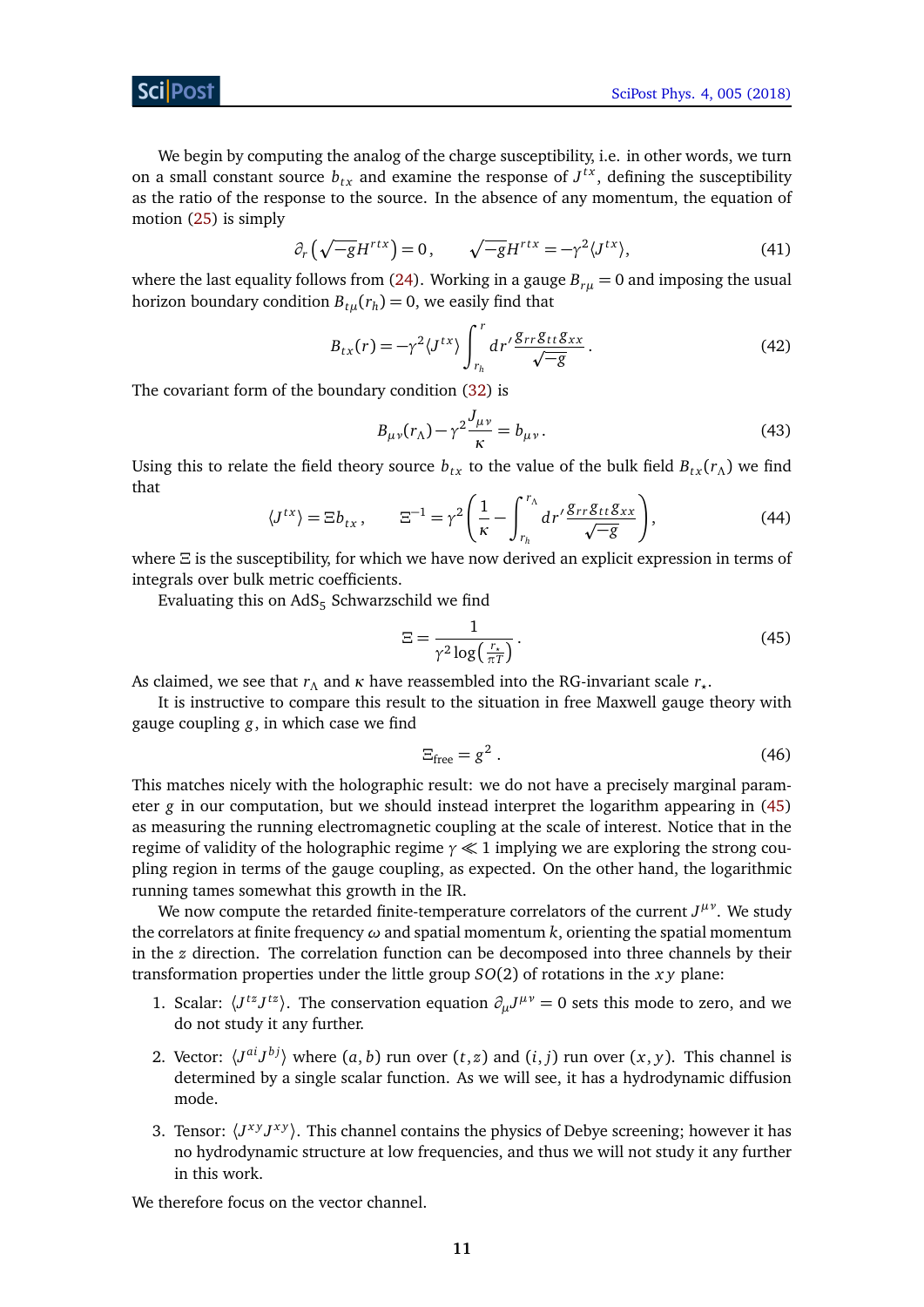### <span id="page-11-0"></span>**2.2.1 Hydrodynamics and diffusion**

Using the techniques of [[15](#page-33-6)], we can calculate the retarded correlator at small  $\omega$ , *k* on any finite temperature metric. We define the current *J* everywhere in the bulk as

$$
J^{\mu\nu}(r) \equiv -\frac{1}{\gamma^2} \sqrt{-g} H^{r\mu\nu}(r). \tag{47}
$$

When evaluated at the boundary, this reduces to the field theory current via [\(24\)](#page-7-4). The bulk equations of motion can be conveniently written in terms of *J* and *H* as

$$
\gamma^2 \partial_r J^{zx} + i\omega \sqrt{-g} g^{tt} g^{xz} g^{xx} H_{tzx} = 0, \qquad (48)
$$

<span id="page-11-4"></span><span id="page-11-3"></span><span id="page-11-1"></span>
$$
-i\omega J^{tx} + ikJ^{zx} = 0, \qquad (49)
$$

$$
\partial_r H_{txx} - \frac{\gamma^2}{\sqrt{-g}} \left( i \omega g_{zz} g_{xx} J^{zx} + i k g_{tt} g_{xx} J^{tx} \right) g_{rr} = 0, \qquad (50)
$$

where the first two are dynamical equations of motion and the last is the Bianchi identity. We now evaluate the ratio

$$
\chi(r; \omega, k) \equiv \frac{J^{zx}(r)}{-H_{txx}(r)}
$$
\n(51)

as a function of the holographic coordinate *r*. As explained in [[15](#page-33-6)], this is convenient as it takes a simple value at the horizon due to infalling boundary conditions.

$$
\chi(r_h) = \Sigma(r_h), \qquad \Sigma(r) \equiv \frac{1}{\gamma^2} \sqrt{\frac{-g}{-g_{rr}g_{tt}}} g^{xx} g^{yy} . \tag{52}
$$

On the other hand, when evaluated at the boundary it can be related to the field theory correlation function. Recall that the retarded correlator can be understood in linear response as the ratio between the response and the source:

<span id="page-11-2"></span>
$$
\langle J^{\mu\nu}(\omega,k)\rangle = -G_{JJ}^{\mu\nu,\rho\sigma}(\omega,k)b_{\rho\sigma}(\omega,k) \,. \tag{53}
$$

To understand the precise relationship between *G* and *χ* we view [\(43\)](#page-10-1) as an equation on the 4d boundary and take its 4d exterior derivative. Evaluating the *tz x* component of the resulting equation, we find

<span id="page-11-5"></span>
$$
H_{tzx}(r_{\Lambda}) - \frac{\gamma^2}{\kappa} \left( ikJ^{tx} - i\omega J^{zx} \right) = db_{tzx} . \tag{54}
$$

Now using the current conservation equation [\(49\)](#page-11-1) to eliminate  $J^{tx}$  and considering a source where the only component turned on is  $b_{zx}$ , we find from [\(53\)](#page-11-2) that

$$
G_{JJ}^{zx,zx}(\omega,k) = \frac{-i\omega\chi(r_{\Lambda};\omega,k)}{1 - \gamma^2 \frac{\chi(r_{\Lambda};\omega,k)}{\kappa} \left(1 - \frac{k^2}{\omega^2}\right)i\omega}.
$$
\n(55)

Finally, we now need to evolve  $\chi(r)$  from the horizon at  $r = r_h$  to the boundary at  $r_\Lambda$ . We thus use the bulk equations of motion [\(48\)](#page-11-3) - [\(50\)](#page-11-4) to obtain a flow equation for  $\chi(r)$ :

$$
\partial_r \chi(r) = i\omega \sqrt{\frac{g_{rr}}{-g_{tt}}} \left( -\Sigma(r) + \frac{\chi^2}{\Sigma(r)} \left( 1 + \frac{k^2 g^{xx}}{\omega^2 g^{tt}} \right) \right). \tag{56}
$$

In general this non-linear flow equation determines the full frequency dependence of the correlator and thus cannot be done analytically. However, it is very simple at low frequencies, and allows us to explicitly determine the hydrodynamic behavior in a manner that is independent of the details of the bulk background.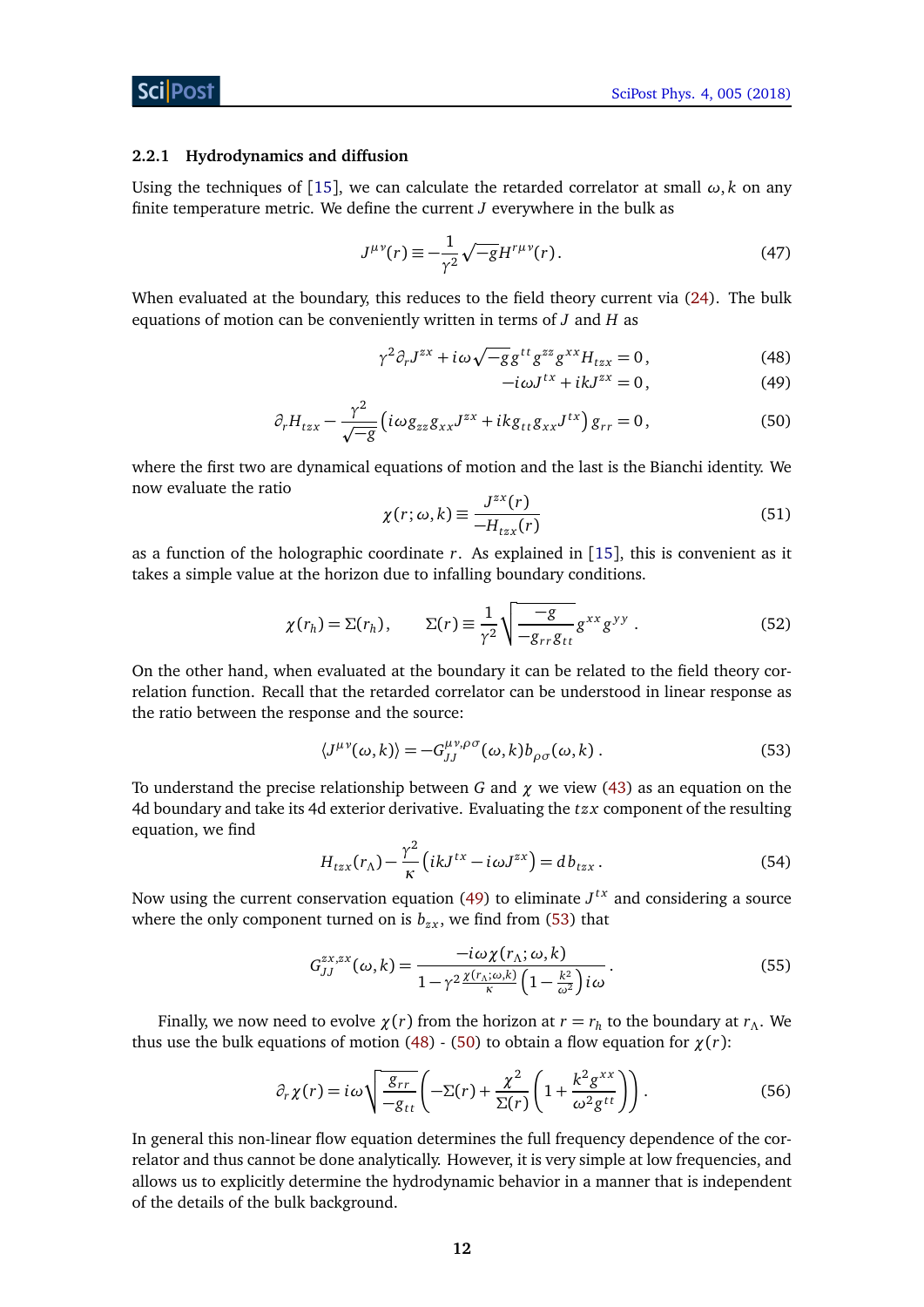

Sci Post

For example, if we assume a frequency and momentum scaling like  $\omega \sim k^2$ , then we can find the simpler equation

$$
\frac{\partial_r \chi}{\chi^2} = -\frac{ik^2}{\omega} \frac{\sqrt{-g_{rr}g_{tt}}}{\Sigma} g^{xx},\tag{57}
$$

which we may now integrate and insert into [\(55\)](#page-11-5) to obtain the following expression for the correlator:

<span id="page-12-0"></span>
$$
G_{JJ}^{zx,zx}(\omega,k) = \frac{-i\omega^2 \Sigma(r_h)}{\omega + iDk^2}, \qquad D \equiv \Sigma(r_h) \left[ \int_{r_h}^{r_\Lambda} dr' \frac{\sqrt{-g_{rr}g_{tt}}g^{xx}}{\Sigma} + \frac{\gamma^2}{\kappa} \right]. \tag{58}
$$

In [[7](#page-32-7)] it was shown that a universal definition of electrical resistivity  $\rho$  in a dynamical  $U(1)$ gauge theory is given by the Kubo formula:

$$
\rho = \lim_{\omega \to 0} \frac{G^{xz,xz}(\omega, k=0)}{-i\omega} = \Sigma(r_h). \tag{59}
$$

Note that the resistivity is given by an expression that depends only on horizon data; this can be thought of as a generalization of the usual holographic membrane paradigm [[15](#page-33-6)] to higher-form currents. We see also that there is a hydrodynamic diffusion pole with a calculable diffusion constant *D*. From the expression for the charge susceptibility [\(44\)](#page-10-2) we see that the diffusion constant satisfies an Einstein relation

$$
\rho = \Xi D \tag{60}
$$

This is the diffusion of magnetic flux lines that are extended in the *x* direction, modulated by a small momentum *k* in the *z* direction. The diffusive behavior of magnetic flux in a medium with a finite electrical conductivity is of course familiar from elementary electrodynamics: interestingly, here we see it arising in a strongly coupled medium. The existence of this diffusion mode follows from the zero-field limit of the hydrodynamic theory developed in [[7](#page-32-7)], as we review in Appendix [B.](#page-30-1)

To discuss the numerical values of the transport coefficients, we specialize to the  $AdS_5$ Schwarzschild black hole. We find the resistivity and diffusion constant to be

$$
\rho = \frac{1}{\gamma^2 \pi T}, \qquad D = \frac{1}{\pi T} \log \left( \frac{r_{\star}}{\pi T} \right), \tag{61}
$$

We may compare the resistivity to the (inverse) conductivity of the perturbative QED plasma with electromagnetic coupling *g*, computed in [[16](#page-33-7)] to leading order in an expansion in inverse powers of log *g* to be:

$$
\sigma^{-1} = \frac{g^2 \log g^{-1}}{CT},
$$
\n(62)

where *C* is a number related to the (electrically) charged particle content. While the gross temperature dependence is fixed by dimensional analysis, our holographic result for the resistivity does not have any logarithmic dependence on the Landau pole scale: one may interpret this as stating that it does not depend on the electromagnetic coupling, and thus our holographic result for the resistivity (unlike the thermodynamic result [\(45\)](#page-10-0)) is significantly different from the perturbative result. This is a familiar theme in holography as the well known result for the shear viscosity of holographic theories makes manifest. Similar to that case, the resistivity scales with the number of degrees of freedom (charged under the 1-form symmetry).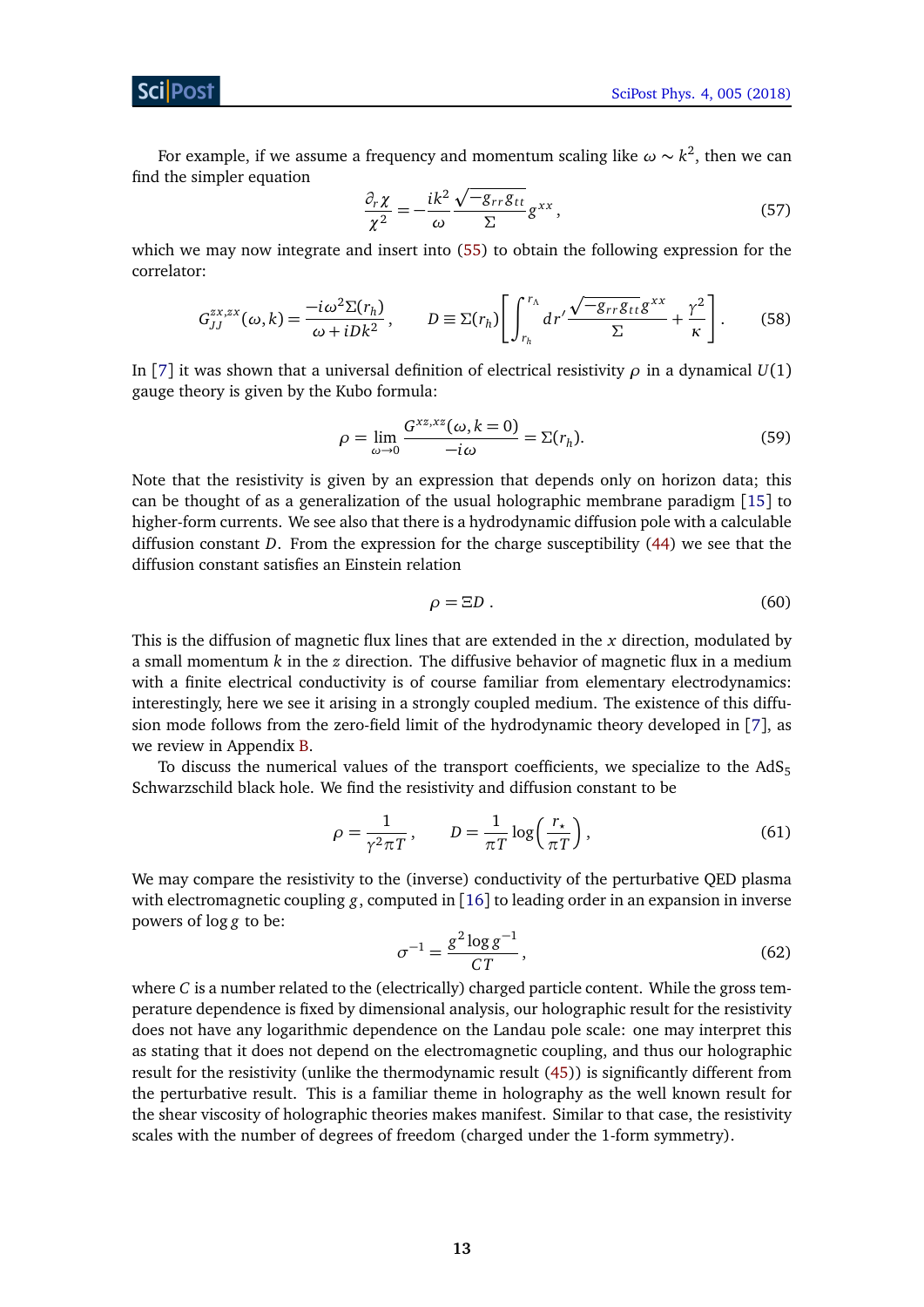<span id="page-13-1"></span>

**Figure 1:** Cartoon illustration of movement of diffusion and plasma oscillation pole in complex frequency plane as *k* is increased from left to right; poles collide on imaginary axis at  $\frac{k}{2\pi T} \approx 0.037$  and then move off of axis symmetrically.

### <span id="page-13-0"></span>**2.2.2 Numerics and an emergent photon**

It is not possible to go beyond the hydrodynamic limit analytically. It is however straightforward to obtain the spectral densities at arbitrary frequencies and momenta numerically. Here we focus on one particular feature arising from such an investigation and illustrated in Figures [1](#page-13-1) - [3.](#page-15-1)

At zero momentum the diffusion pole exhibited above sits at  $\omega_{\text{diff}} = 0$ . Numerically we also see that at zero momentum there exists a purely overdamped pole.<sup>[6](#page-13-2)</sup> Its precise location depends logarithmically on  $r_{\star}$ ; at large  $\frac{r_{\star}}{T}$  we find:

<span id="page-13-3"></span>
$$
\frac{\omega_{\text{osc}}}{2\pi T} \approx -i \frac{0.517}{\log\left(\frac{r_*}{\pi T}\right)},\tag{63}
$$

where the dependence on  $r_{\star}$  can be extracted analytically from the asymptotic structure of [\(55\)](#page-11-5) at large *rΛ*, but the prefactor we obtained numerically. This should be considered a heavily damped plasma oscillation; it depends on the model and cannot be obtained from hydrodynamics. Notice that at very low temperatures compared with the UV scale  $r_{\star}$ ,  $\log(\frac{r_{\star}}{\pi T})$ becomes large and the pole approaches  $\omega = 0$ . As we have discussed the effective gauge coupling is given by *Ξ* in this theory. At low temperatures it approaches a weakly coupled regime (although one must remember that  $\gamma \ll 1$  for the holographic calculation to be trustworthy). One might expect charged matter to decouple in this regime and obtain a massless photon in the infrared. The behavior of the overdamped mode makes this plausible.

Let us now study the poles at finite momentum *k*. In the remainder of this section we fix  $\frac{r_{\star}}{2\pi T}$  = 1000 when quoting all numerical values and plots.

As we illustrate in Figure [1,](#page-13-1) at small *k* the diffusion pole moves straight down the imaginary axis following [\(58\)](#page-12-0), and we observe numerically that the overdamped pole moves straight up the imaginary axis. As the theory is time-reversal invariant, any pole with a nonzero value of Re(*ω*) must be accompanied by its time-reversal conjugate with −Re(*ω*), and thus each isolated pole must remain on the imaginary axis.

This remains true until the two poles collide at  $\frac{k_\star}{2\pi T}\approx 0.037$ , as seen in Figure [2.](#page-14-1) Each pole can now act as the time-reversal conjugate of the other, and indeed as we continue to increase *k* we observe that Im( $\omega$ ) remains the same, but that the two poles symmetrically move off the imaginary axis, developing increasingly larger Re(*ω*). Qualitatively similar behavior involving

<span id="page-13-2"></span><sup>&</sup>lt;sup>6</sup>We focus here on two specific poles near the imaginary axis at  $k = 0$ : there also exist other non-hydrodynamic poles that we do not discuss.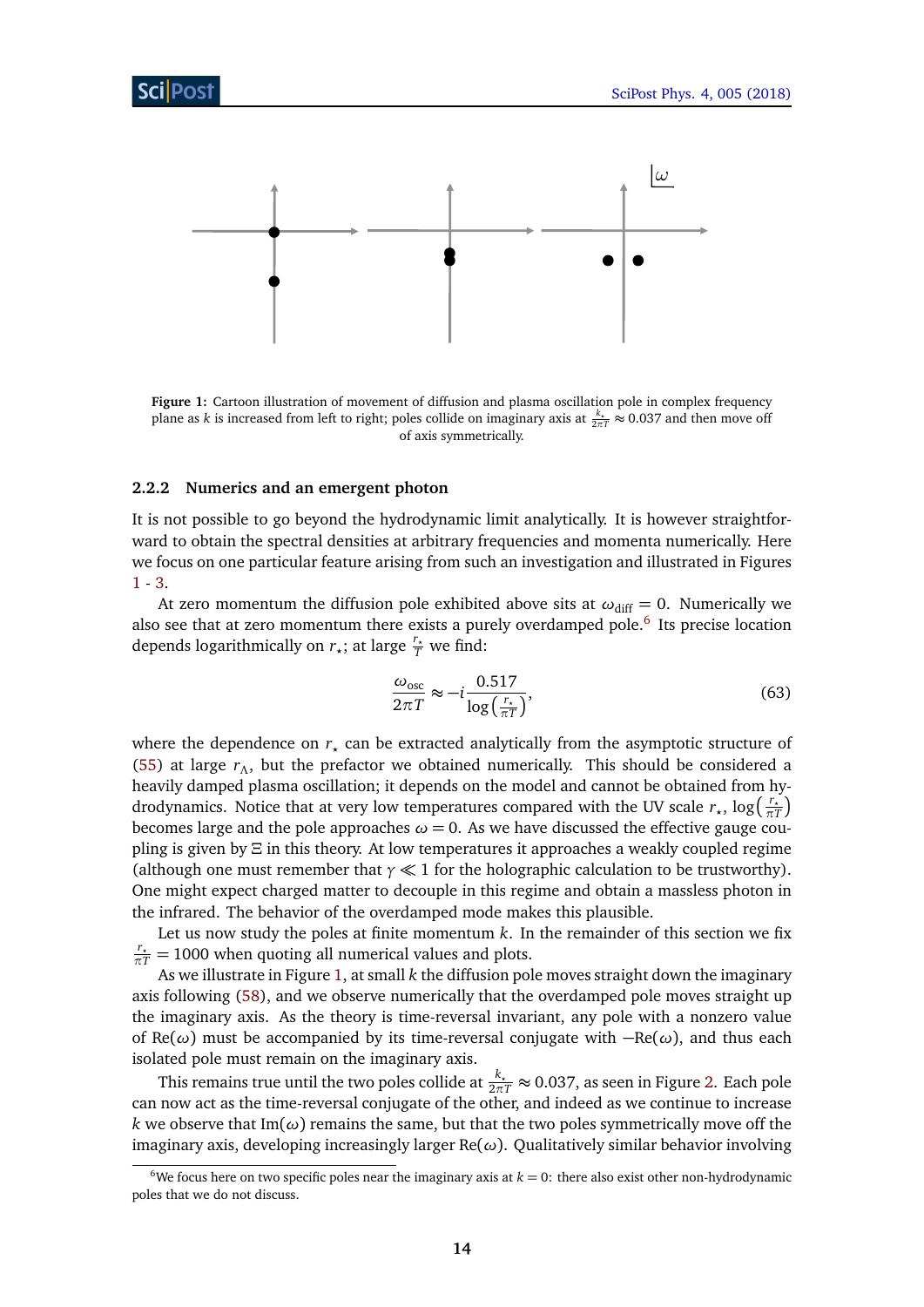<span id="page-14-1"></span>

**Figure 2:** Movement of imaginary part of diffusion pole (top) and damped plasma oscillation pole (bottom) as a function of momentum *k*. We have fixed  $\frac{r_{\star}}{\pi T} = 1000$ . Note merger at  $\frac{k_{\star}}{2\pi T} \approx 0.037$ .

the merger of poles and subsequent movement off the imaginary axis has been seen in other holographic examples [[17–](#page-33-8)[20](#page-33-9)].

As we continue to increase *k*, eventually the dispersion relation approaches the relativistic *ω* ∼ *k*, as seen in Figure [3.](#page-15-1) In the language of conventional electrodynamics we would call this high-momentum mode the *photon*. Indeed, in the QED plasma we expect that at momenta much larger than the temperature, we expect the screening effects of the plasma to be unimportant, and thus the system should essentially behave as a free photon. Thus a linearly dispersing photon mode must somehow emerge from the hydrodynamic soup.

In this holographic model, there is no regime where the system is weakly coupled, but it nevertheless appears that a similar mechanism is at play, resulting in a gapless linearly dispersing mode. In particular, this hydrodynamic to collisionless (i.e. linearly dispersing) crossover is particularly sharp (happening precisely at *k?* ), and the photon mode is actually continuously connected to the hydrodynamic diffusion mode. Note also that the initial pole [\(63\)](#page-13-3) starts out closer to the origin at weaker electromagnetic coupling, and thus the crossover to the free photon regime happens faster (and the hydrodynamic regime is smaller) in this case.

It is an interesting question whether one can precisely interpret this emergent photon as a Goldstone boson of a generalized global symmetry at finite temperature  $[1,6]$  $[1,6]$  $[1,6]$  $[1,6]$ .

## <span id="page-14-0"></span>**3 Chern-Simons type Holography**

In this section we will study gauge potentials with Chern-Simons couplings in the bulk. The precise Chern-Simons couplings we will study will mix two different gauge potentials together and are often called BF theory. It turns out that such Chern-Simons theories in the bulk are naturally dual to *discrete* global symmetries on the boundary.

To understand this, we first note that continuous global symmetries in the boundary are dual to continuous gauge symmetries in the bulk. We are not aware of much study of discrete global symmetries in the context of holography; however from the reasoning above one might expect them to be dual to discrete *gauge* theories in the bulk. One simple way to understand this is to artificially construct a discrete global symmetry by breaking a continuous global symmetry; the bulk dual of this operation will result in a discrete gauge theory, as we will explain below.

Even away from this example, however, it is generally expected that there can exist no global (discrete or otherwise) symmetries in the bulk of a quantum gravity theory [[21](#page-33-10)[–23](#page-33-11)].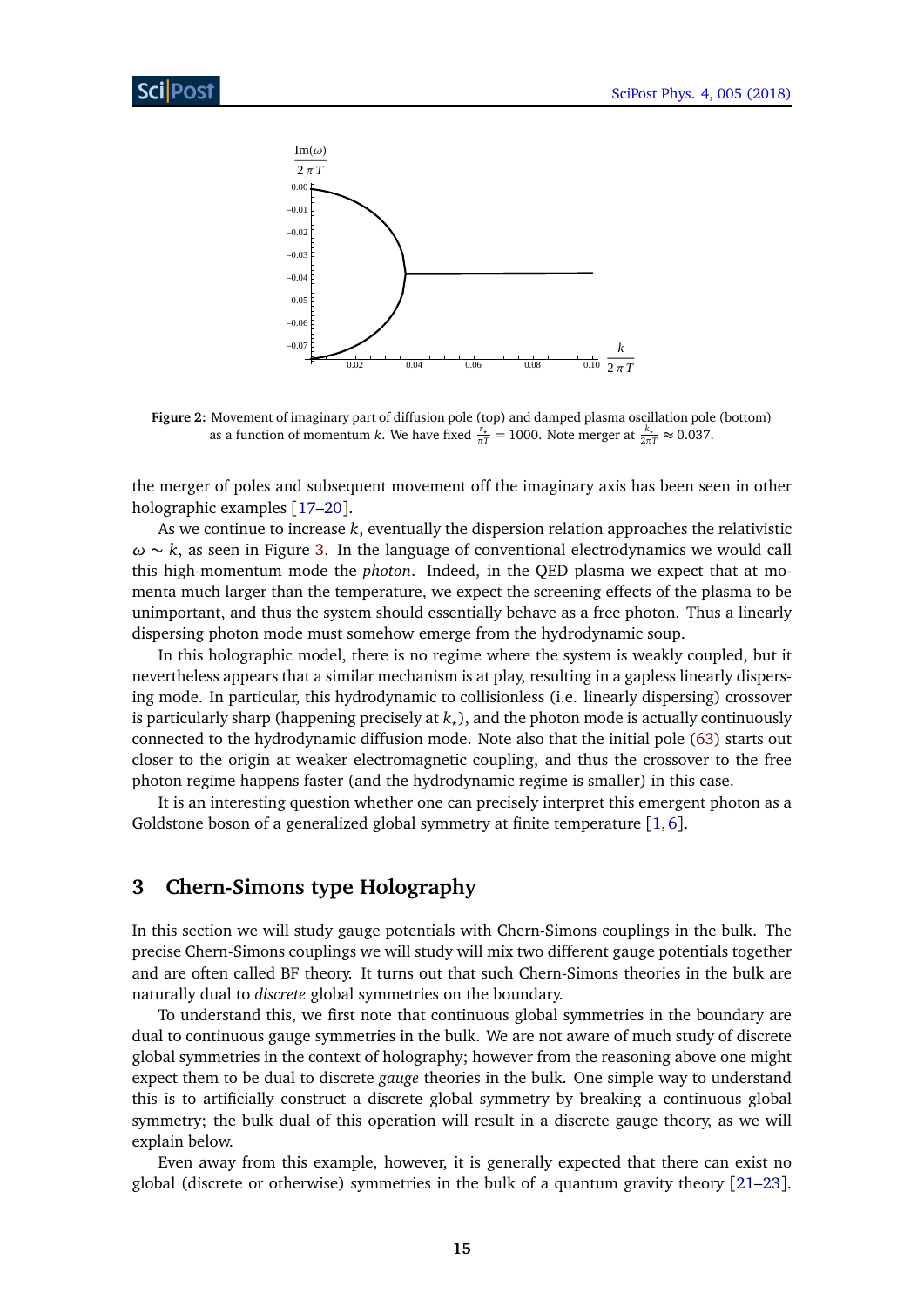<span id="page-15-1"></span>

**Figure 3:** Movement of real part of diffusion damped plasma oscillation poles as a function of momentum *k*, with  $\frac{r_{*}}{\pi T}$  = 1000. For  $k < k_{*}$  both poles have zero real part; for  $k > k_{*}$  they symmetrically move off the imaginary axis, approaching a relativistic linear photon dispersion (dotted line) *ω* ∼ *k* at large *k*.

Thus the constraints arising from a field-theory discrete symmetry can only be encoded in a bulk discrete gauge theory. We will see that the machinery of this gauge theory is required to reproduce the boundary physics of a discrete global symmetry. The Chern-Simons theories that we will study are relevant precisely because they provide a continuum description of such discrete gauge theories [[21,](#page-33-10)[24,](#page-33-12)[25](#page-34-0)].

The essential ideas here are the same both for 0-form and higher form symmetries, so we first work out the conventional 0-form case in detail. Here we begin with a system with a familiar continuous  $U(1)$  symmetry and break it down to a  $\mathbb{Z}_k$ ; we find that mixed Chern-Simons terms play an important role, and that the precise realization of the symmetry depends on boundary conditions. We then move on to the less-familiar case of a 1-form discrete symmetry.

### <span id="page-15-0"></span>**3.1 Discrete 0-form global symmetries and holography**

Consider a 3d CFT with a continuous *U*(1) 0-form global symmetry. We will call the microscopic current for this symmetry  $j_e$ . We consider also a scalar operator  $\mathscr O$  that has charge  $k > 1$ under it, and we imagine that there exists some other operator  $\Psi$  with unit charge. If  $\phi$  is the bulk field dual to  $\mathcal O$ , then the current sector of the CFT is represented by the following bulk action:

<span id="page-15-3"></span>
$$
S = \int_{\mathcal{M}} \left( \left[ (d - ikA)\phi \right] \wedge \star_4 \left[ (d + ikA)\phi^{\dagger} \right] - \frac{1}{4e^2} F \wedge \star_4 F + \cdots \right),\tag{64}
$$

where  $\mathcal M$  represents a manifold that is asymptotically AdS<sub>4</sub>. We will now break the  $U(1)$ symmetry down to  $\mathbb{Z}_k$ . We will be careful to distinguish two cases:

1. Explicit breaking: we do this by adding a term  $w \int d^4x \mathcal{O}$  to the field theory action: in the bulk this corresponds to demanding that

<span id="page-15-2"></span>
$$
\phi(r \to \infty) \sim wr^{\Delta - d},\tag{65}
$$

where  $\Delta$  is the dimension of  $\mathcal{O}$ , i.e. we turn on the *large* falloff at infinity and specify its coefficient. We assume here that  $\emptyset$  is a relevant operator,  $\Delta < d$ , so that we retain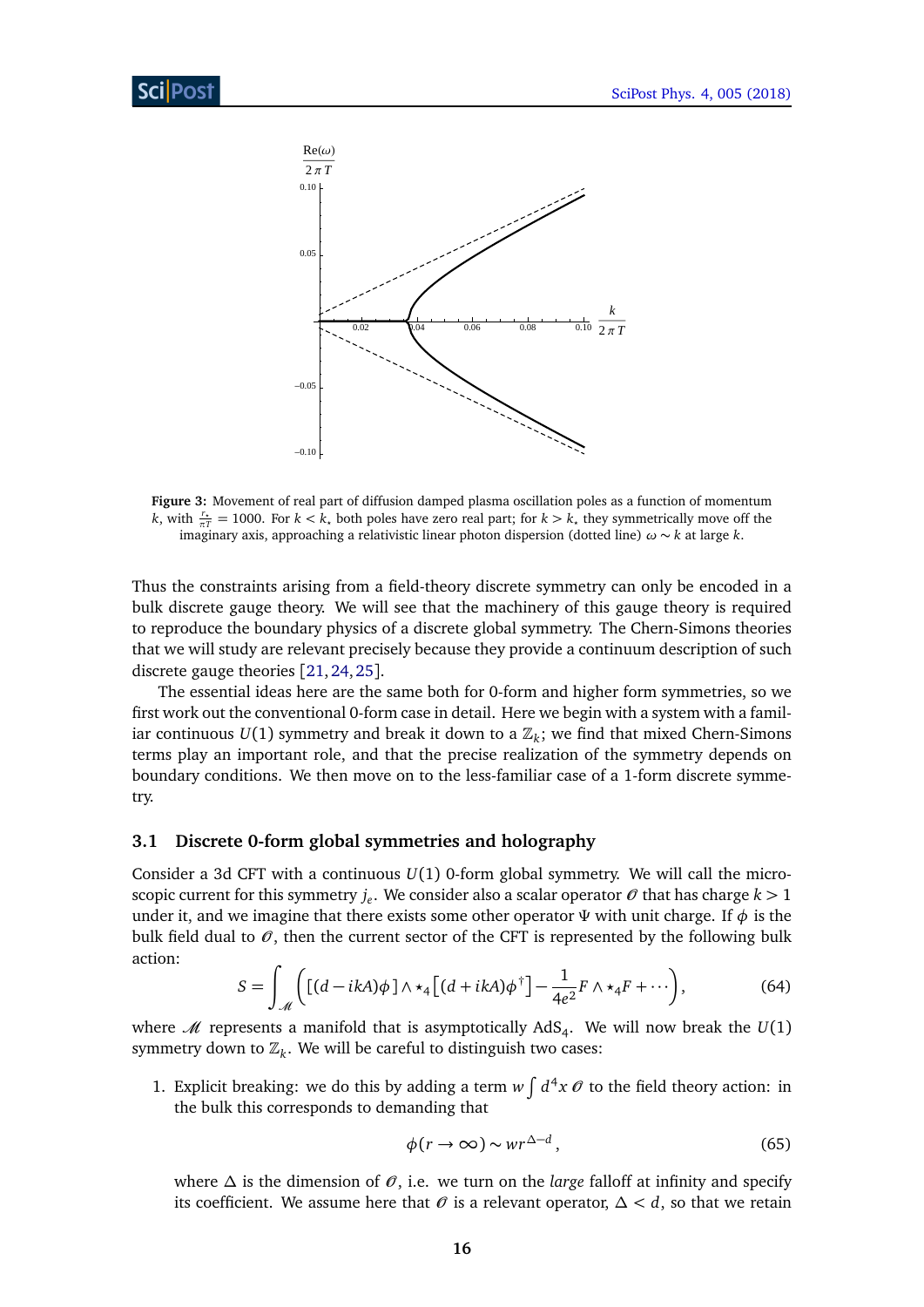control over the UV of the theory. Then in the infrared there should be no remnant of the original continuous *U*(1) symmetry, and thus this theory should not have a conserved current associated to this charge.

2. Spontaneous breaking: here we imagine adding other couplings so that  $\mathcal O$  develops a vev without a *U*(1)-breaking source added. This can be accomplished in a number of ways, e.g. adding a chemical potential as in holographic superfluids [[26–](#page-34-1)[28](#page-34-2)] or more simply via a symmetry-preserving double-trace coupling  $\mathscr{O}^\dagger{\mathscr{O}}$  as in [[29](#page-34-3)]. In this case we have  $\phi(r \to \infty) \sim \langle \mathcal{O} \rangle r^{-\Delta}$ , i.e the *small* falloff at infinity.

In both cases, however, the bulk field  $\phi(r)$  develops a non-trivial profile. We denote its magnitude by  $ρ(r)$ , i.e.  $φ(r) = ρ(r)e^{iθ(r)}$  with  $θ(r)$  a bulk Goldstone mode. The distinction between spontaneous and explicit breaking is contained in the form of *ρ*(*r*) at large *r*.

The low-energy bulk action then becomes

<span id="page-16-1"></span>
$$
S = \int_{\mathcal{M}} \left( \rho^2 (d\theta - kA) \wedge \star_4 (d\theta - kA) \right) + \cdots \tag{66}
$$

We now dualize the Goldstone  $\theta$  to a 2-form gauge field *B* in the usual manner (see e.g. [[21,](#page-33-10) [24](#page-33-12)]). We find after dualizing that

<span id="page-16-2"></span>
$$
S = \int_{\mathcal{M}} \left( \frac{k}{2\pi} A \wedge dB - \frac{1}{4\rho^2} dB \wedge \star_4 dB \right) + \cdots
$$
 (67)

Here *B* and *A* have periods  $\int_{\mathcal{M}_1} A = 2\pi \mathbb{Z}$ ,  $\int_{\mathcal{M}_2} B = 2\pi \mathbb{Z}$  for all closed 1 and 2-cycles  $\mathcal{M}_1$  and  $\mathcal{M}_2$ . The last term in the action is irrelevant from the point of view of the bulk, and we will ignore it from now on. Note this implies that the difference between spontaneous and explicit breaking will then be contained in the boundary conditions that we impose on the other fields at large *r*. [7](#page-16-0)

The key physics is in the first term: this Chern-Simons action describes a topological field theory in the bulk, defining a discrete  $\mathbb{Z}_k$  gauge theory. There are no local degrees of freedom, as the equations of motion set both connections to be flat in the bulk:

<span id="page-16-3"></span>
$$
dA = 0, \qquad dB = 0. \tag{68}
$$

The physical content of a  $\mathbb{Z}_k$  gauge theory is instead in the braiding of massive excitations that are charged under the gauge fields. Here we have unit-charged particles that couple to the 1-form gauge field as  $e^{i\int_C A}$  with *C* a 1-dimensional worldline: these are excitations corresponding to quanta of the bulk field dual to a unit-charged operator in the boundary. This operator is *uncondensed* and thus its quanta must remain massive. On the other hand, recall that the charge-*k* field  $\phi$  in the bulk is condensed, and thus its quanta do not couple to *A* as massive particles. We also have strings that couple to *B* as  $e^{i\int_W B}$ , with *W* a 2-dimensional worldsheet: in the original scalar representation of the theory [\(66\)](#page-16-1) these are vortices that carry magnetic flux  $\frac{2\pi}{k}$ . The non-trivial braiding of particles and strings that is captured by the Chern-Simons term in [\(67\)](#page-16-2) is just the Aharonov-Bohm phase of particles around flux tubes.

We now turn to the holographic interpretation of this bulk theory, which apparently should be dual to a boundary theory with either a global  $U(1)$  symmetry spontaneously broken to  $\mathbb{Z}_k$ or a theory with *only* a Z*<sup>k</sup>* symmetry, depending on boundary conditions. We thus study the variation of the action [\(67\)](#page-16-2) in the presence of a boundary.

<span id="page-16-0"></span> $7$ The fact that boundary conditions affect the symmetry algebra of the boundary theory is a well known fact in the context of the Chern-Simons formulation of  $AdS<sub>3</sub>$  gravity and its higher spin generalizations where the Drinfeld-Sokolov reduction is responsible from the reduction of the affine algebra  $sl(N)$  down to  $W_N$ .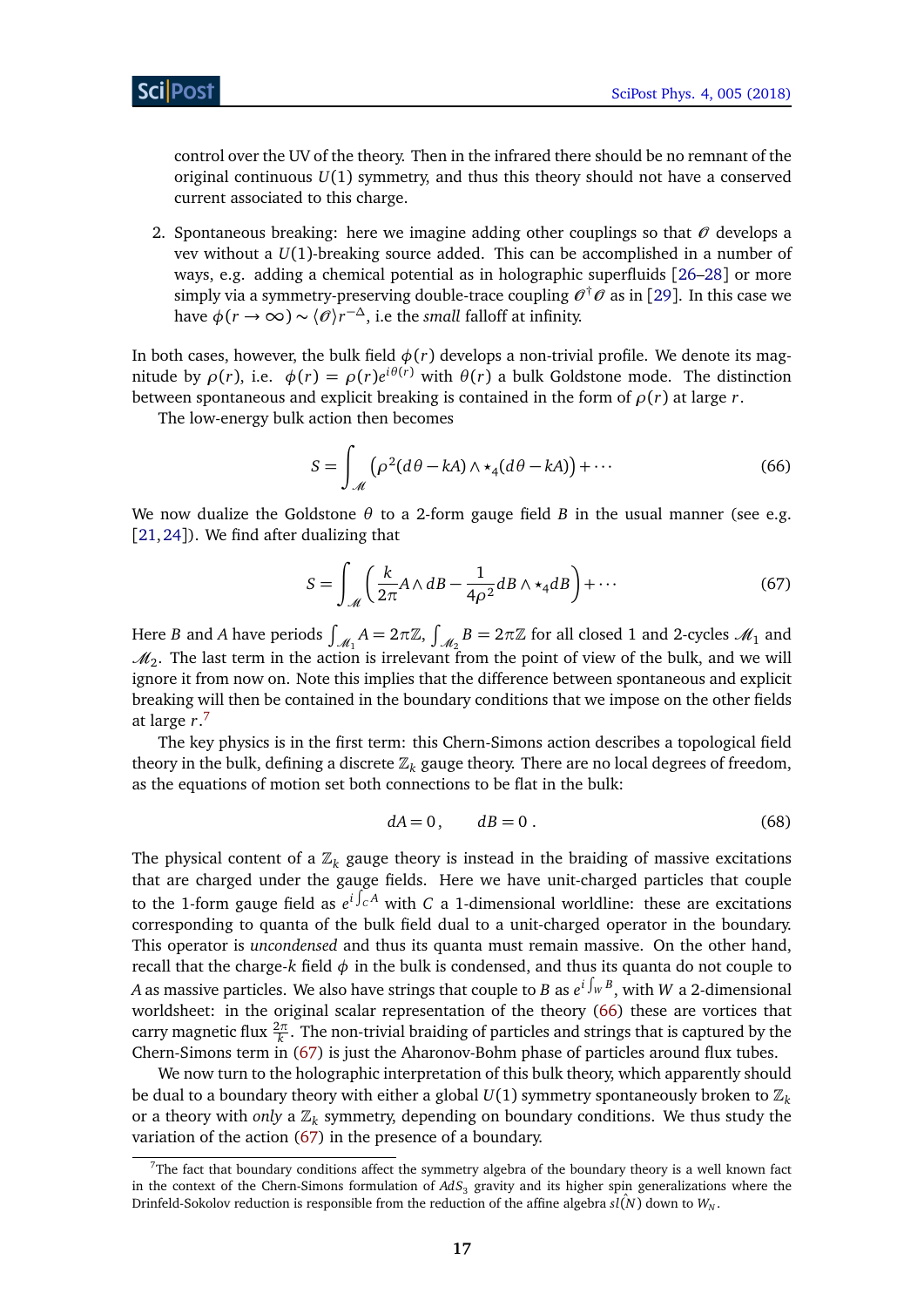We first study the case that corresponds to the spontaneously broken symmetry. In this case we should add boundary terms such that the total action is<sup>[8](#page-17-0)</sup>

<span id="page-17-3"></span>
$$
S_{tot} = \frac{k}{2\pi} \int_{\mathcal{M}} B \wedge dA + \frac{1}{2} \left(\frac{gk}{2\pi}\right)^2 \int_{\partial \mathcal{M}} B \wedge \star_3 B,\tag{69}
$$

where *g* is a free parameter that (as we will see) represents non-universal physics, and where we have picked its normalization to simplify subsequent equations. On-shell, the variation arises from a boundary term:

$$
\delta S_{tot} = \frac{k}{2\pi} \int_{\partial \mathcal{M}} B \wedge \left( \delta A + \frac{g^2 k}{2\pi} \star_3 \delta B \right). \tag{70}
$$

<span id="page-17-2"></span>From this variational principle we conclude that we should take the field theory current *j* and source *a* to be

$$
j_e = \frac{k}{2\pi} \star_3 B \big|_{\partial \mathcal{M}}, \qquad a = -\bigg[A + \frac{g^2 k}{2\pi} \star_3 B\bigg]_{\partial \mathcal{M}}.
$$
 (71)

Finally, with the benefit of hindsight we define a 2-form *j<sup>m</sup>* that is the appropriately normalized Hodge dual of *j<sup>e</sup>* :

$$
j_m \equiv g^2 \star_3 j_e \tag{72}
$$

This structure now captures all of the universal physics of a *U*(1) symmetry spontaneously broken down to  $\mathbb{Z}_k$ :

1. *Conserved currents and Goldstone mode*: the bulk equations of motion [\(68\)](#page-16-3) [9](#page-17-1) imply the following equations for  $j_e$  and  $j_m$ :

<span id="page-17-4"></span>
$$
d \star_3 j_e = 0, \qquad d \star j_m = da \,. \tag{73}
$$

We have a locally conserved 1-form current *j<sup>e</sup>* , arising from the original spontaneously broken symmetry. We *also* have a 2-form current  $j_m$  that is conserved up to a local function of the applied source: though this language is not usually used for a superfluid, this should be thought of as a mixed anomaly as in [\(11\)](#page-4-1) or [\(13\)](#page-4-4). Thus we have both a *U*(1) 0-form and a 1-form symmetry: the 0-form symmetry is the original microscopic *U*(1), but the 1-form symmetry is emergent in the infrared and measures vorticity. Here we will mostly focus on the realization of the 0-form symmetry.

The second equation implies that *j<sup>e</sup>* can locally be written as

$$
j_e = \frac{1}{g^2} (d\psi - a) , \t\t(74)
$$

with  $\psi$  a 0-form. Note that  $g^{-2}$  plays the role of the superfluid stiffness. The conservation equation for  $j_e$  then implies that

$$
d \star_3 (d\psi - a) = 0,\tag{75}
$$

which is precisely the equation of motion for a  $U(1)$  Goldstone mode  $\psi$  in the presence of an external source *a*.

<span id="page-17-0"></span><sup>&</sup>lt;sup>8</sup>This boundary term is inspired by the 5 dimensional analog of this story discussed in detail in [[30](#page-34-4)]. We will discuss their construction in more detail when we move to the case of 1-form global symmetries below.

<span id="page-17-1"></span><sup>9</sup>Note that if a bulk differential form vanishes, its projection down to the boundary also vanishes.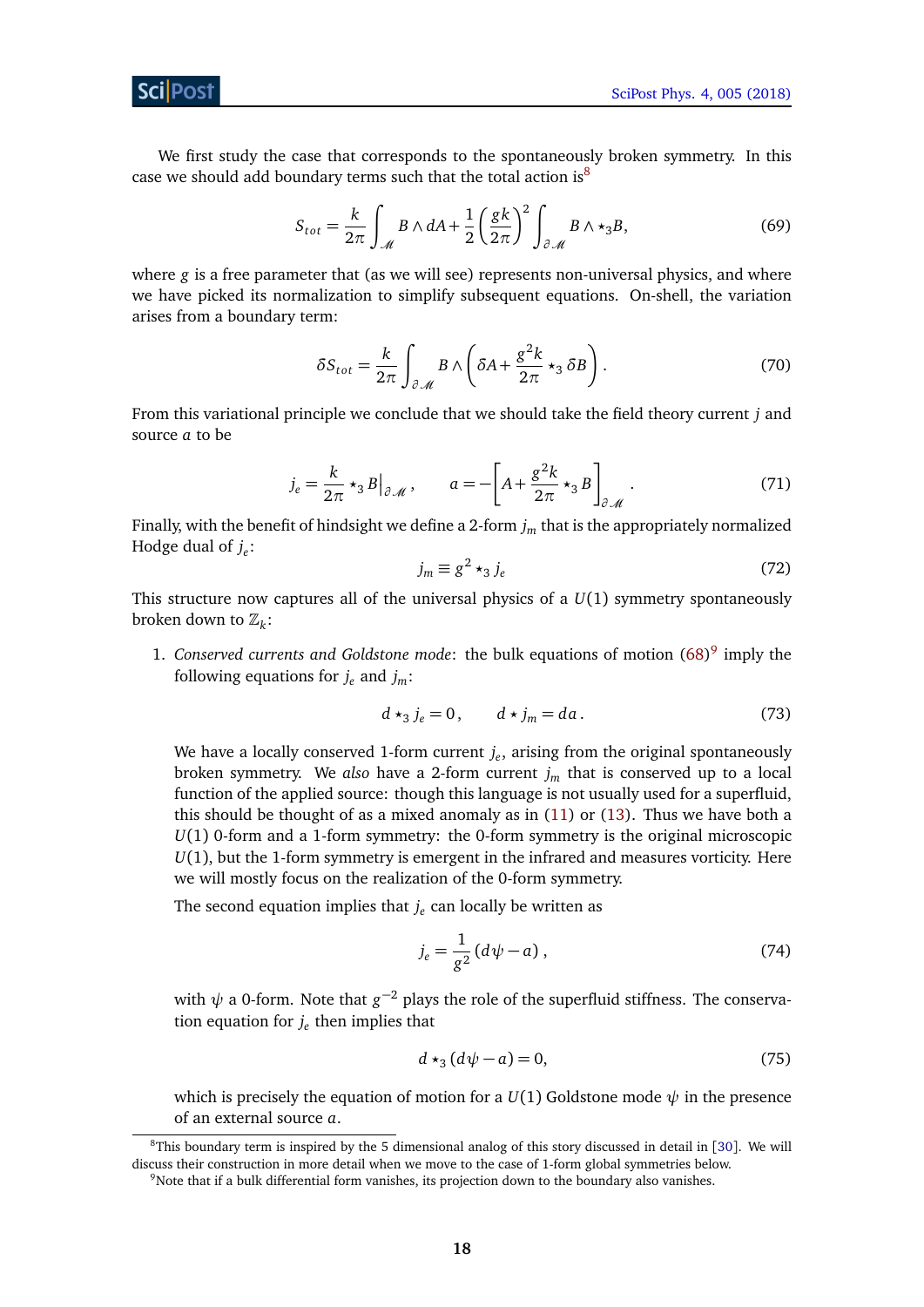<span id="page-18-0"></span>

**Figure 4:** Computing two-point function of *Ψ* holographically: as the bulk charged worldline cannot break, the answer always depends strongly on separation between endpoints.

2. *Ward identities in the presence of charged operators*: we now consider adding charged objects in the bulk. We study a minimally electrically charged particle moving along a bulk curve  $C$  that intersects the boundary at two points  $x_1$  and  $x_2$ : this is holographically dual to an insertion of the unit-charged operator *Ψ* and its conjugate at *x*<sup>1</sup> and *x*<sup>2</sup> . We thus add a Wilson line term  $\int_C A$  to the action to find that the equation of motion for *B* and thus the conservation equation for *j* is modified to read

<span id="page-18-1"></span>
$$
\frac{k}{2\pi}dB = -\delta_1(C), \qquad d \star_3 j_e = \delta(x_1) - \delta(x_2), \tag{76}
$$

where  $\delta_1(\mathcal{C})$  is a delta function along the curve  $\mathcal{C}.$  The resulting non-conservation of  $j$  is precisely the Ward identity for the current in the presence of the unit-charged operator  $Ψ(x)$  at the points  $x_1$  and  $x_2$ .

The other possible source is a 2-dimensional worldsheet coupling to *B* in the bulk as R *W B*, intersecting the boundary along a 1-dimensional curve *∂ W*. In this case it is the equations of motion for *A* and  $d \star_3 j_m$  that are modified:

<span id="page-18-2"></span>
$$
\frac{k}{2\pi}dA = -\delta_2(W), \qquad d \star_3 j_m = da - \frac{2\pi}{k}\delta_1(\partial W). \tag{77}
$$

In the field theory, the fact that  $j_m$  has a source is usually interpreted as a unit-vorticity vortex along the curve *∂ W*. To understand this, first consider setting the external source *a* to 0 and integrating *j<sup>e</sup>* over the boundary of an arbitrary large disc *D* that includes  $\partial W$ :  $\int_{\partial D} j_e = \int_D dj_e = -\frac{1}{g^2}$  $\frac{1}{g^2} \int_D d \star_3 j_m = \frac{2\pi}{g^2 k}$  $\frac{2\pi}{g^2k}$ . We see that there is a net long-distance circulation of the microscopic current around *∂ W*, as we expect for a superfluid vortex. On the other hand, if we now turn on *a*, then this circulation can be stopped provided the net flux in *a* is  $\int_{\partial W} a = \frac{2\pi}{k}$  $\frac{2\pi}{k}$ , which is the expected flux quantization for a  $\mathbb{Z}_k$  vortex. This is the Ward identity for the 1-form symmetry.

3. Z*<sup>k</sup> order parameters*: finally, we look for order parameters for the broken symmetry. As the unit-charged operator *Ψ* transforms under the unbroken Z*<sup>k</sup>* , it does not develop a vev and thus the two-point function  $\langle \Psi^\dagger(x_1) \Psi(x_2) \rangle$  should vanish at large separation,

<span id="page-18-3"></span>
$$
\lim_{|x_1 - x_2| \to \infty} \langle \Psi^\dagger(x_1) \Psi(x_2) \rangle = 0. \tag{78}
$$

As described above, this computation of this two-point function requires us to add a Wilson line  $\int_C A$  to the action. By assumption the quanta of  $\Psi$  are massive in the bulk and such a Wilson line will also come with a term  $m \int_C ds$  that measures the length *L* along the bulk worldline. A single Wilson line cannot break, and thus the geometric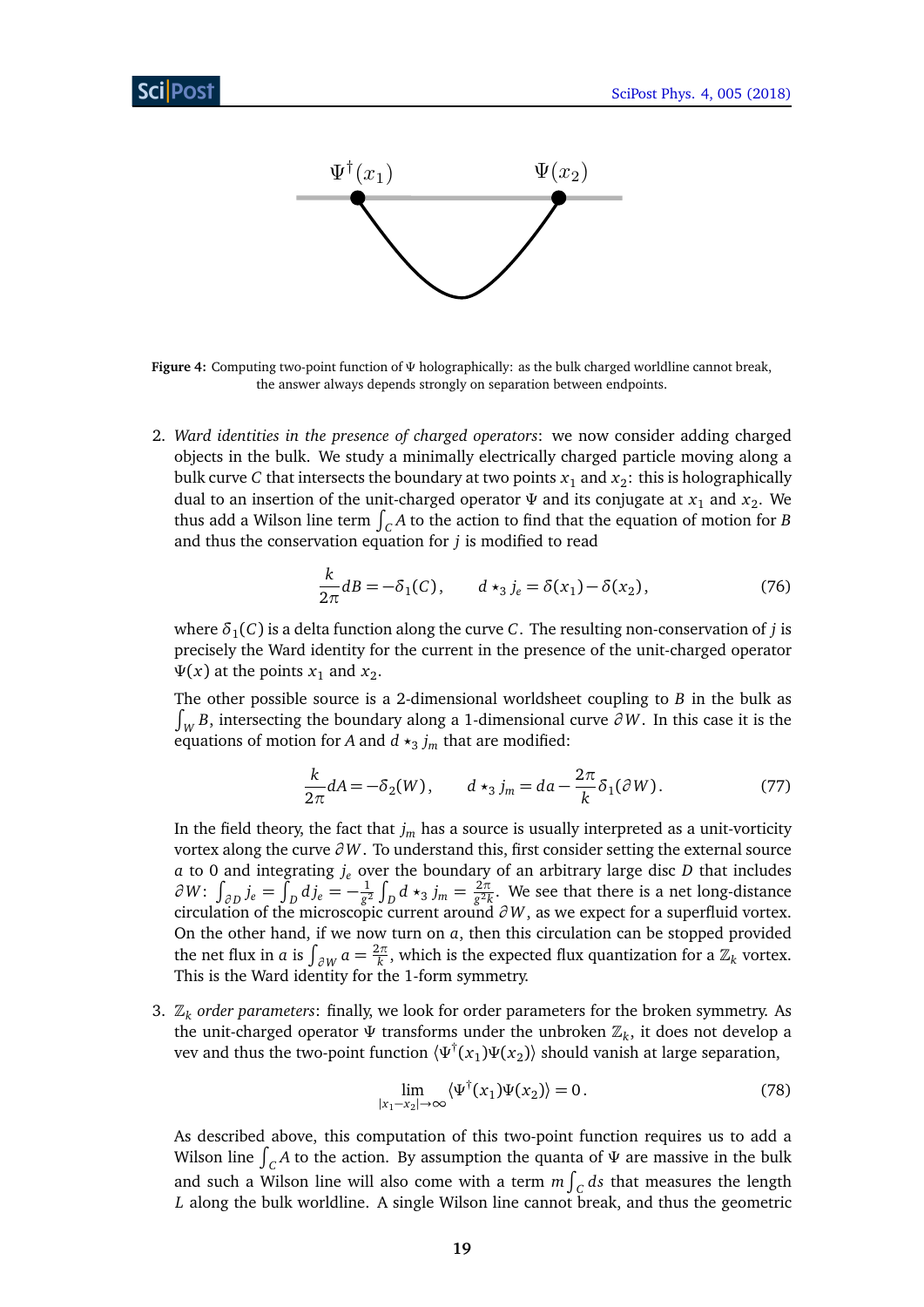<span id="page-19-1"></span>

**Figure 5:** Once *k* Wilson lines can end on a bulk monopole, the 2-point function of widely separated insertions of *Ψ k* (*x*) will be dominated by configurations like this, where the answer is independent of separation.

length grows with distance and will always suppress the correlator as exp(−*mL*) at large spacelike separation, as in Figure [4.](#page-18-0)

Consider now the operator $^{10}$  $^{10}$  $^{10}$   $\Psi^k.$  This is invariant under the unbroken  $\mathbb{Z}_k$  and so should develop a vev, i.e. the two-point function should saturate at large distances:

$$
\lim_{|x_1 - x_2| \to \infty} \langle (\Psi^k(x_1))^{\dagger} \Psi^k(x_2) \rangle = |\langle \Psi^k \rangle|^2. \tag{79}
$$

In the bulk we now have *k* Wilson lines. The key fact here is now that *k* Wilson lines actually *can* end in the bulk, provided that they end on a *monopole event* in *B*, i.e at a bulk point *X* where  $d^2B(X) \neq 0$ , or more properly where

<span id="page-19-3"></span><span id="page-19-2"></span>
$$
\int_{S^3(X)} dB = 2\pi,\tag{80}
$$

where the integral is taken over a small *S* 3 surrounding *X*. To understand this, let us consider the bulk action with *k* Wilson lines ending on a point *X* which we excise from the manifold:

$$
S = k \int_C A + \frac{k}{2\pi} \int_{\mathcal{M}} A \wedge dB.
$$
 (81)

Now we perform a gauge transformation *A* → *A* + *dΛ* that vanishes at the boundary. The variation of the action receives, then, only contributions from the region around the monopole as

$$
\delta_{\Lambda} S = k\Lambda(X) - \frac{k}{2\pi} \int_{S^3(X)} \Lambda dB, \qquad (82)
$$

where the last term is the boundary term from the gauge variation of the Chern-Simons term. Thus we see that the termination of *k* worldlines is consistent with gauge invariance provided that they end on a monopole in *B*. Once *k* worldlines can break, the correlator will eventually saturate at a value independent of separation as we expect for a broken symmetry, as we see in Figure [5.](#page-19-1)

We see that a very important role is played by the monopole events. In this case the monopole event is just an insertion of the original UV-complete field  $\phi$  (as one can verify by tracing back through the duality and noting that the field *e iθ* carries the correct monopole charge), but in general in quantum gravity we expect that such objects will always exist such that the charge lattice is filled (see e.g. [[21](#page-33-10)[–23](#page-33-11)]).

<span id="page-19-0"></span><sup>&</sup>lt;sup>10</sup>In the following discussion the properties of  $\theta$  should be completely analogous to those of  $\Psi^k$ . We choose to discuss *Ψ k* as it makes it manifest that it represents a source for *k* Wilson lines associated to *Ψ*.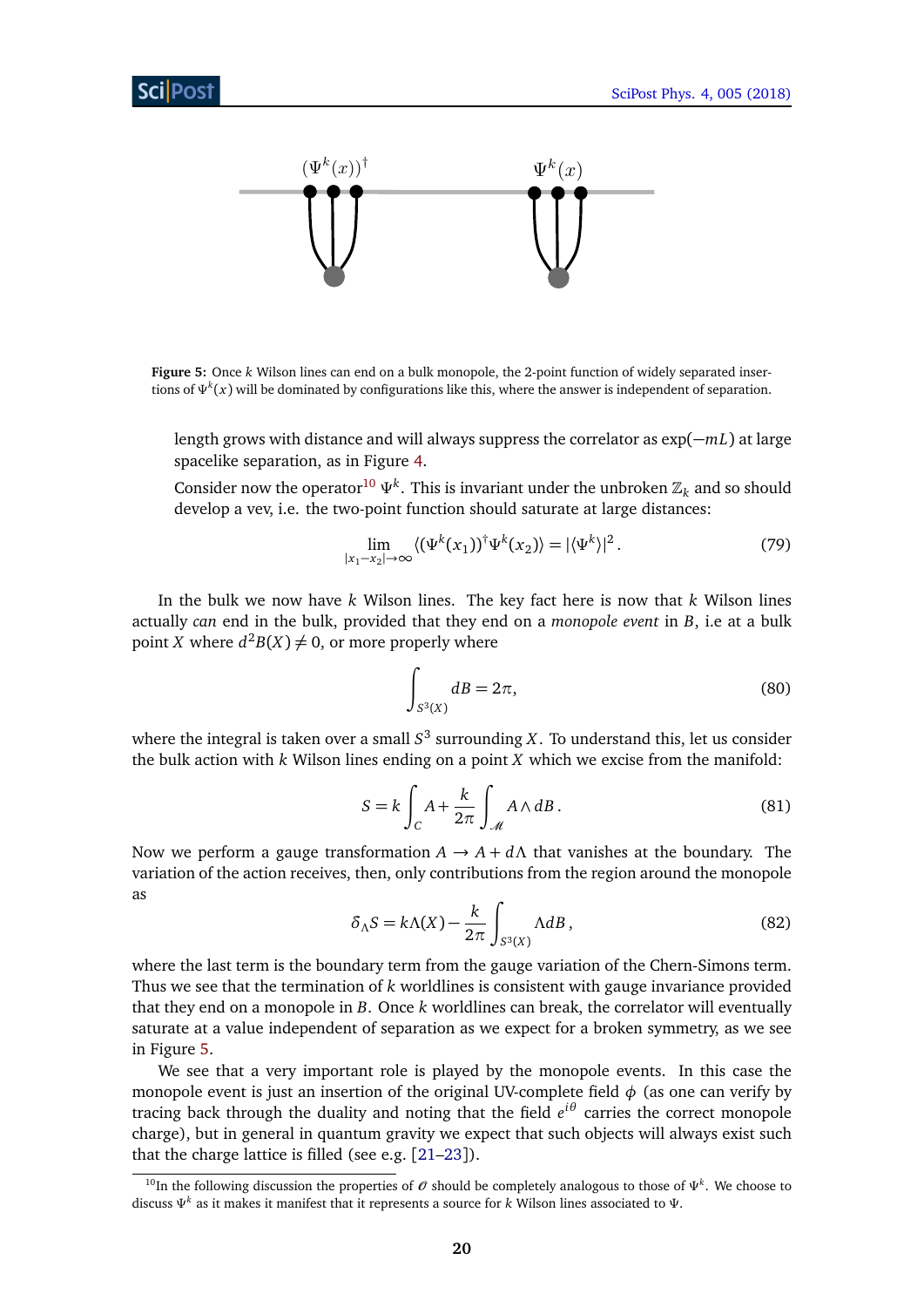<span id="page-20-0"></span>

**Figure 6:** When *k* bulk Wilson lines can end on a monopole event in *B* in the bulk, a Dirac string *C* emerges from the monopole: we will distinguish the case where the string stays in the bulk *(left)* and the case where the string hits the boundary at *x*<sub>*D*</sub> (right)

We now turn to the case of the *explicitly* broken symmetry. Our discussion mathematically parallels that of [[31](#page-34-5)], though our interpretation is slightly different, as we focus on the role played by the conserved currents. To understand this, we first note that we have given physical importance to the 2-form gauge field *B*: from [\(71\)](#page-17-2), it defines the field-theory current. We have also explained that we should allow monopole events in *B*. This combination may seem somewhat dangerous, as in the presence of a monopole, the field *B* is not well-defined. Said differently, from the location of the monopole *X* emerges a "Dirac string" (as shown in Figure [6\)](#page-20-0) which in this case is a 1-dimensional worldline *C* around which we have  $\int_{S^2(C)} B = 2\pi$ . In general Dirac strings are thought to be completely unobservable, as they have trivial braiding with any charged excitations and can be moved around by bulk gauge transformations.

In the presence of a boundary, however, this is not true. Indeed, the distinction between the spontaneous and explicitly broken symmetry depends on whether or not the Dirac string is allowed to intersect the boundary.

If the Dirac string is *not* allowed to intersect the boundary, then the discussion of the previous few paragraphs applies: *B* evaluated at *∂* M remains well-defined as it never intersects the Dirac string. There is no subtlety in the definition of *j* [\(71\)](#page-17-2) and thus the conserved *j<sup>e</sup>* implies that we have a continuous symmetry.

If the Dirac string *is* allowed to intersect the boundary, then the the charge defined as an integral on a 2-manifold  $\mathcal{M}_2$ 

$$
Q = \int_{\mathcal{M}_2} \star j_e \equiv \frac{k}{2\pi} \int_{\mathcal{M}_2} B
$$
 (83)

jumps discontinuously by  $k$  as  $\mathscr{M}_2$  is dragged across the Dirac string. Thus the intersection of the Dirac string with the boundary corresponds to the boundary insertion of a *k*-charged operator. In the presence of such insertions we no longer have a continuously conserved current, but the  $\mathbb{Z}_k$  valued object

<span id="page-20-1"></span>
$$
\mathbb{Q} = \exp\left(\frac{2\pi i}{k}Q\right) \tag{84}
$$

still defines a conserved charge, in that its value does not change as  $\mathscr{M}_2$  is moved through the (end of the) Dirac string, and the preserved symmetry is  $\mathbb{Z}_k$ .

Let us now examine whether the boundary conditions discussed above actually *allow* the Dirac string to intersect the boundary. Our discussion here will be mostly heuristic.

The boundary term in [\(69\)](#page-17-3) associates an action cost to the existence of a Dirac string.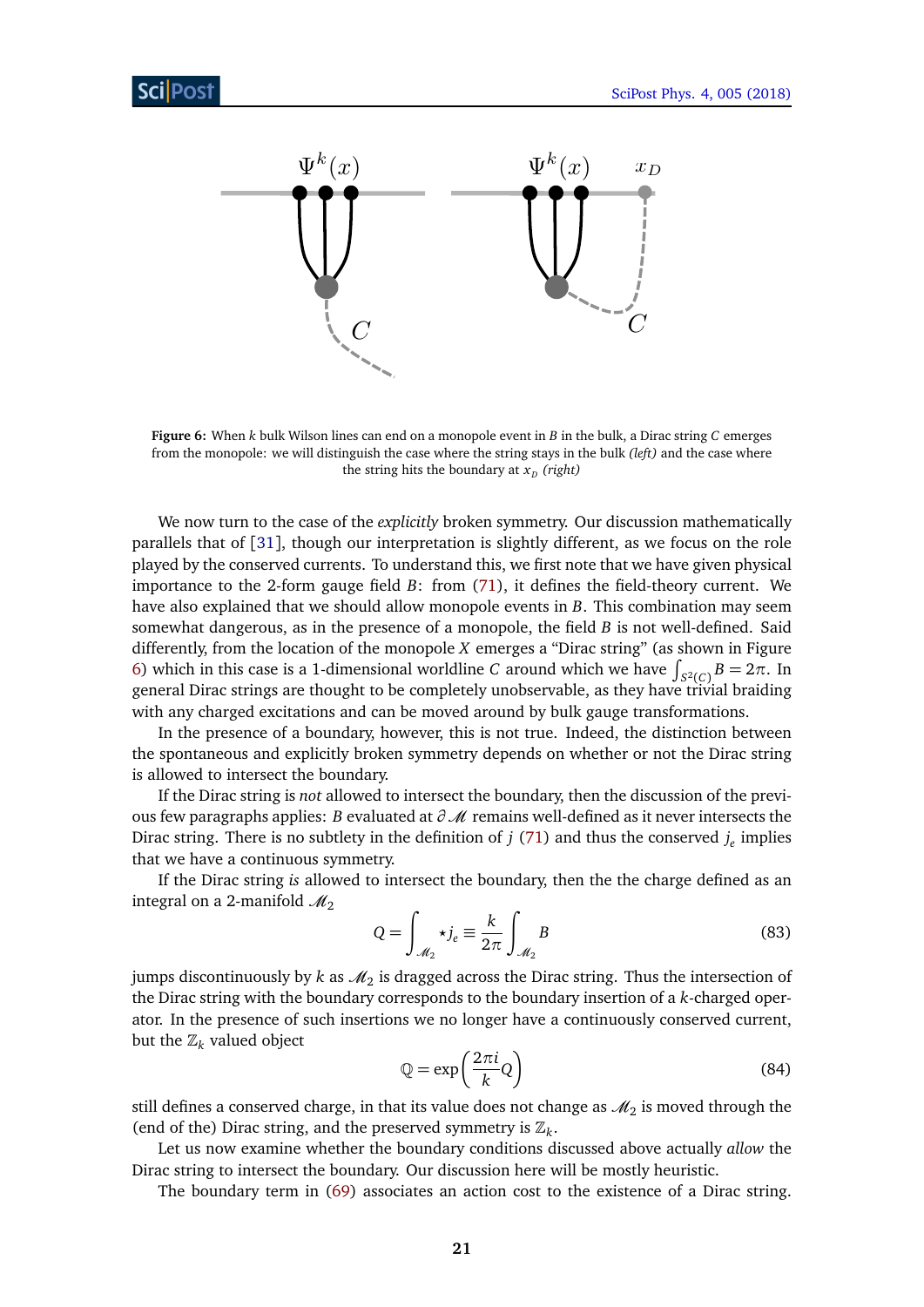<span id="page-21-2"></span>Indeed, given the quantization condition  $\int_{S^2} B = 2\pi \mathbb{Z}$  for a sphere surrounding the end of the string on the boundary we know the boundary term in the action [\(69\)](#page-17-3) scales as:

$$
S_{Dirac} \sim g^2 \Lambda, \tag{85}
$$

where we have only kept track of the *g*-dependence; *Λ* is a UV cutoff, and the answer is UV divergent due to the divergence of the Goldstone mode near the core of the charge. The UV divergence indicates the configuration is not normalizable and, therefore, not allowed without the inclusion of further boundary terms that would cancel it. These terms would be directly responsible for the disappearance of the continuous symmetry. They are however not available to us in the effective low energy description [\(69\)](#page-17-3). In the absence of these terms we conclude that for any finite *g*, UV divergences prohibit these Dirac strings, and we find a continuous  $U(1)$  symmetry spontaneously broken down to  $\mathbb{Z}_k$ .

On the other hand, as  $g \rightarrow 0$ , Dirac strings are energetically allowed. Each intersection of the Dirac string with the boundary corresponds to the insertion of a charged field theory operator; thus these boundary conditions correspond in the field theory to having a non-trivial charged source turned on as in [\(65\)](#page-15-2). From the point of view of [\(69\)](#page-17-3) this is something of a singular point, as the boundary conditions degenerate to  $A = 0$  at the boundary. The only information that remains in this theory is associated with topological objects such as the charge operator [\(84\)](#page-20-1) and Wilson lines [\(76\)](#page-18-1). Such topological objects are the only universal information that we expect from the holographic representation of a  $\mathbb{Z}_k$  discrete symmetry. In particular, the vortex configurations [\(77\)](#page-18-2) violate the boundary conditions on *A* and are no longer allowed.

We summarize:

- 1. Boundary conditions [\(69\)](#page-17-3) with finite  $g$  correspond to the case of a continuous  $U(1)$ symmetry spontaneously broken down to  $\mathbb{Z}_k$  with  $g^{-1}$  corresponding to the superfluid stiffness for the associated gapless mode.
- 2. Boundary conditions [\(69\)](#page-17-3) with  $g = 0$  correspond to a field theory with *only* a  $\mathbb{Z}_k$  symmetry, dual to a completely topological theory encoding the algebra of  $\mathbb{Z}_k$  charges.

#### <span id="page-21-0"></span>**3.2 Discrete 1-form global symmetries and holography**

In the previous section, we extensively discussed a mixed Chern-Simons term [\(67\)](#page-16-2) in a fourdimensional bulk and showed that it represents the physics of a discrete  $\mathbb{Z}_k$  0-form symmetry in the holographically dual theory. We also showed that (depending on boundary conditions), it was possible that this  $\mathbb{Z}_k$  was actually embedded into a spontaneously broken  $U(1)$  symmetry.

Now we turn to the higher-form analog of this story: in other words, we introduce two 2-forms *B* and *C* and study the mixed Chern-Simons action

<span id="page-21-1"></span>
$$
S_{CS}[B,C] = \frac{k}{2\pi} \int_{\mathcal{M}} C \wedge dB,
$$
\n(86)

where *B* and *C* are invariant under separate 1-form gauge invariances:

$$
B \to B + d\Lambda, \qquad C \to C + d\Gamma, \tag{87}
$$

where *Λ* and *Γ* are 1-forms. Invariance of the (exponential of the) action under large gauge transformations requires  $k$  to be integer. The theory described by [\(86\)](#page-21-1) defines a  $\mathbb{Z}_k$  gauge theory in the bulk, describing the braiding statistics of string worldsheets that couple to *B* and *C*. From the arguments in the previous section, we expect that this theory should be dual to a discrete  $\mathbb{Z}_k$  symmetry that may (depending on boundary conditions) be embedded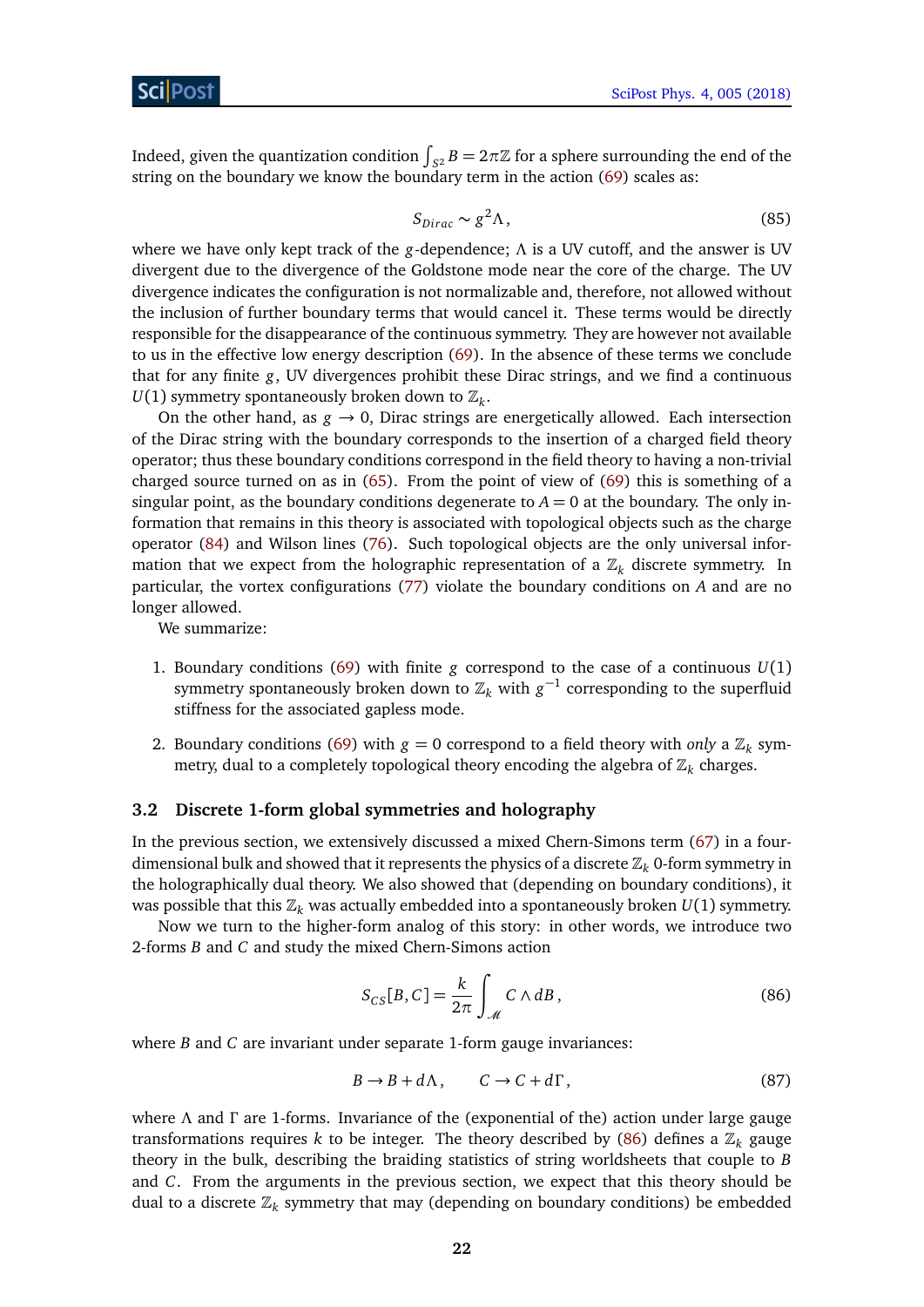inside a spontaneously broken higher-form *U*(1). A (mostly psychological) difference from the previous section is that it is not simple to fully UV complete this theory in the bulk: the analog of [\(64\)](#page-15-3) is not straightforward. This is because the fundamental objects charged under the action of 1-form symmetries are not particles but extended objects. Thus our discussion will be purely in the Chern-Simons formulation.

We begin by noting that this theory has been extensively studied for a variety of purposes [[30,](#page-34-4) [32–](#page-34-6)[34](#page-34-7)]. A careful quantum treatment has been performed in [[35](#page-34-8)]. Here we will essentially re-cast existing results in the language used in the previous section. We will discuss the results purely in terms of objects appearing in the low-energy action: however this precise term appears in Type IIB on  $AdS_5 \times S^5$ , and we will discuss the connection to  $\mathcal{N} = 4$  SYM at the end.

We begin by studying the theory on a manifold with a four-dimensional boundary. We study the action with the following boundary terms [[30,](#page-34-4)[36](#page-34-9)]:

$$
S_{tot}[B,C] = S_{CS}[B,C] + \frac{1}{2} \left(\frac{gk}{2\pi}\right)^2 \int_{\partial M} C \wedge \star_4 C.
$$
 (88)

Here *g* is a free parameter whose normalization we have picked so that it turns out to be the boundary Maxwell coupling. The bulk term in the variation is proportional to the equations of motion, which simply require that *B* and *C* be flat:

<span id="page-22-0"></span>
$$
dB = 0, \qquad dC = 0. \tag{89}
$$

The boundary variation is

$$
\delta S_{tot}[B, C] = \frac{k}{2\pi} \int_{\partial M} C \wedge \left( \delta B + \frac{g^2 k}{2\pi} \star_4 \delta C \right). \tag{90}
$$

We can now identity the field theory current  $J_e$  and 2-form source  $b_e$ :

$$
J_e(x) = \star_4 \frac{k}{2\pi} C \bigg|_{\partial M}, \qquad b_e(x) = -\bigg(B + \frac{g^2 k}{2\pi} \star_4 C\bigg) \bigg|_{\partial M}.
$$
 (91)

 $J_e$  is the microscopic  $U(1)$  2-form current; following [\(5\)](#page-3-4), we also define a magnetic current as

<span id="page-22-1"></span>
$$
J_m \equiv g^2 \star_4 J_e. \tag{92}
$$

We may now study all of the same considerations as in the previous section:

1. *Conserved currents and Goldstone photon:* We begin with a discussion of the local conservation equations. From the bulk flatness conditions [\(89\)](#page-22-0) and the definition of the source [\(91\)](#page-22-1) we find

$$
d \star_4 J_e = 0, \qquad d \star_4 J_m = d b_e. \tag{93}
$$

These conservation laws are the higher-form analog of [\(73\)](#page-17-4), describing two conserved 2 form currents  $J_e$  and  $J_m$ . From the point of view taken here,  $J_m$  is an emergent symmetry. These are also precisely equivalent to the conservation laws derived from the action for a free *U*(1) Maxwell gauge field [\(11\)](#page-4-1). In [\(73\)](#page-17-4) we showed that the current could be written in terms of the action of a free Goldstone: here we can follow precisely the same logic to conclude that

$$
J_e = \frac{1}{g^2} (dA_e - b_e), \qquad d \star_4 (dA_e - b_e) = 0, \tag{94}
$$

with *A<sup>e</sup>* an arbitrary 1-form that is the higher-form Goldstone mode. It is also the Maxwell photon. Thus the Maxwell photon can be thought of as the Goldstone mode of a spontaneously broken 1-form symmetry [[1](#page-32-1)].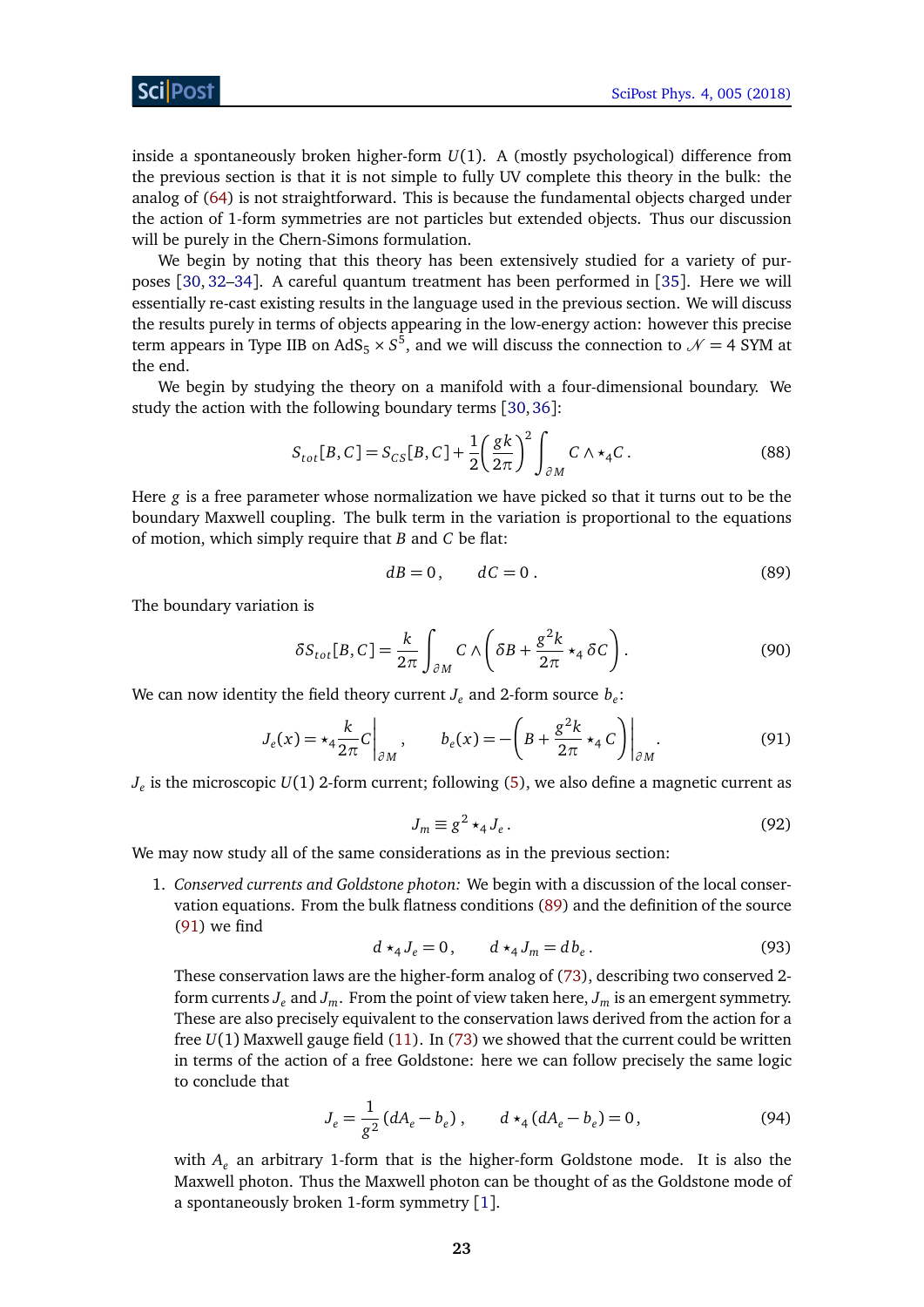2. *Ward identities in the presence of charged operators:* The two possible charged operators are string worldsheets *W* that couple to *B* and *C* respectively. For strings that couple to *B* we add a term  $\int_W B$  to the action to find

<span id="page-23-1"></span><span id="page-23-0"></span>
$$
\frac{k}{2\pi}dC = -\delta_2(W), \qquad d \star_4 J_e = \delta_1(\partial W) \tag{95}
$$

where *∂ W* is the one-dimensional intersection of the string worldsheet with the boundary: we see that in the field theory this boundary represents a line-like operator  $L_{B}(\partial\,W)$ that is charged under the electric symmetry *J<sup>e</sup>* .

We now add a string that couples to *C*: we find

$$
\frac{k}{2\pi}dB = -\delta_2(W), \qquad d \star_4 J_m = \left(d b_e - \frac{2\pi}{k} \delta_1(\partial W)\right). \tag{96}
$$

Thus the line-like operator  $L_C(\partial W)$  living on  $\partial W$  is charged under  $J_m$ . From the point of view of the boundary photon, *∂ W* is the worldline of a magnetic monopole. Note that it appears to have fractional charge; we will return to this point later.

3.  $\mathbb{Z}_k$  *order parameters:* We first recall what it means for a line-like operator to be "con-densed": as described in [[1](#page-32-1)], we say that a line-like operator is condensed if it obeys a perimeter law, as this is the higher-form generalization of the factorization of local operators [\(79\)](#page-19-2). Any dependence on the geometric data characterizing the loop that is stronger than this (e.g. an area law) is the analog of the uncondensed result [\(78\)](#page-18-3).

Now consider a single bulk string coupled to *B*, dual to the insertion of the line operator *LB* (*∂ W*). As the string cannot end in the bulk, its bulk tension will result in an expectation value  $\langle L_B(\partial W) \rangle$  that depends on its radius more strongly than a perimeter law (though, depending on the IR geometry, perhaps less strongly than an area law). Thus we say that  $L_B(\partial W)$  is uncondensed.

We now turn to  $L_{B}(\partial W)^{k}$ , dual to  $k$  bulk strings. Following arguments precisely analogous to those around [\(81\)](#page-19-3), *k* bulk strings can end on a monopole in *C*, i.e. on a onedimensional worldline *P* around which we can integrate *dC*:

$$
\int_{S^3(P)} dC = 2\pi.
$$
\n(97)

This monopole will generally have mass, but the tension in the strings will generically pull this object towards the boundary, effectively localizing the worldsheet of the *B*-string near the boundary and resulting in a true perimeter law for  $\langle L_B(\partial\,W)^k\rangle.$  Thus  $L_B(\partial W)^k$ is condensed and we see the *U*(1) symmetry generated by *J* is spontaneously broken to Z*k* .

Precisely the same arguments apply for *k* copies of the object charged under *C*, where *k C*-strings are allowed to end on a monopole in *B*. Thus if all monopole events are allowed, the symmetry generated by  $\star_4 J$  is also spontaneously broken down to  $\mathbb{Z}_k$ .

We now turn to the issue of spontaneous versus explicit breaking of the  $U(1)'s$ : again, our discussion parallels that around the lower-form case. The monopole in *C* has a Dirac string (which is a 2-dimensional object around which  $\int_{S^2} C = 2\pi$ ): if this *C*-type Dirac string is allowed to intersect the boundary then the current  $J_e$  ceases to be well-defined and we can only consider the exponential of the integrated charge

$$
\mathbb{Q}_e \equiv \exp\left(\frac{2\pi i}{k} \int_{\mathcal{M}_2} \star_4 J_e\right),\tag{98}
$$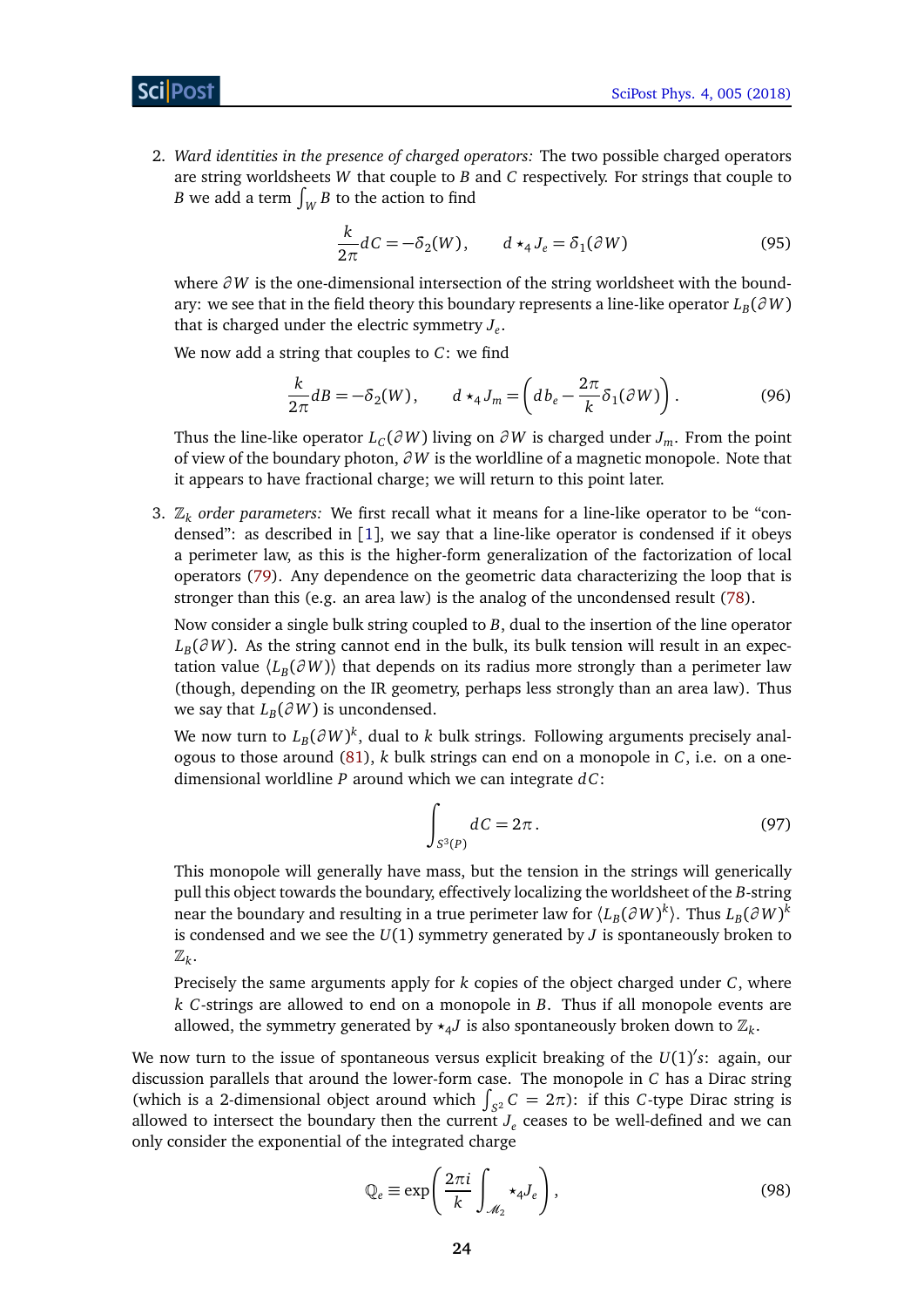### Sci Post

which is only defined modulo  $k$ , breaking the symmetry down to  $\mathbb{Z}_k$ .

Similarly, the monopole in *B* can have a Dirac string: here the situation is slightly different, as we see from [\(91\)](#page-22-1) that actually the definition of the source *b* itself has become-ill defined. If we assume that the source is trivial, then we can conclude that the gauge-invariant charge is again the Z*<sup>k</sup>* -valued object

$$
\mathbb{Q}_m \equiv \exp\left(\frac{i}{k} \int_{\mathcal{M}_2} \star_4 J_m\right). \tag{99}
$$

As discussed around [\(85\)](#page-21-2), the energetics of the intersection of the Dirac strings with the boundary depends on the value of *g*. A computation paralleling [\(85\)](#page-21-2) shows that the boundary action of a *C*-type Dirac string (i.e. a boundary charge for *J<sup>e</sup>* ) scales as *g* <sup>2</sup>*ΛL* and that of a *B*-type Dirac string (i.e. a boundary charge for  $J_m$ ) scales as  $g^{-2}$ Λ*L*, with Λ the UV cutoff and *L* the boundary length of the intersection. Thus we conclude that

- 1. For finite *g*, neither type of Dirac string is permitted: the boundary symmetry is  $U(1)_e \times U(1)_m$  spontaneously broken down to  $\mathbb{Z}_k \times \mathbb{Z}_k$ , and *g* is the gauge coupling of the boundary photon.
- 2. For  $g = 0$ , *C*-type Dirac strings are permitted. This breaks  $U(1)_e$  explicitly down to  $\mathbb{Z}_k$ : note that the boundary conditions become simply  $B = 0$ , which prohibits the magnetic charges [\(96\)](#page-23-0) and thus we have only the single electric  $\mathbb{Z}_k$ .
- 3. For  $g = \infty$ , *B*-type Dirac strings are permitted, breaking  $U(1)_m$  explicitly down to  $\mathbb{Z}_k$ . The boundary conditions are now  $C = 0$ , prohibiting the electric charges [\(95\)](#page-23-1) and leaving only the single magnetic  $\mathbb{Z}_k$ .

Up till now, our discussion has been purely in terms of the objects appearing in the lowenergy action. We now discuss the connection with  $SU(N)$   $\mathcal{N}=4$  Super-Yang-Mills. In particular, since the early days of AdS/CFT, it has been known that the usual action of Type IIB string theory compactified on AdS<sub>5</sub>  $\times$  S<sup>5</sup> has precisely such a Chern-Simons term, with  $k = N$  , *B* being the NS-NS 2-form, and *C* the R-R 2-form [[32,](#page-34-6)[33,](#page-34-10)[37](#page-34-11)]. Thus our results may immediately be taken over. The objects coupling to *B* are fundamental strings, and those coupling to *C* are D1 branes; they are dual respectively to Wilson and 't Hooft lines on the boundary. Monopoles in *B* are *D*5 branes wrapped on the *S* 5 (i.e. Witten's baryon vertex [[38](#page-34-12)]), and monopoles in *C* are *N S*5 branes wrapped on the *S* 5 .

Note now that the global form of the gauge group determines the spectrum of allowed line operators [[39](#page-34-13)[–41](#page-35-0)] and thus is relevant for the structure of generalized symmetries [[1,](#page-32-1)[42](#page-35-1)]. The three cases above seem to realize  $U(N)$ ,  $SU(N)$ , and  $SU(N)/\mathbb{Z}_N$ , as we now discuss.<sup>[11](#page-24-0)</sup>

Case 1 corresponds to *U*(*N*) gauge theory. The full generalized symmetry group of *U*(*N*) gauge theory is  $U(1) \times U(1)_m$ . As we briefly review in Appendix [C,](#page-31-0) in  $U(N)$  gauge theory one is allowed both Wilson and 't Hooft lines. From the point of view of the continuous *U*(1) generalized symmetry currents, minimally charged 't Hooft lines appear to have magnetic charge that is 1*/N*-th the minimum *U*(1) Dirac quantum; this is precisely what we see in [\(96\)](#page-23-0). The "singleton" boundary photon identified above can be thought of as the *U*(1) factor of the *U*(*N*) gauge group; as expected, it lives on the boundary and does not interact with the bulk except through charged objects.

Case 2 corresponds to  $SU(N)$  gauge theory, where we have  $\mathbb{Z}_N$  Wilson lines (i.e. fundamental strings coupled to *B*) but 't Hooft lines are not allowed.

Case 3 corresponds to  $SU(N)/\mathbb{Z}_N$  gauge theory, where we have  $\mathbb{Z}_N$  't Hooft lines (i.e. D1 strings coupled to *C*) but Wilson lines are not allowed.

<span id="page-24-0"></span> $11$ We are very grateful to D. Tong for instructive discussions about the contents of this section.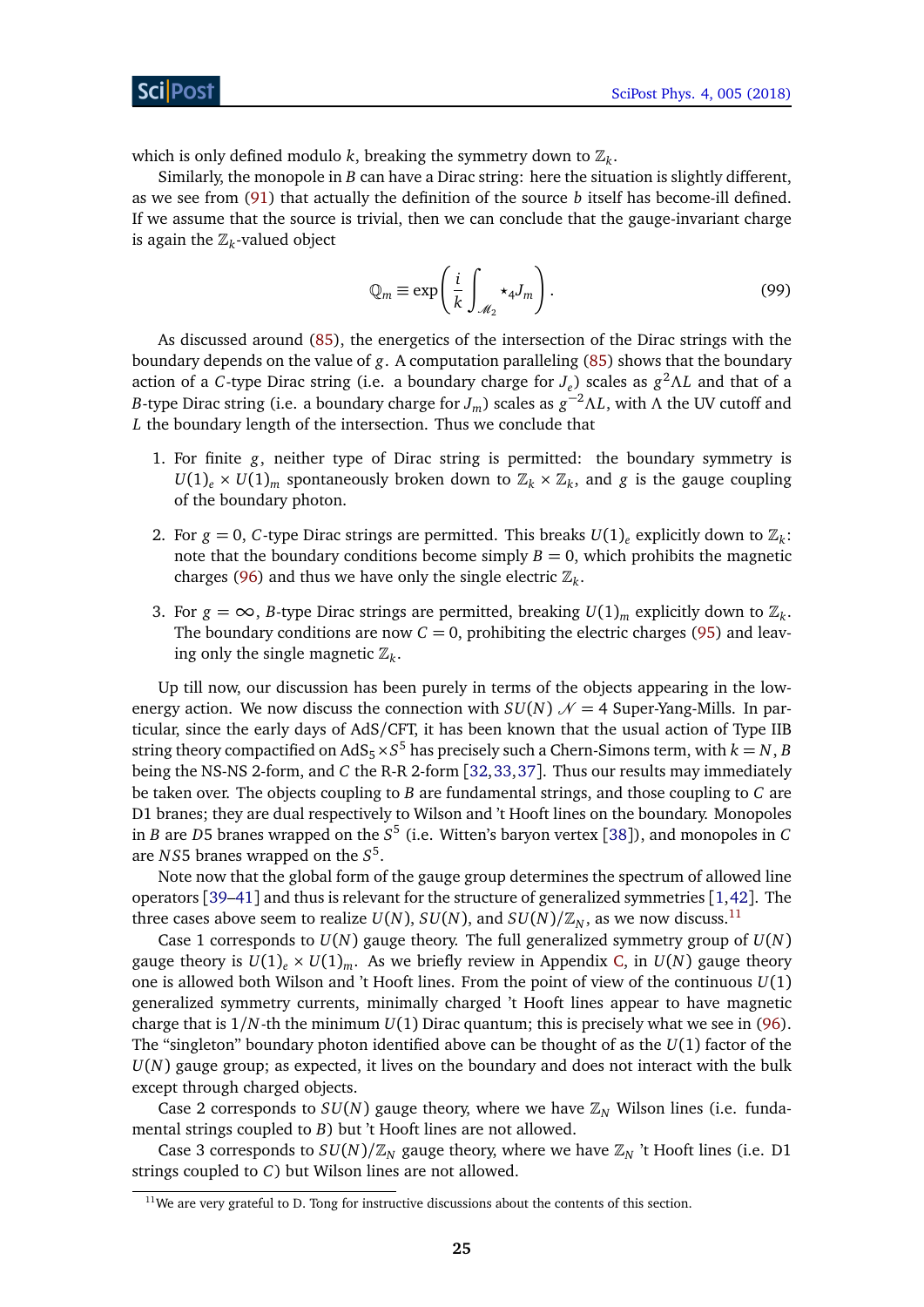As far as we understand the precise classification above is novel but is broadly consistent with the existing literature on this subject. It would be instructive to subject this picture to more detailed tests.

## <span id="page-25-0"></span>**4 Maxwell-Chern-Simons type Holography**

In the first part of this paper we considered the Maxwell term alone for a 2-form gauge field, and in the second we considered a mixed Chern-Simons term for two 2-form gauge fields. We now consider combining these ingredients by studying both together, i.e. we study the action

$$
S = \int d^5x \sqrt{-g} \left( -\frac{1}{6\gamma^2} \sqrt{g} H_{MNP} H^{MNP} - \frac{1}{6\gamma^{\prime 2}} G_{MNP} G^{MNP} + \frac{k}{24\pi} \epsilon^{MNPQR} B_{MN} G_{PQR} \right),\tag{100}
$$

where  $H = dB$  and  $G = dC$ .

Note that this is the most general quadratic action for the fields (*B*, *C*). However, from the point of view of the bulk, the Maxwell terms are irrelevant perturbations to the long-distance physics described by the Chern-Simons term. In addition to the physics of flat connections described in the previous section, we will now have an extra topologically massive mode for the gauge fields [[43](#page-35-2)]. Similar topologically massive bulk gauge fields have been studied in the context of  $AdS_3/CFT_2$  in [[44,](#page-35-3) [45](#page-35-4)].

Note that we may apparently remove a parameter from the problem by rescaling *C* to obtain the same normalization for the two bulk Maxwell terms

<span id="page-25-3"></span>
$$
S = \frac{1}{\gamma^2} \int d^5 x \sqrt{-g} \left( -\frac{1}{6} H_{MNP} H^{MNP} - \frac{1}{6} G_{MNP} G^{MNP} + \lambda \epsilon^{MNPQR} B_{MN} G_{PQR} \right), \tag{101}
$$

where  $\lambda \equiv \frac{k\gamma'\gamma}{24\pi}$ .  $\frac{k\gamma'\gamma}{24\pi}$ . The quantum physics still depends on  $\gamma'$  as the rescaling modifies the quantization conditions on the periods of  $C$  [[44](#page-35-3)]. However in this section our considerations will be purely classical in the bulk, and we can express all of our results in terms of *λ* and *γ*.

### <span id="page-25-1"></span>**4.1 Operator content**

We begin by describing the operator content of the dual theory. Consider first setting the coefficient of the Chern-Simons mixing term  $\lambda$  to 0. This results in two copies of the theory studied in Section [2,](#page-7-0) which will have two decoupled boundary currents, each of dimension 2. If we now turn on the Chern-Simons coupling, the IR structure of the bulk theory is strongly modified: as described in detail in Section [3.2,](#page-21-0) the flat part of both (*B*, *C*) is now dual to a single tensor operator *J*. As the number of degrees of freedom should remain the same in the presence of the mixing term,<sup>[12](#page-25-2)</sup> the non-flat part of  $(B, C)$  must contribute another tensor operator. This is dual to a massive mode in the bulk and has a non-trivial scaling dimension that we will now determine.

The equations of motion are

<span id="page-25-4"></span>
$$
\nabla_M G^{MNP} - \lambda \epsilon^{ABCNP} H_{ABC} = 0 \,, \tag{102}
$$

<span id="page-25-5"></span>
$$
\nabla_M H^{MNP} + \lambda \epsilon^{ABCNP} G_{ABC} = 0 \tag{103}
$$

<span id="page-25-2"></span> $12$ An interesting subtlety is that in the theory with no mixing term, we have two separately conserved currents. However in the theory with the mixing term, we have a single conserved current *J* that obeys two separate conservation equations (for *J* and  $\star_4$ *J*), and another higher-dimension operator that obeys no conservation law at all: thus the number of independent components is preserved though the constraints are redistributed.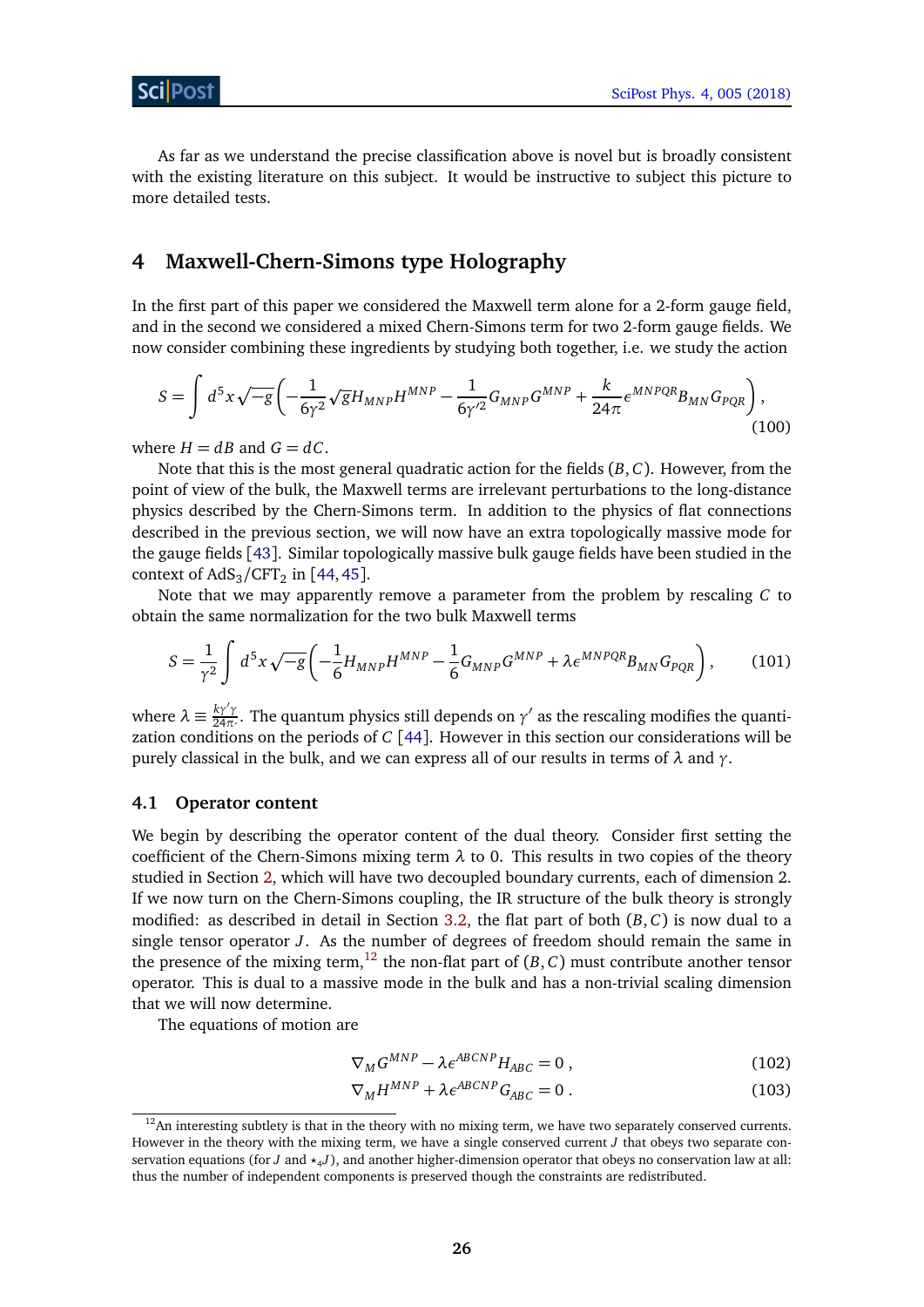It is often convenient to assemble these into a single complex 2-form *Z* and its field strength *W*:

$$
Z \equiv B + iC, \qquad W \equiv dZ = H + iG, \tag{104}
$$

in which case the two equations of motion can be combined into one, which we write in form notation as

$$
d \star_5 W = -6\lambda iW \ . \tag{105}
$$

Following a treatment of a lower-dimensional problem in [[45](#page-35-4)], we would now like to separate *Z* into a flat part  $Z_0$  and a non-flat part  $\zeta$ :

$$
Z = Z_0 + \zeta, \qquad dZ_0 = 0, \tag{106}
$$

where  $Z_0$  is flat and presumably  $\zeta$  contains the massive mode that we are interested in. Of course this split is ambiguous, as we can always transfer more flat parts of the connection into *ζ*. To fix this ambiguity, we first note that *ζ* satisfies the equation

<span id="page-26-1"></span>
$$
d \star_5 d\zeta = -6\lambda i d\zeta \ . \tag{107}
$$

We may now *choose ζ* such that it satisfies the following equation:

<span id="page-26-0"></span>
$$
\zeta = \frac{i}{6\lambda} \star_5 d\zeta. \tag{108}
$$

[\(108\)](#page-26-0) implies that [\(107\)](#page-26-1) is satisfied: it is however not the most general solution to [\(107\)](#page-26-1), and the choice of this particular *ζ* amounts to a particular division of the connection into flat and non-flat pieces.

The physics stored in the flat part  $Z_0$  was described in the previous section: we would now like to study the physics in *ζ*. To that end, we study linearized perturbations around Lorentzian AdS<sub>5</sub>, written as

$$
ds^{2} = \frac{dr^{2}}{r^{2}} + r^{2} \left( -dt^{2} + dx^{2} + dy^{2} + dz^{2} \right). \tag{109}
$$

We would first like to determine the conformal dimensions; thus we study solutions to [\(108\)](#page-26-0) that are independent of the field theory directions. Notice that this implies  $\zeta_{ru} = 0$  as our solution satisfies  $d\zeta$ <sub>boundary</sub> = 0.  $\zeta$  is, therefore, a 2-form with components only in the field theory directions. The first order equation [\(108\)](#page-26-0) becomes:

<span id="page-26-2"></span>
$$
r\partial_r \zeta = 6i\lambda \star_4 \zeta, \qquad (110)
$$

where  $\star_4$  is the 4d Hodge star with respect to the flat Lorentzian metric  $ds^2 = -dt^2 + dx^i dx^i$ . It is now useful to introduce the projectors onto self-dual and anti-self-dual 2-forms in 4d:

$$
P_{\pm} \equiv \frac{1}{2} (1 \pm i \star_4), \qquad i \star_4 P_{\pm} = \pm P_{\pm}, \qquad P_{\pm}^2 = P_{\pm}, \qquad P_{+} P_{-} = 0. \tag{111}
$$

Defining a basis of definite chirality boundary 2-forms using  $\zeta_{\pm} = P_{\pm} \zeta$ , we see that [\(110\)](#page-26-2) becomes

<span id="page-26-3"></span>
$$
r\partial_r \zeta_{\pm} = \pm 6\lambda \zeta_{\pm},\tag{112}
$$

and thus the general solution takes the form

$$
\zeta(r) = r^{6\lambda}\zeta_+ + r^{-6\lambda}\zeta_-\,. \tag{113}
$$

Thus we see the expected two falloffs at infinity, where the corresponding polarization tensors obey a certain projection condition. This is the usual structure at infinity for a first-order dynamical system in AdS/CFT (see e.g. the well-studied case of fermions [[46,](#page-35-5)[47](#page-35-6)]).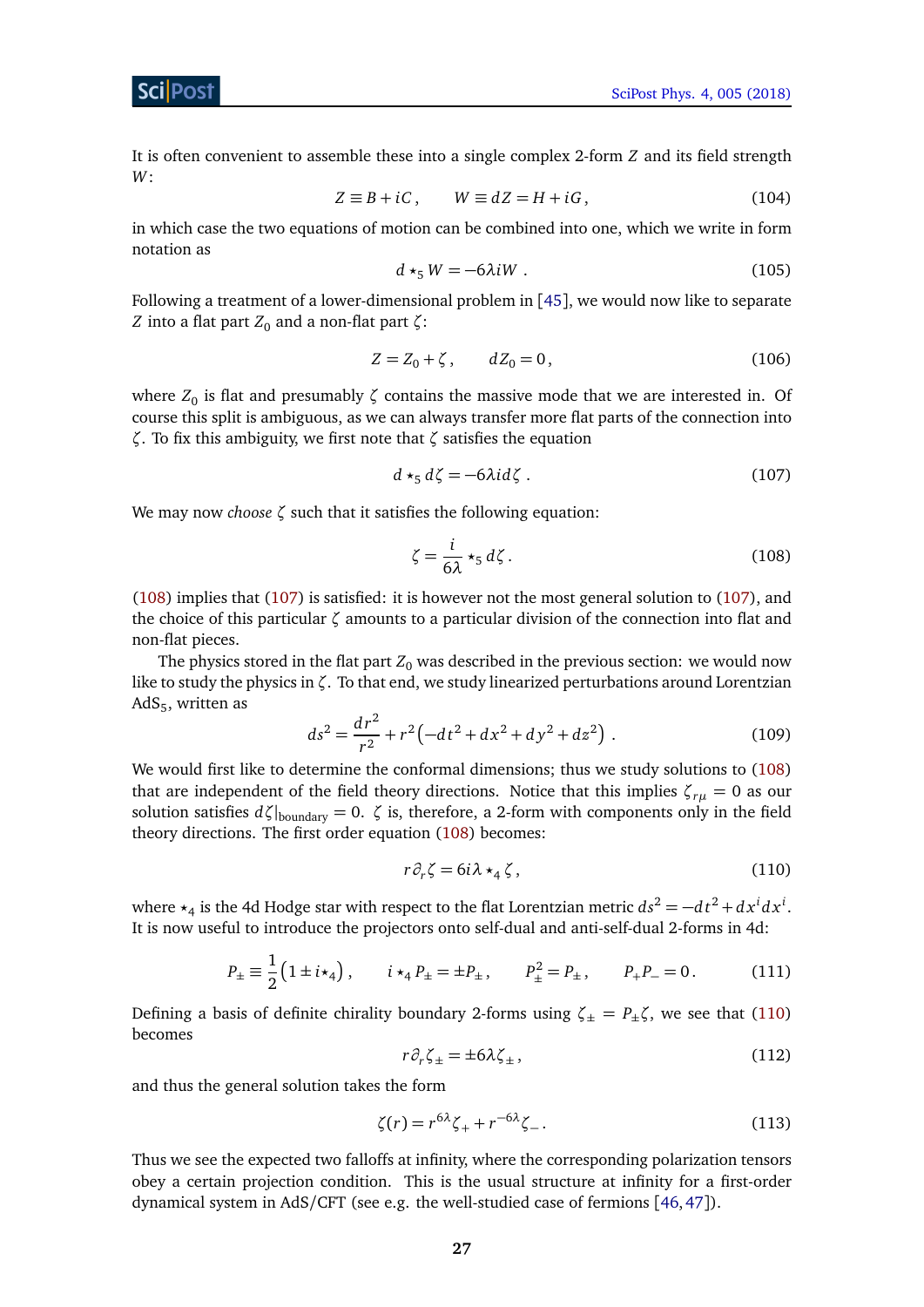Via the usual rules we expect that if  $\lambda > 0$  then  $\zeta_+$  is the source and  $\zeta_-$  is the response. Note that as  $\lambda \rightarrow 0$ , the two solutions coincide and we obtain the logarithm seen in [\(31\)](#page-8-2). To find the dimension *∆* of the dual operator, we note that regardless of the spin of the operator, the difference between the two exponents is always equal to the difference between *∆* and 4 − *∆*, which means that

<span id="page-27-1"></span>
$$
\Delta = 2 + 6|\lambda| \tag{114}
$$

The dimension is always given by the expression above, though the choice of which of the two falloffs is normalizable depends on the sign of  $\lambda$  so that we remain above the unitarity bound for a conserved current.

The existence of this operator is somewhat interesting: as it arises from the quadratic part of the bulk action, it is a generic feature of any holographic theory. We also note that in the dual to a large *N* gauge theory,  $\lambda \sim N^{-1}$  [[33](#page-34-10)] and thus the dimension is very close to that of a conserved current. It would be interesting to understand if this operator has a clean interpretation in the dual theory.

Finally, we note that our treatment is incomplete: technically speaking, a careful identification of sources and vevs requires that we holographically renormalize the theory defined by [\(101\)](#page-25-3). We leave such an analysis for future study.

### <span id="page-27-0"></span>**4.2 Backreacted scaling solutions**

In this section we couple the above system to gravity and demonstrate the existence of new anisotropic scaling solutions. We study stationary points of the following action:

$$
S = \int d^5x \sqrt{-g} \left[ \frac{1}{2\kappa^2} (R+12) + \frac{1}{\gamma^2} \left( -\frac{1}{6} H_{MNP} H^{MNP} - \frac{1}{6} G_{MNP} G^{MNP} + \lambda \epsilon^{MNPQR} B_{MN} G_{PQR} \right) \right],
$$
\n(115)

where we are working in units where this system admits an  $AdS<sub>5</sub>$  vacuum with unit AdS radius. The full equations of motion are those for the gauge fields [\(102\)](#page-25-4) and [\(103\)](#page-25-5), together with those arising from varying the metric:

$$
\frac{1}{2\kappa^2} \left( R_{AB} - \frac{1}{2} g_{AB} R - 6 g_{AB} \right) + \frac{1}{6\gamma^2} \left( \frac{g_{AB} (H^2 + G^2)}{2} - 3 H_{AND} H_B{}^{NP} - 3 G_{AND} G_B{}^{NP} \right) = 0. (116)
$$

Note that the Chern-Simons term does not directly contribute to the gravitational equations of motion as it is topological: however, as it affects the dynamical equations for the gauge fields it dramatically changes the character of the allowed gravitational solutions.

We first briefly discuss known solutions when  $\lambda = 0$ . In this case we have two decoupled 2-form gauge fields coupled to gravity. In the 5d bulk these 2-forms can be dualized to 1-form vector fields, and we are thus simply discussing solutions to the very well-studied Einstein-Maxwell theory in  $AdS_5$  in a different bulk duality frame. If these solutions carry electric charge, then we have the well-known AdS-Reissner-Nordstrom black branes [[48](#page-35-7)], which have AdS $_{\rm 2}$  IR asymptotics at zero temperature (see e.g. [[49,](#page-35-8)[50](#page-35-9)] for reviews). On the other hand, if they have a nonzero magnetic field along (say) the  $x$  direction, then an asymptotically  $AdS_5$ solution is not analytically known, but there exists an exact IR scaling solution that is  $\text{AdS}_3\times\mathbb{R}^2,$ where the AdS<sub>3</sub> is made out of  $(t,r,x)$  [[51,](#page-35-10) [52](#page-35-11)]. Returning to the duality frame used in this paper, such solutions correspond to having a nonzero boundary  $J^{tx}$  and have been studied from the point of view of generalized symmetries and magnetohydrodynamics in [[5](#page-32-4)].

We now return to finite *λ*. Somewhat surprisingly, we can still find exact scaling solutions to the backreacted system, though we have not been able to analytically construct a full bulk RG flow to  $AdS_5$  in the UV. We expect that such RG flows could be found numerically.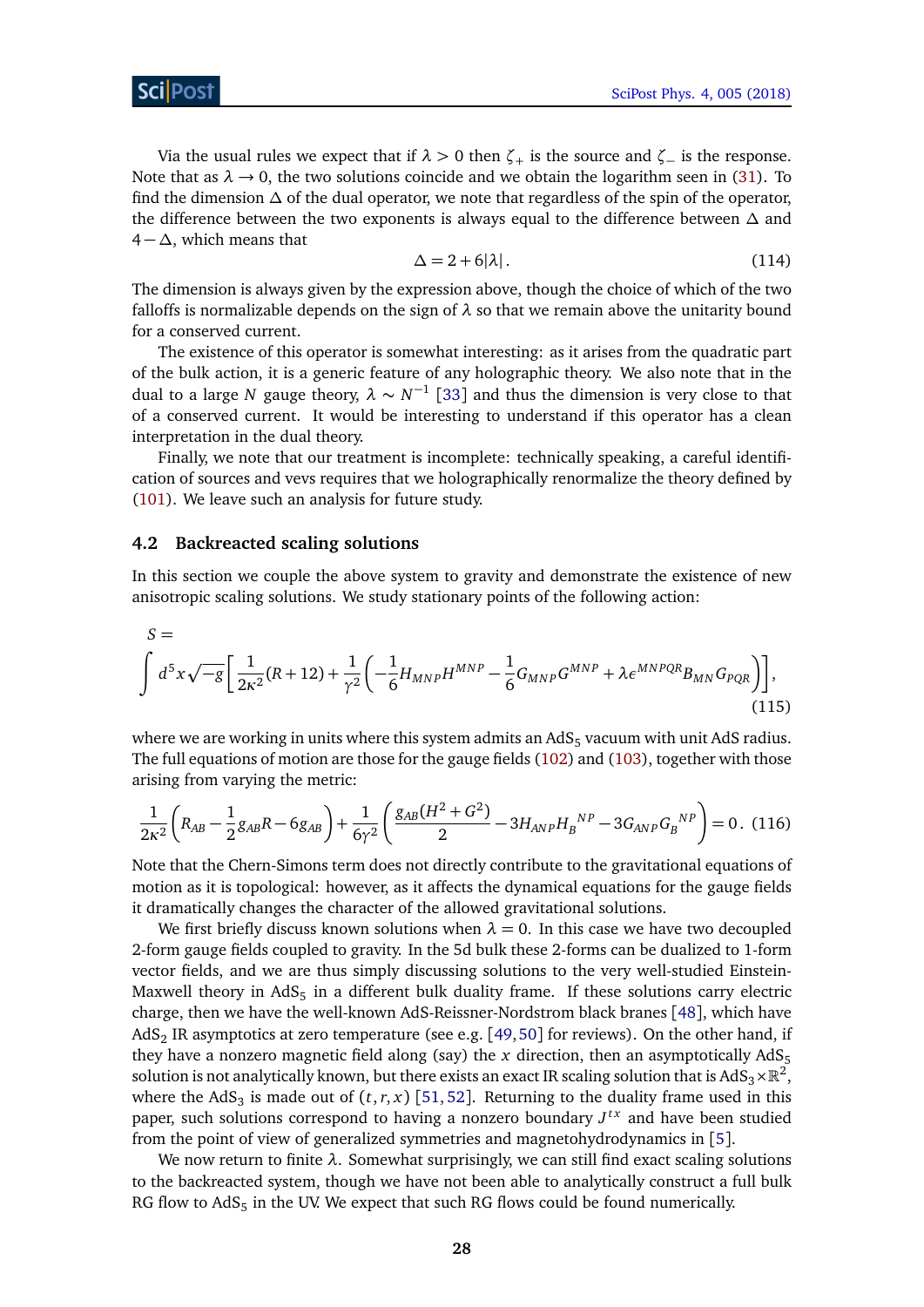The IR solution is a product of AdS $_3$  and a shrinking  $\mathbb{R}^2.$  It is similar to a Lifshitz geometry [[53](#page-35-12)], in that the dimensions  $(t, x)$  scale at a different rate from  $(y, z)$ . From this perspective they represent the emergence of a (deformed)  $CFT_2$  in the IR living on the worldsheet of magnetic flux tubes in the boundary *C F T*. The solution is:

$$
B = \frac{b_0}{u^2} dt \wedge dx, \qquad C = \frac{c_0}{u^{\frac{2}{\xi}}} dy \wedge dz, \qquad ds^2 = L^2 \frac{du^2 - dt^2 + dx^2}{u^2} + \frac{1}{u^{\frac{2}{\xi}}} \left( dy^2 + dz^2 \right), \tag{117}
$$

which is invariant under the scaling isometry

$$
u \to \sigma u, \qquad t \to \sigma t, \qquad x \to \sigma x \qquad , y \to \sigma^{\frac{1}{\xi}} y, \qquad z \to \sigma^{\frac{1}{\xi}} z, \tag{118}
$$

and thus *ξ* plays a role analogous to the Lifshitz dynamical exponent *z*. As usual for scaling geometries, the solution is unique in that the parameters appearing in the solution are completely fixed in terms of bulk coupling constants. A solution of the equations of motion is found provided that

$$
L = \sqrt{\frac{2}{3}} \sqrt{\frac{1}{1 - 3\lambda^2 + \sqrt{1 - 6\lambda^2 - 27\lambda^4}}},
$$
\n(119)

$$
b_0 = \frac{L^2}{2\kappa} \sqrt{2 - 3L^2 + 81L^4 \lambda^4},\tag{120}
$$

$$
c_0 = \frac{b_0}{3\lambda L^3},\tag{121}
$$

$$
\xi = (3L\lambda)^{-2} \tag{122}
$$

If we imagine taking  $\lambda \to 0$ , then we see that  $L \to \frac{1}{\sqrt{2}}$ 3 and *ξ* → ∞: the *C* field becomes pure gauge and decouples, and the  $(y, z)$  directions cease to shrink. The bulk geometry becomes the magnetic brane AdS<sub>3</sub>  $\times$   $\mathbb{R}^2$  of [[51](#page-35-10)].

For nonzero  $\lambda$  this is a novel solution. We note also that at  $\lambda = \frac{1}{3}$  $\frac{1}{3}$  these solutions become once again *AdS*<sup>5</sup> backgrounds: *ξ* → 1 in this limit as well as *L* → 1. The gauge fields turn off and we recover the purely gravitational solution. Beyond this point solutions cease to exist, as they can no longer be supported by fluxes. While it is hard to interpret this fact without knowing the exact interpolating solutions from  $AdS_5$  to the IR, it is interesting to notice that the solutions exactly disappear when the massive mode found in [\(113\)](#page-26-3) becomes dual to marginal boundary operators [\(114\)](#page-27-1). One might expect that once that value is crossed no deformation caused by such operator can affect the IR, so new scaling solutions would not be available at  $λ$  > 1/3.

While we have not done so here, this IR scaling solution can in principle be connected to an asymptotically  $\mathrm{AdS}_5$  solution, and the resulting spacetime is dual to a particular state of  $N = 4$  SYM, presumably corresponding to color flux tubes oriented in the x direction. It would be very interesting to understand the physics described here from the field-theoretical point of view.

## <span id="page-28-0"></span>**5 Conclusion**

In this work we have studied various aspects of generalized global symmetries in quantum field theories with holographic duals, focusing on 1-form symmetries in four-dimensional quantum field theories. We briefly summarize the main points of our analysis below.

We began with a study of a single continuous conserved 2-form current *J*, dual to an antisymmetric tensor field with a Maxwell action in a five-dimensional bulk. We showed that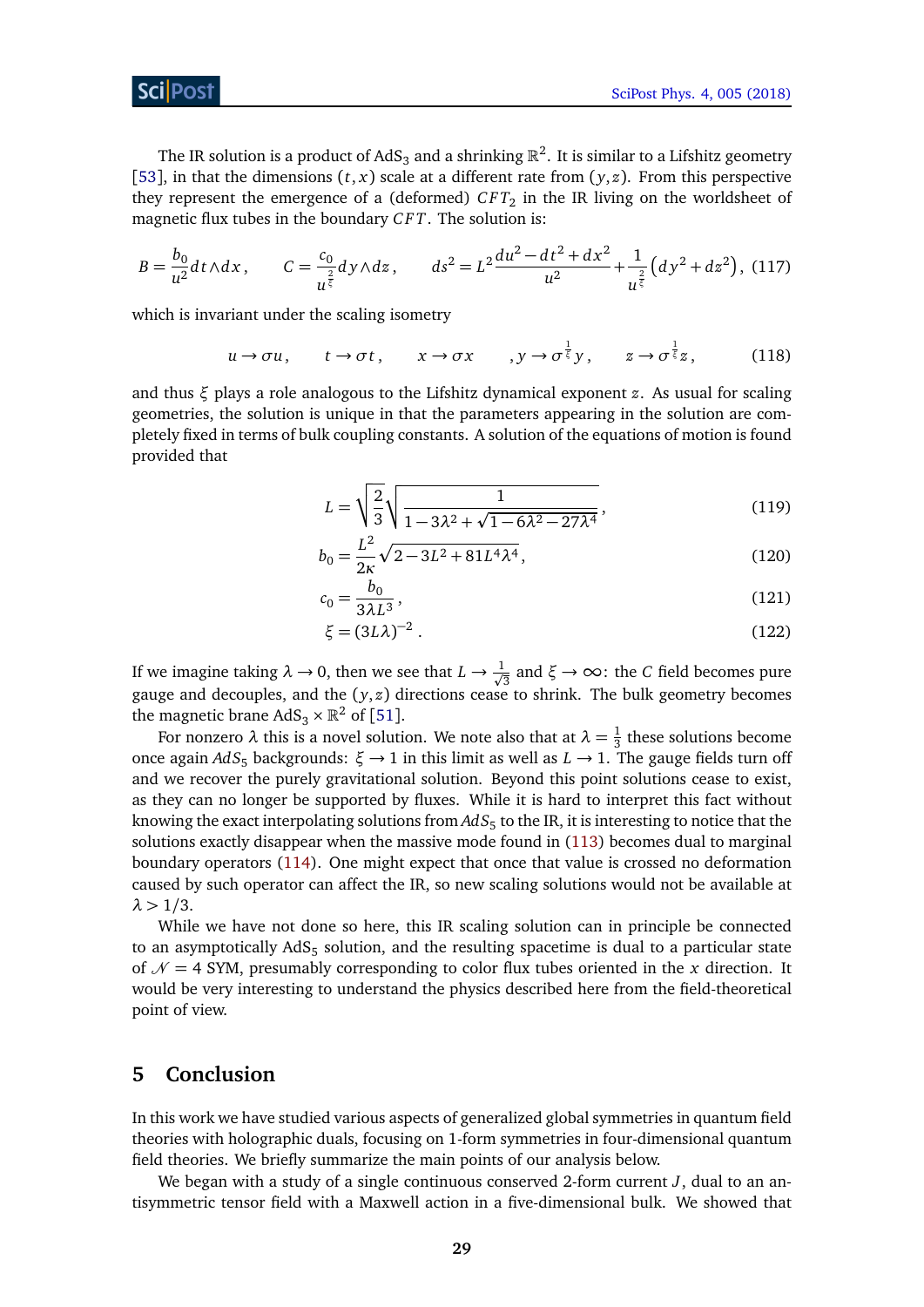this field theory is not conformal: instead the double-trace coupling  $J^2$  runs logarithmically and the theory has a Landau pole in the UV. We further studied this theory at finite temperature, computing transport coefficients and showing the existence of a diffusion mode that is compatible with the hydrodynamic analysis of [[7](#page-32-7)].

We then turned to a study of discrete symmetries. We began with the case of a 0-form discrete symmetry: this is just a conventional discrete symmetry in field theory (i.e. where the charge is defined on a codimension-1-manifold, or a "time-slice"). We argued that in general, a field-theoretical discrete symmetry is holographically dual to a discrete gauge theory in the bulk. It is well-known that such gauge theories have a low-energy description in terms of a mixed Chern-Simons theory, and we explained in detail how to understand the universal physics of the discrete symmetry from the bulk topological theory. We also showed that this discrete symmetry may be embedded inside a continuous symmetry which can be spontaneously broken; in the Chern-Simons description, the associated Goldstone boson can be thought to live on the boundary. The distinction between explicit and spontaneous breaking arises from different boundary conditions on the Chern-Simons gauge fields.

Next, we studied a 1-form discrete symmetry, which has a similar Chern-Simons description in terms of 2-form antisymmetric tensor gauge fields. This case is relevant for the study of  $N = 4$  super-Yang-Mills theory, which is expected to realize (at least) a discrete higher form symmetry. The precise symmetry structure and spectrum of charged line operators depends on the precise presentation of the gauge group: in particular, we clarify the distinction between the holographic duals of the  $U(N)$ ,  $SU(N)$ , and  $SU(N)/\mathbb{Z}_N$  gauge theories and explain the holographic boundary conditions that realize the generalized symmetry structure expected for the three different cases. In the *U*(*N*) case there is a continuous Abelian global 1-form symmetry that is spontaneously broken down to a discrete subgroup: we identify the boundary photon (i.e. the " $U(1)$ ") as the Goldstone mode of the symmetry breaking.

Finally, we studied the bulk theory with both the Maxwell and Chern-Simons terms for the 2-form gauge fields. Here the higher-derivative Maxwell terms result in new massive modes in the bulk which are dual to higher-dimension tensor operators in the boundary. We perform a preliminary analysis of this theory, computing the dimension of the new operator. We also study gravitationally backreacted solutions to this theory, finding an exact IR scaling solution that appears to be dual to color flux tubes extended in one of the spatial directions.

There are many directions for future research. We expect that the detailed understanding of the implementation of discrete symmetries (both conventional and higher-form) in AdS/CFT will have holographic applications. In particular, it would be interesting to understand if the tools of holography can be helpful in recent efforts to understand topological phases of matter (see e.g. [[54](#page-35-13)]) and the phase structure of non-Abelian gauge theories from the point of view of generalized symmetry. More concretely, the existence of the higher-dimension tensor operator alluded to above is somewhat mysterious from the field-theoretical point of view. As it arises from the most general possible quadratic action in the bulk, we expect it to have an interpretation in the field theory. It would also be interesting to connect the scaling solution found above to an asymptotically  $\mathrm{AdS}_5$  solution and interpret it from the point of view of color flux tubes in gauge theory.

Finally, the analyses (both holographic and otherwise) performed here indicate an interesting structure involving the interplay between conformality, spontaneously broken generalized *p*-form symmetry, and emergent *d* − *p* − 2 form symmetry. While we will comment further on some of these issues in  $\lceil 6 \rceil$  $\lceil 6 \rceil$  $\lceil 6 \rceil$ , we expect that there is still much to learn, and that further study of generalized symmetries will teach us much about the structure of field theory.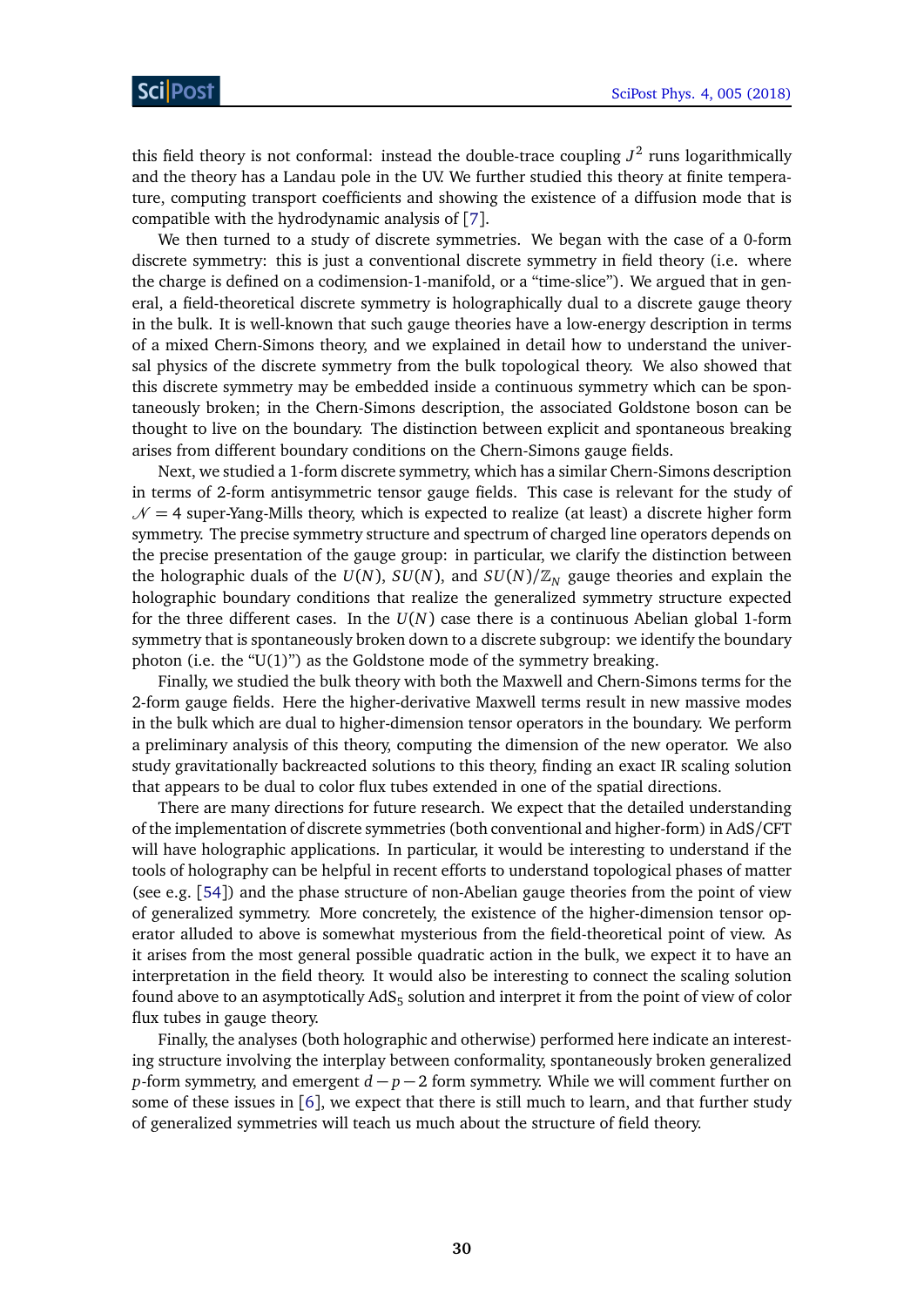## **Acknowledgements**

We thank N. Bobev, B. Craps, S. Cremonesi, X. Dong, S. Hartnoll, E. Katz, P. Koroteev, A. Potter, N. Poovuttikul, S. Ross, E. Shaghoulian and D. Tong for illuminating discussions, and S. Grozdanov for collaboration on related issues and for sharing [[5](#page-32-4)] prior to publication. NI would like to thank Delta ITP at the University of Amsterdam and the Aspen Center for Physics (which is supported by National Science Foundation grant PHY-1607611) for hospitality during the completion of this work. NI is supported in part by the STFC under consolidated grant ST/L000407/1. This work is part of the Delta ITP consortium, a program of the NWO that is funded by the Dutch Ministry of Education, Culture and Science (OCW).

## <span id="page-30-0"></span>**A Conventions and differential form identities**

In this work we normally use  $M$ ,  $N$  to refer to 5d bulk indices,  $\mu$ ,  $\nu$  to refer to 4d field theory bulk indices, and *i*, *j* to refer to 3d spatial indices. Section [3.1](#page-15-0) involves a 4d bulk and a 3d boundary; however we write that section entirely using index-free differential forms.

Our our conventions for differential forms are those of [[55](#page-36-0)], and we record some useful identities below:

$$
d(\omega_p \wedge \eta_q) = d\omega_p \wedge \eta_q + (-1)^p \omega_p \wedge d\eta_q, \qquad (123)
$$

$$
\omega_p \wedge \eta_q = (-1)^{pq} \eta_q \wedge \omega_p, \qquad (124)
$$

$$
\omega_p \wedge \star \eta_p = \eta_p \wedge \star \omega_p. \tag{125}
$$

The square of the Hodge star acting on a *p* form in *n* dimensions on a metric with *s* minus signs in its eigenvalues is

$$
\star^2 = (-1)^{s+p(n-p)}.
$$
\n(126)

In particular, in Lorentzian signature in 4d acting on a 2-form, we have  $\star_4^2 = -1$ .

Sadly, this subject involves many factors of  $2\pi$ . We pick conventions where electric and magnetic charges satisfying Dirac quantization satisfy  $Q_e \equiv \int \star_4 J_e = \mathbb{Z}$  but  $Q_m \equiv \int \star_4 J_m = 2\pi \mathbb{Z}.$ 

## <span id="page-30-1"></span>**B MHD diffusion mode at zero magnetic field**

A theory of magnetohydrodynamics from the point of view of generalized symmetries was developed in [[7](#page-32-7)]. Here we specialize that theory to the case with zero background magnetic field, ending with the derivation of the diffusion mode obtained holographically in [\(58\)](#page-12-0). If the background field is zero, then the fluctuations of the 2-form current  $J^{\mu\nu}$  and the stress tensor decouple, and we thus consider only  $J^{\mu\nu}$ .

In ideal hydrodynamics we have

<span id="page-30-3"></span>
$$
J_{(0)}^{\mu\nu} = 2\rho u^{[\mu}h^{\nu]}, \qquad h^2 = 1, \qquad u^2 = -1 \tag{127}
$$

with  $u^{\mu}$  the fluid velocity and  $h^{\mu}$  the direction of the background field, where  $\rho$  is its magnitude. To take the zero-field limit smoothly, it is convenient to define the un-normalized vector  $B^{\mu} \equiv \rho h^{\mu}$  and work to first order in  $B^{\mu}$ . Note that in this limit the symmetry of the background is enhanced from  $SO(2)$  to  $SO(3)$ , as the special direction picked out by  $h^\mu$  is lost. In particular, note that the transverse *SO*(2) invariant projector used in [[7](#page-32-7)]

<span id="page-30-2"></span>
$$
\Delta^{\mu\nu} \equiv g^{\mu\nu} + u^{\mu}u^{\nu} - h^{\mu}h^{\nu} = g^{\mu\nu} + u^{\mu}u^{\nu} - \frac{B^{\mu}B^{\nu}}{B^2}
$$
 (128)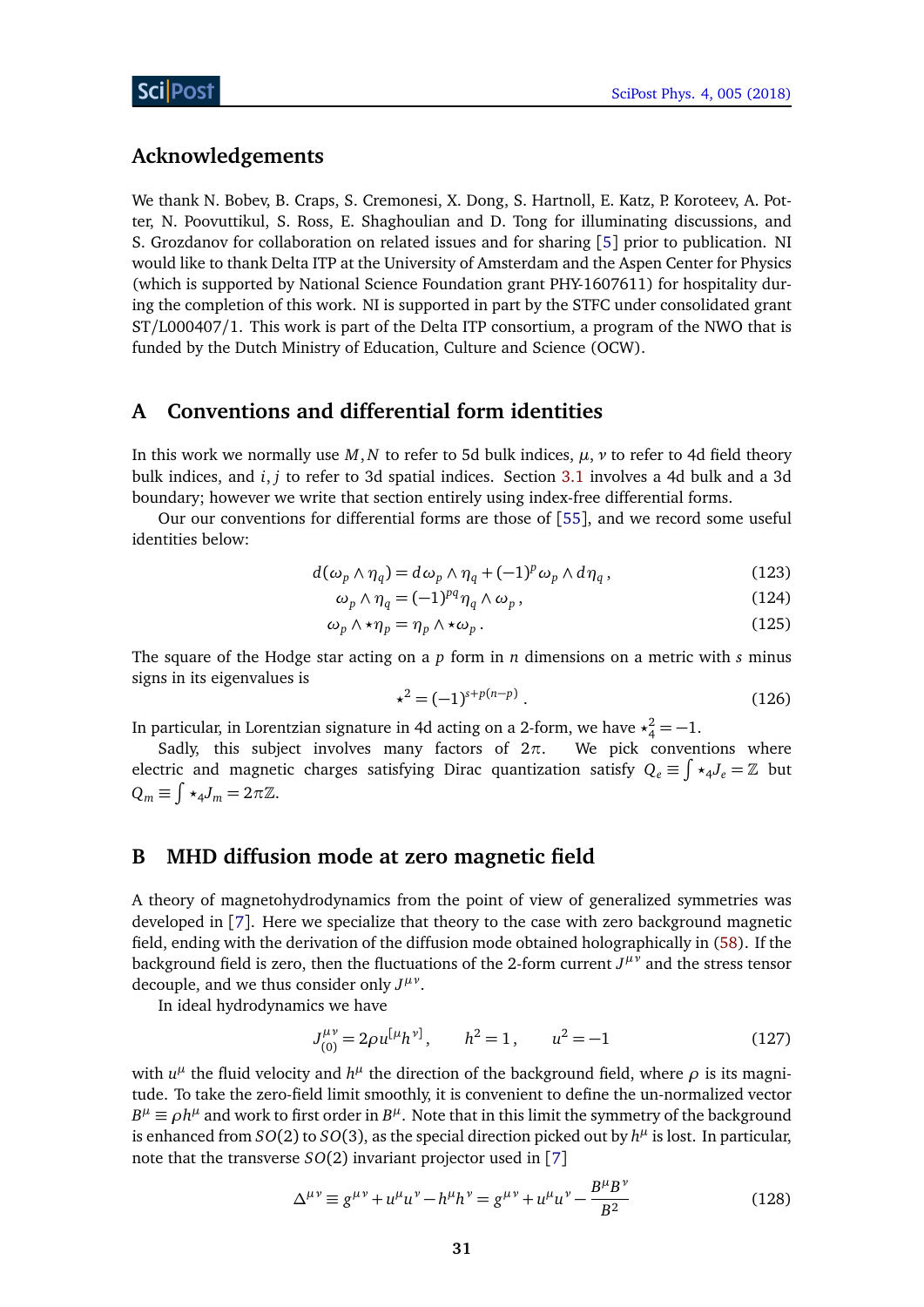

is not analytic in *B*; thus we expect that it actually cannot explicitly appear in the zero-field limit. This enforces some restrictions on the form of the hydro theory. E.g. from [[7](#page-32-7)] we have the following form for the first-order dissipative correction to *J µν*:

$$
J_{(1)}^{\mu\nu} = -4r_{\perp}h^{[\nu}\Delta^{\mu]\beta}h^{\rho}\nabla_{[\beta}\left(\frac{h_{\rho\,]\mu}}{T}\right)T - 2r_{\parallel}\Delta^{\mu\rho}\Delta^{\nu\sigma}\nabla_{[\rho}\left(\frac{\mu h_{\sigma\,}}{T}\right)T\,,\tag{129}
$$

where we have set the background sources to zero and rewritten the last term slightly for later convenience.  $r_{\perp\parallel}$  are resistivities that are parallel and perpendicular to the background field; however as the background field is taken to zero, the enhanced symmetry means that these two should coincide, i.e.  $r_{\perp} = r_{\parallel} \equiv r$ . We then find

<span id="page-31-1"></span>
$$
J_{(1)}^{\mu\nu} = -2r\sigma^{\rho[\mu}\sigma^{\nu]\beta}T\nabla_{\rho}\left(\frac{\mu h_{\beta}}{T}\right),\tag{130}
$$

where  $\sigma^{\mu\nu}$  is the  $SO(3)$  invariant projector:

$$
\sigma^{\mu\nu} \equiv g^{\mu\nu} - u^{\mu} u^{\nu},\tag{131}
$$

and  $\Delta^{\mu\nu}$  as defined in [\(128\)](#page-30-2) no longer makes an appearance. Now in the small  $\rho$  limit we may rewrite

$$
\rho = \Xi \mu, \tag{132}
$$

where *Ξ* is the susceptibility  $\frac{\partial \rho}{\partial \mu}$ , and assembling together [\(127\)](#page-30-3) and [\(130\)](#page-31-1) the current takes the form

$$
J^{\mu\nu} = 2u^{[\mu}B^{\nu]} - 2r\sigma^{\rho[\mu}\sigma^{\nu]\beta}T\nabla_{\rho}\left(\frac{B_{\beta}}{\Xi T}\right),\tag{133}
$$

which is manifestly smooth in  $B^{\mu}$ .

We now consider a linear perturbation around a fluid at rest (i.e.  $u^{\mu} = \delta^{\mu}_t$  $t$ <sup> $\mu$ </sup>). We work in Fourier space, and give the perturbation spacetime dependence *e* <sup>−</sup>*iωt*+*ikz* . We consider a magnetic field perturbation where only  $B_x \neq 0$  and where the temperature is held fixed. We find

$$
J^{tx} = B_x, \qquad J^{zx} = \frac{ikr}{\Xi} B_x. \tag{134}
$$

Current conservation  $\partial_{\mu}J^{\mu\nu} = 0$  immediately gives us the dispersion relation

$$
\omega = -iDk^2, \qquad D \equiv \frac{r}{\Xi}, \qquad (135)
$$

which is precisely the mode found holographically in [\(58\)](#page-12-0), modulo the fact that in this section we refer to the resistivity as *r* (to avoid confusion with the magnetic field density *ρ*) whereas in the main text we refer to the resistivity as  $\rho$ . Note that dispersion relation cannot be found from taking a direct zero-field limit of the dispersion relations presented in [[7](#page-32-7)], as the hydrodynamic limit taken in that work assumes that the background field is nonzero.

## <span id="page-31-0"></span>**C Wilson and 't Hooft lines in** *U*(*N*) **gauge theory**

For completeness, here we review the spectrum of Wilson and 't Hooft lines in *U*(*N*) gauge theory. This question is well-studied; recent works include [[39,](#page-34-13) [40](#page-34-14)]. We found [[41](#page-35-0)] (which studied a similar problem in the context of the Standard Model) particularly helpful and our discussion will follow the approach taken there. Recall first:

$$
U(N) = \frac{U(1) \times SU(N)}{\mathbb{Z}_N}.
$$
\n(136)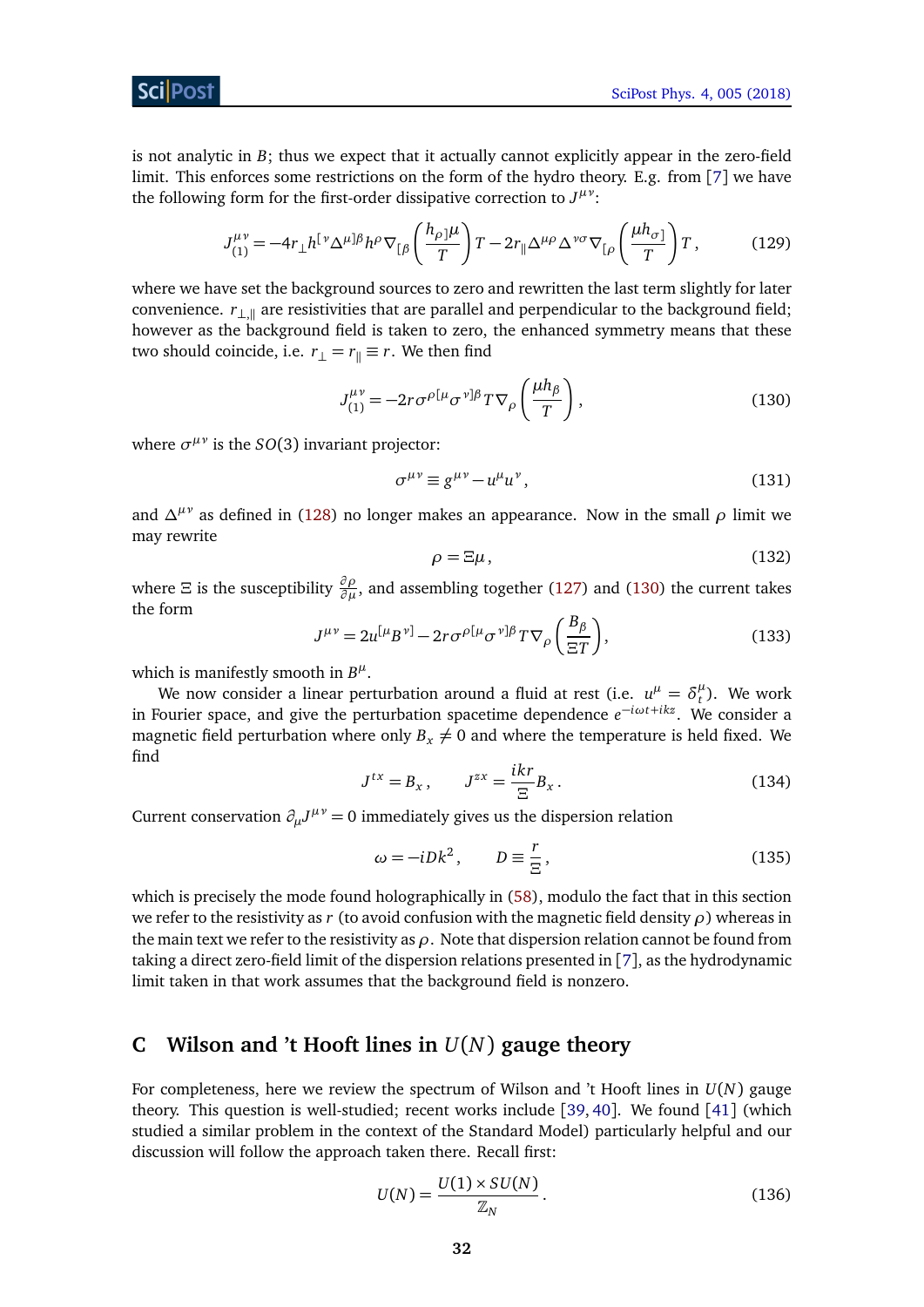Wilson lines are labeled by  $(q, z_e)$ , where  $q$  is their electric charge under the  $U(1)$  and  $z_e = 0, 1, \dots N - 1 \in \mathbb{Z}_N$  is their center-valued non-Abelian electric charge. The  $\mathbb{Z}_N$  quotient in the definition of  $U(N)$  tells us that allowed Wilson lines have  $q = z_e + Nk$ , with  $k \in \mathbb{Z}$ . 't Hooft lines are labeled by  $(g, z_m)$ , where *g* is their magnetic charge under the *U*(1) and  $z_m \in \mathbb{Z}_N$ .

<span id="page-32-9"></span>Mutual locality requires that the Dirac quantization condition between  $(q, z_e)$  and  $(g', z'_i)$ *m* ) be satisfied:

<span id="page-32-0"></span>
$$
qg' - \frac{2\pi}{N} z_e z'_m = 2\pi \mathbb{Z} \,. \tag{137}
$$

If we consider  $z_e = q = 1$ , we find that

$$
g' = \frac{2\pi}{N}z'_m + 2\pi p, \quad \text{with} \quad p \in \mathbb{Z} \,. \tag{138}
$$

Now we can consider the more general case and check that there are no further restrictions:

$$
qg' + \frac{2\pi}{N} z_e z'_m = 2\pi \left( p z_e + z'_m k + p N k \right) = 2\pi \mathbb{Z} \,. \tag{139}
$$

In other words, from the point of view of the *U*(1) factor alone, minimally quantized 't Hooft lines appear as magnetic-monopoles that carry 1*/N*-th the charge of the Dirac monopole. This does not indicate any non-locality; in all observables the phase from the *U*(1) part cancels against the phase from the non-Abelian part.

For *SU*(*N*) gauge theory, the first Abelian term in [\(137\)](#page-32-9) is missing. The presence of a minimally charged  $\mathbb{Z}_N$  Wilson line  $z_e = 1$  sets  $z'_m = 0 \pmod{N}$ , and thus we have only Wilson lines with no 't Hooft lines.

Similarly, for  $SU(N)/\mathbb{Z}_N$  gauge theory, the quotient sets  $z_e = 0$  (mod *N*), and thus the value of  $z'_r$  $_m'$  is unconstrained, and we can have any  $\mathbb{Z}_N$  't Hooft line but no Wilson lines.

## **References**

- <span id="page-32-1"></span>[1] D. Gaiotto, A. Kapustin, N. Seiberg and B. Willett, *Generalized global symmetries*, J. High Energ. Phys. 172 (2015), doi:10.1007/[JHEP02\(2015\)172,](http://dx.doi.org/10.1007/JHEP02(2015)172) [[arXiv:1412.5148](https://arxiv.org/abs/1412.5148)].
- <span id="page-32-2"></span>[2] A. M. Polyakov, *Gauge Fields and Strings*, Contemporary Concepts in Physics **3**, 1-301 (1987).
- <span id="page-32-6"></span>[3] D. Friedan, *Quantum field theories of extended objects*, [arXiv:1605.03279.](https://arxiv.org/abs/1605.03279)
- <span id="page-32-3"></span>[4] J. Maldacena, *The Large N limit of superconformal field theories and supergravity*, Int. J. Theor. Phys. **38**, 1113 (1999), doi:10.1023/[A:1026654312961,](http://dx.doi.org/10.1023/A:1026654312961) [[arXiv:hep](https://arxiv.org/abs/hep-th/9711200)th/[9711200](https://arxiv.org/abs/hep-th/9711200)].
- <span id="page-32-4"></span>[5] S. Grozdanov and N. Poovuttikul, *Generalised global symmetries and magnetohydrodynamic waves in a strongly interacting holographic plasma*, [arXiv:1707.04182.](https://arxiv.org/abs/1707.04182)
- <span id="page-32-5"></span>[6] D. M. Hofman and N. Iqbal *, to appear*.
- <span id="page-32-7"></span>[7] S. Grozdanov, D. M. Hofman and N. Iqbal, *Generalized global symmetries and dissipative magnetohydrodynamics*, Phys. Rev. D **95**, 096003 (2017), doi:10.1103/[PhysRevD.95.096003,](http://dx.doi.org/10.1103/PhysRevD.95.096003) [[arXiv:1610.07392](https://arxiv.org/abs/1610.07392)].
- <span id="page-32-8"></span>[8] D. Schubring, *Dissipative string fluids*, Phys. Rev. D **91**, 043518 (2015), doi:10.1103/[PhysRevD.91.043518,](http://dx.doi.org/10.1103/PhysRevD.91.043518) [[arXiv:1412.3135](https://arxiv.org/abs/1412.3135)].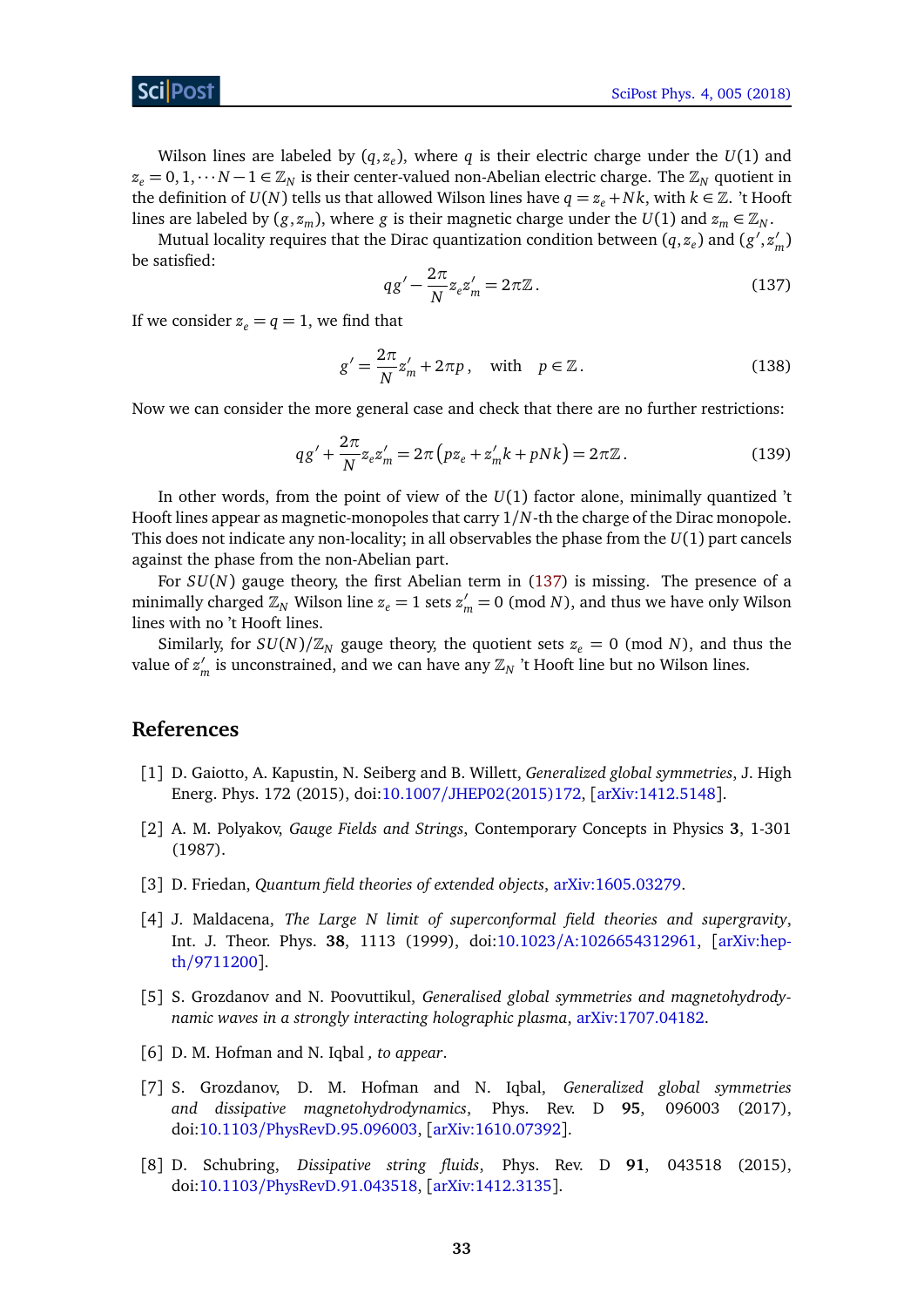- <span id="page-33-0"></span>[9] M. M. Caldarelli, R. Emparan and B. Van Pol, *Higher-dimensional rotating charged black holes*, J. High Energ. Phys. 13 (2011), doi:10.1007/[JHEP04\(2011\)013,](http://dx.doi.org/10.1007/JHEP04(2011)013) [[arXiv:1012.4517](https://arxiv.org/abs/1012.4517)].
- <span id="page-33-1"></span>[10] J. Hernandez and P. Kovtun, *Relativistic magnetohydrodynamics*, J. High Energ. Phys. 1 (2017), doi:10.1007/[JHEP05\(2017\)001,](http://dx.doi.org/10.1007/JHEP05(2017)001) [[arXiv:1703.08757](https://arxiv.org/abs/1703.08757)].
- <span id="page-33-2"></span>[11] T. Faulkner and N. Iqbal, *Friedel oscillations and horizon charge in 1D holographic liquids*, J. High Energ. Phys. 60 (2013), doi:10.1007/[JHEP07\(2013\)060,](http://dx.doi.org/10.1007/JHEP07(2013)060) [[arXiv:1207.4208](https://arxiv.org/abs/1207.4208)].
- <span id="page-33-3"></span>[12] E. Witten, *Multi-Trace Operators, Boundary Conditions, and AdS/CFT Correspondence*, [arXiv:hep-th](https://arxiv.org/abs/hep-th/0112258)/0112258.
- <span id="page-33-4"></span>[13] B. Craps, T. Hertog and N. Turok, *Quantum resolution of cosmological singularities using AdS/CFT correspondence*, Phys. Rev. D **86**, 043513 (2012), doi:10.1103/[PhysRevD.86.043513,](http://dx.doi.org/10.1103/PhysRevD.86.043513) [[arXiv:0712.4180](https://arxiv.org/abs/0712.4180)].
- <span id="page-33-5"></span>[14] I. R. Klebanov and E. Witten, *Ads/CFT correspondence and symmetry breaking*, Nucl. Phys. B **556**, 89 (1999), doi:10.1016/[S0550-3213\(99\)00387-9,](http://dx.doi.org/10.1016/S0550-3213(99)00387-9) [[arXiv:hep-th](https://arxiv.org/abs/hep-th/9905104)/9905104].
- <span id="page-33-6"></span>[15] N. Iqbal and H. Liu, *Universality of the hydrodynamic limit in AdS/CFT and the membrane paradigm*, Phys. Rev. D **79**, 025023 (2009), doi:10.1103/[PhysRevD.79.025023,](http://dx.doi.org/10.1103/PhysRevD.79.025023) [[arXiv:0809.3808](https://arxiv.org/abs/0809.3808)].
- <span id="page-33-7"></span>[16] P. Arnold, G. . Moore and L. G. Yaffe, *Transport coefficients in high temperature gauge theories (I): leading-log results*, J. High Energy Phys. 001 (2000), doi[:10.1088](http://dx.doi.org/10.1088/1126-6708/2000/11/001)/1126- [6708](http://dx.doi.org/10.1088/1126-6708/2000/11/001)/2000/11/001, [[arXiv:hep-ph](https://arxiv.org/abs/hep-ph/0010177)/0010177].
- <span id="page-33-8"></span>[17] M. J. Bhaseen, J. P. Gauntlett, B. D. Simons, J. Sonner and T. Wiseman, *Holographic Superfluids and the Dynamics of Symmetry Breaking*, Phys. Rev. Lett. **110**, 015301 (2013), doi:10.1103/[PhysRevLett.110.015301,](http://dx.doi.org/10.1103/PhysRevLett.110.015301) [[arXiv:1207.4194](https://arxiv.org/abs/1207.4194)].
- [18] M. Blake, A. Donos and D. Tong, *Holographic charge oscillations*, J. High Energ. Phys. 19 (2015), doi:10.1007/[JHEP04\(2015\)019,](http://dx.doi.org/10.1007/JHEP04(2015)019) [[arXiv:1412.2003](https://arxiv.org/abs/1412.2003)].
- [19] S. Grozdanov and A. O. Starinets, *Second-order transport, quasinormal modes and zeroviscosity limit in the Gauss-Bonnet holographic fluid*, J. High Energ. Phys. 166 (2017), doi:10.1007/[JHEP03\(2017\)166,](http://dx.doi.org/10.1007/JHEP03(2017)166) [[arXiv:1611.07053X](https://arxiv.org/abs/1611.07053)].
- <span id="page-33-9"></span>[20] S. Grozdanov, N. Kaplis and A. O. Starinets, *From strong to weak coupling in holographic models of thermalization*, J. High Energ. Phys. 151 (2016), doi:10.1007/[JHEP07\(2016\)151,](http://dx.doi.org/10.1007/JHEP07(2016)151) [[arXiv:1605.02173](https://arxiv.org/abs/1605.02173)].
- <span id="page-33-10"></span>[21] T. Banks and N. Seiberg, *Symmetries and strings in field theory and gravity*, Phys. Rev. D **83**, 084019 (2011), doi:10.1103/[PhysRevD.83.084019,](http://dx.doi.org/10.1103/PhysRevD.83.084019) [[arXiv:1011.5120](https://arxiv.org/abs/1011.5120)].
- [22] J. Polchinski, *Monopoles, Duality, and String Theory*, Int. J. Mod. Phys. A **19**, 145 (2004), doi:10.1142/[S0217751X0401866X,](http://dx.doi.org/10.1142/S0217751X0401866X) [hep-th/[0304042](https://arxiv.org/abs/hep-th/0304042)].
- <span id="page-33-11"></span>[23] N. Arkani-Hamed, L. Motl, A. Nicolis and C. Vafa, *The string landscape, black holes and gravity as the weakest force*, J. High Energy Phys. 060 (2007), doi[:10.1088](http://dx.doi.org/10.1088/1126-6708/2007/06/060)/1126- [6708](http://dx.doi.org/10.1088/1126-6708/2007/06/060)/2007/06/060, [[arXiv:hep-th](https://arxiv.org/abs/hep-th/0601001)/0601001].
- <span id="page-33-12"></span>[24] T. Hansson, V. Oganesyan, and S. Sondhi, *Superconductors are topologically ordered*, Ann. Phys. **313**, 497 (2004), doi:10.1016/[j.aop.2004.05.006,](http://dx.doi.org/10.1016/j.aop.2004.05.006) [[arXiv:cond-mat](https://arxiv.org/abs/cond-mat/0404327)/0404327].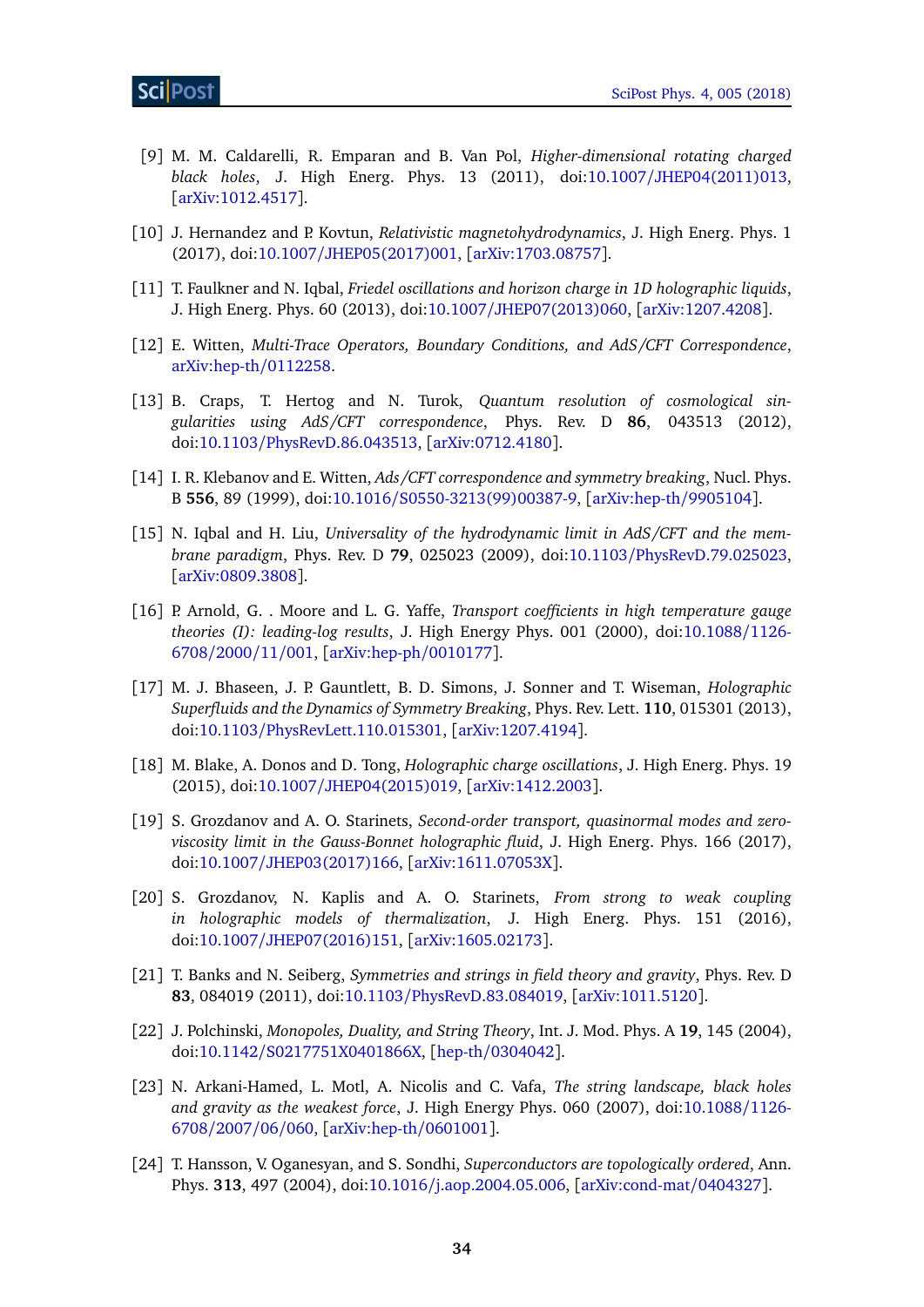- <span id="page-34-0"></span>[25] A. Kapustin and N. Seiberg, *Coupling a QFT to a TQFT and duality*, J. High Energ. Phys. 1 (2014), doi:10.1007/[JHEP04\(2014\)001,](http://dx.doi.org/10.1007/JHEP04(2014)001) [[arXiv:1401.0740](https://arxiv.org/abs/1401.0740)].
- <span id="page-34-1"></span>[26] S. S. Gubser, *Breaking an Abelian gauge symmetry near a black hole horizon*, Phys. Rev. D **78**, 065034 (2008), doi:10.1103/[PhysRevD.78.065034,](http://dx.doi.org/10.1103/PhysRevD.78.065034) [[arXiv:0801.2977](https://arxiv.org/abs/0801.2977)].
- [27] S. A. Hartnoll, C. P. Herzog and G. T. Horowitz, *Holographic superconductors*, J. High Energy Phys. 015 (2008), doi:10.1088/[1126-6708](http://dx.doi.org/10.1088/1126-6708/2008/12/015)/2008/12/015, [[arXiv:0810.1563](https://arxiv.org/abs/0810.1563)].
- <span id="page-34-2"></span>[28] S. A. Hartnoll, C. P. Herzog and G. T. Horowitz, *Building a Holographic Superconductor*, Phys. Rev. Lett. **101**, 031601 (2008), doi:10.1103/[PhysRevLett.101.031601,](http://dx.doi.org/10.1103/PhysRevLett.101.031601) [[arXiv:0803.3295](https://arxiv.org/abs/0803.3295)].
- <span id="page-34-3"></span>[29] T. Faulkner, G. T. Horowitz and M. M. Roberts, *Holographic quantum criticality from multitrace deformations*, J. High Energ. Phys. 51 (2011), doi:10.1007/[JHEP04\(2011\)051,](http://dx.doi.org/10.1007/JHEP04(2011)051) [[arXiv:1008.1581](https://arxiv.org/abs/1008.1581)].
- <span id="page-34-4"></span>[30] S. M. Kravec and J. McGreevy, *Gauge theory generalization of the fermion doubling theorem*, Phys. Rev. Lett. **111**, 161603 (2013), doi:10.1103/[PhysRevLett.111.161603,](http://dx.doi.org/10.1103/PhysRevLett.111.161603) [[arXiv:1306.3992](https://arxiv.org/abs/1306.3992)].
- <span id="page-34-5"></span>[31] J. Maldacena, N. Seiberg and G. Moore, *D-brane charges in five-brane backgrounds*, J. High Energy Phys. 005 (2001), doi:10.1088/[1126-6708](http://dx.doi.org/10.1088/1126-6708/2001/10/005)/2001/10/005, [[arXiv:hep](https://arxiv.org/abs/hep-th/0108152)th/[0108152](https://arxiv.org/abs/hep-th/0108152)].
- <span id="page-34-6"></span>[32] O. Aharony and E. Witten, *Anti-de Sitter space and the center of the gauge group*, J. High Energy Phys. 018 (1998), doi:10.1088/[1126-6708](http://dx.doi.org/10.1088/1126-6708/1998/11/018)/1998/11/018, [[arXiv:hep](https://arxiv.org/abs/hep-th/9807205)th/[9807205](https://arxiv.org/abs/hep-th/9807205)].
- <span id="page-34-10"></span>[33] E. Witten, *AdS/CFT correspondence and topological field theory*, J. High Energy Phys. 012 (1998), doi:10.1088/[1126-6708](http://dx.doi.org/10.1088/1126-6708/1998/12/012)/1998/12/012, [[arXiv:hep-th](https://arxiv.org/abs/hep-th/9812012)/9812012].
- <span id="page-34-7"></span>[34] S. Kravec, J. McGreevy and B. Swingle, *All-fermion electrodynamics and fermion number anomaly inflow*, Phys. Rev. D **92**, 085024 (2015), doi:10.1103/[PhysRevD.92.085024,](http://dx.doi.org/10.1103/PhysRevD.92.085024) [[arXiv:1409.8339](https://arxiv.org/abs/1409.8339)].
- <span id="page-34-8"></span>[35] D. Belov and G. W. Moore, *Conformal blocks for AdS(5) singletons*, [arXiv:hep-th](https://arxiv.org/abs/hep-th/0412167)/0412167.
- <span id="page-34-9"></span>[36] A. Amoretti, A. Braggio, G. Caruso, N. Maggiore and N. Magnoli, *Holography in flat spacetime: 4D theories and electromagnetic duality on the border*, J. High Energ. Phys. 142 (2014), doi:10.1007/[JHEP04\(2014\)142,](http://dx.doi.org/10.1007/JHEP04(2014)142) [[arXiv:1401.7101](https://arxiv.org/abs/1401.7101)].
- <span id="page-34-11"></span>[37] D. J. Gross and H. Ooguri, *Aspects of largeNgauge theory dynamics as seen by string theory*, Phys. Rev. D **58**, 106002 (1998), doi:10.1103/[PhysRevD.58.106002,](http://dx.doi.org/10.1103/PhysRevD.58.106002) [[arXiv:hep](https://arxiv.org/abs/hep-th/9805129)th/[9805129](https://arxiv.org/abs/hep-th/9805129)].
- <span id="page-34-12"></span>[38] E. Witten, *Baryons and branes in anti de Sitter space*, J. High Energy Phys. 006 (1998), doi:10.1088/[1126-6708](http://dx.doi.org/10.1088/1126-6708/1998/07/006)/1998/07/006, [[arXiv:hep-th](https://arxiv.org/abs/hep-th/9805112)/9805112].
- <span id="page-34-13"></span>[39] O. Aharony, N. Seiberg and Y. Tachikawa, *Reading between the lines of four-dimensional gauge theories*, J. High Energ. Phys. **2013**, 115 (2013), doi:10.1007/[JHEP08\(2013\)115,](http://dx.doi.org/10.1007/JHEP08(2013)115) [[arXiv:1305.0318](https://arxiv.org/abs/1305.0318)].
- <span id="page-34-14"></span>[40] A. Kapustin, *Wilson-'t Hooft operators in four-dimensional gauge theories andS-duality*, Phys. Rev. D **74**, 025005 (2006), doi:10.1103/[PhysRevD.74.025005,](http://dx.doi.org/10.1103/PhysRevD.74.025005) [[arXiv:hep](https://arxiv.org/abs/hep-th/0501015)th/[0501015](https://arxiv.org/abs/hep-th/0501015)].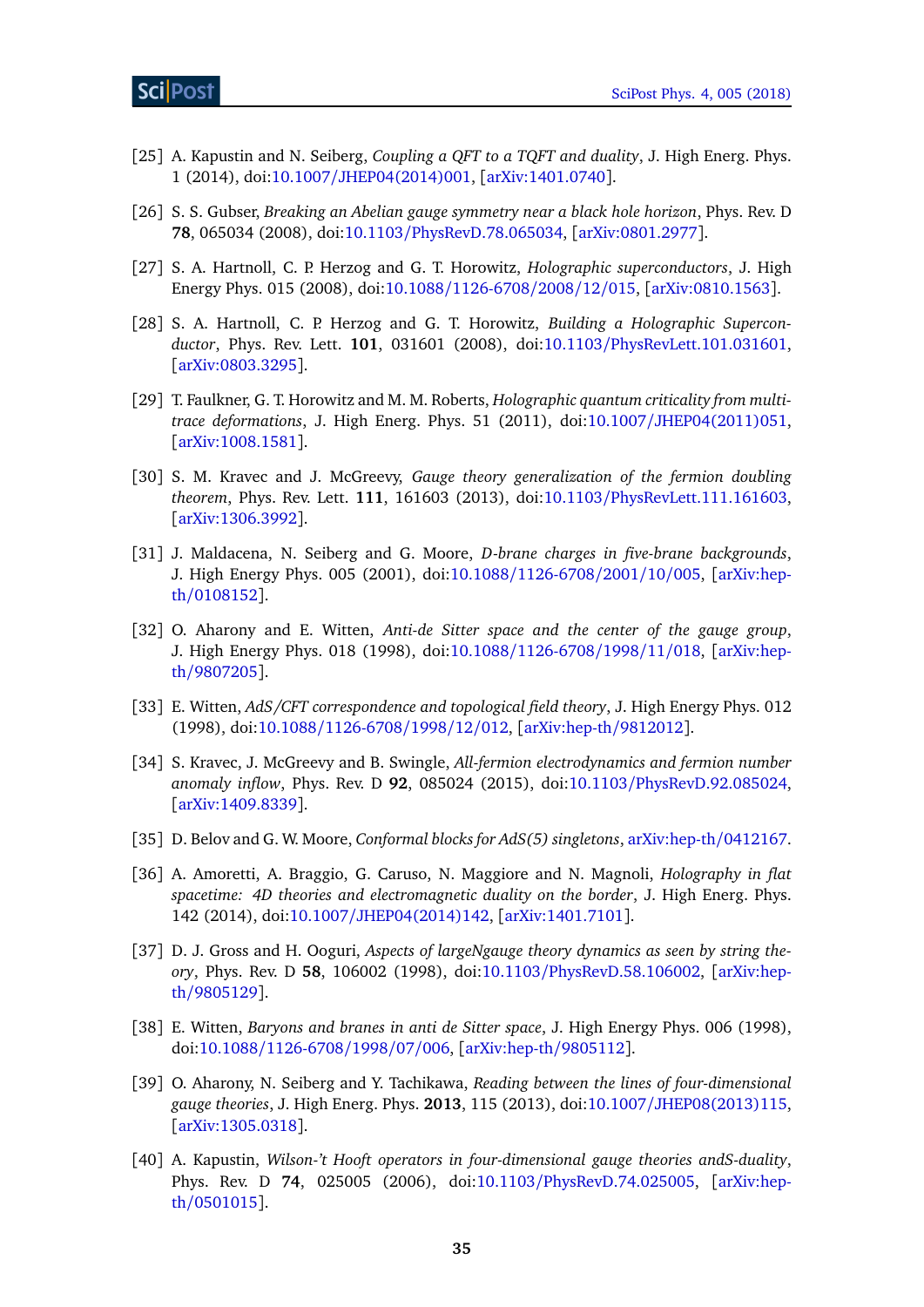- <span id="page-35-0"></span>[41] D. Tong, *Line operators in the Standard Model*, J. High Energ. Phys. 104 (2017), doi:10.1007/[JHEP07\(2017\)104,](http://dx.doi.org/10.1007/JHEP07(2017)104) [[arXiv:1705.01853](https://arxiv.org/abs/1705.01853)].
- <span id="page-35-1"></span>[42] D. Gaiotto, A. Kapustin, Z. Komargodski and N. Seiberg, *Theta, time reversal and temperature*, J. High Energ. Phys. 91 (2017), doi:10.1007/[JHEP05\(2017\)091,](http://dx.doi.org/10.1007/JHEP05(2017)091) [[arXiv:1703.00501](https://arxiv.org/abs/1703.00501)].
- <span id="page-35-2"></span>[43] S. Deser, R. Jackiw, and S. Templeton, *Topologically Massive Gauge Theories*, Ann. Phys. **140**, 372 (1982), doi:10.1016/[0003-4916\(82\)90164-6;](http://dx.doi.org/10.1016/0003-4916(82)90164-6) Ann. Phys. **281**, 409 (2000), doi:10.1006/[aphy.2000.6013.](http://dx.doi.org/10.1006/aphy.2000.6013)
- <span id="page-35-3"></span>[44] S. Gukov, E. Martinec, G. Moore and A. Strominger, *Chern-Simons gauge theory and the*  $AdS(3)$  */ CFT(2) correspondence*, in From Fields to Strings: cumnavigating Theoretical Physics, World Scientific, ISBN 9789812389558 (2005), doi:10.1142/[9789812775344\\_0036,](http://dx.doi.org/10.1142/9789812775344_0036) [[arXiv:hep-th](https://arxiv.org/abs/hep-th/0403225)/0403225].
- <span id="page-35-4"></span>[45] T. Andrade, J. I. Jottar and R. G. Leigh, *Boundary conditions and unitarity: the Maxwell-Chern-Simons system in AdS3/CFT2*, J. High Energ. Phys. 71 (2012), doi:10.1007/[JHEP05\(2012\)071,](http://dx.doi.org/10.1007/JHEP05(2012)071) [[arXiv:1111.5054](https://arxiv.org/abs/1111.5054)].
- <span id="page-35-5"></span>[46] M. Henneaux, *Boundary terms in the AdS/CFT correspondence for spinor fields*, in *Mathematical methods in modern theoretical physics. Proceedings, International Meeting, School and Workshop, ISPM'98, Tbilisi, Georgia, September 5-18, 1998*, 161 (1998), [[arXiv:hep](https://arxiv.org/abs/hep-th/9902137)th/[9902137](https://arxiv.org/abs/hep-th/9902137)].
- <span id="page-35-6"></span>[47] N. Iqbal and H. Liu, *Real-time response in AdS/CFT with application to spinors*, Fortschr. Phys. **57**, 367 (2009), doi:10.1002/[prop.200900057,](http://dx.doi.org/10.1002/prop.200900057) [[arXiv:0903.2596](https://arxiv.org/abs/0903.2596)].
- <span id="page-35-7"></span>[48] A. Chamblin, R. Emparan, C. V. Johnson and R. C. Myers, *Charged AdS black holes and catastrophic holography*, Phys. Rev. D **60**, 064018 (1999), doi:10.1103/[PhysRevD.60.064018,](http://dx.doi.org/10.1103/PhysRevD.60.064018) [[arXiv:hep-th](https://arxiv.org/abs/hep-th/9902170)/9902170].
- <span id="page-35-8"></span>[49] N. Iqbal, H. Liu and M. Mezei, *Lectures on Holographic Non-Fermi Liquids and Quantum Phase Transitions*, in *Proceedings, Theoretical Advanced Study Institute in Elementary Particle Physics (TASI 2010). String Theory and Its Applications: From meV to the Planck Scale: Boulder, Colorado, USA, June 1-25, 2010* 707 (2011), doi:10.1142/[9789814350525\\_0013,](http://dx.doi.org/10.1142/9789814350525_0013) [[arXiv:1110.3814](https://arxiv.org/abs/1110.3814)].
- <span id="page-35-9"></span>[50] S. A. Hartnoll, A. Lucas and S. Sachdev, *Holographic quantum matter*, [arXiv:1612.07324.](https://arxiv.org/abs/1612.07324)
- <span id="page-35-10"></span>[51] E. D'Hoker and P. Kraus, *Magnetic brane solutions in AdS*, J. High Energy Phys. 088 (2009), doi:10.1088/[1126-6708](http://dx.doi.org/10.1088/1126-6708/2009/10/088)/2009/10/088, [[arXiv:0908.3875](https://arxiv.org/abs/0908.3875)].
- <span id="page-35-11"></span>[52] E. D'Hoker and P. Kraus, *Quantum Criticality via Magnetic Branes*, in *Strongly Interacting Matter in Magnetic Fields (Lecture Notes in Physics 871)*, Springer Berlin Heidelberg, Berlin, Heidelberg, ISBN 9783642373046 (2013), doi:10.1007/[978-3-642-37305-3\\_18,](http://dx.doi.org/10.1007/978-3-642-37305-3_18) [[arXiv:1208.1925](https://arxiv.org/abs/1208.1925)].
- <span id="page-35-12"></span>[53] S. Kachru, X. Liu and M. Mulligan, *Gravity duals of Lifshitz-like fixed points*, Phys. Rev. D **78**, 106005 (2008), doi:10.1103/[PhysRevD.78.106005,](http://dx.doi.org/10.1103/PhysRevD.78.106005) [[arXiv:0808.1725](https://arxiv.org/abs/0808.1725)].
- <span id="page-35-13"></span>[54] J. C. Wang, Z.-C. Gu and X.-G. Wen, *Field-Theory Representation of Gauge-Gravity Symmetry-Protected Topological Invariants, Group Cohomology, and Beyond*, Phys. Rev. Lett. **114**, 031601 (2015), doi:10.1103/[PhysRevLett.114.031601,](http://dx.doi.org/10.1103/PhysRevLett.114.031601) [[arXiv:1405.7689](https://arxiv.org/abs/1405.7689)].